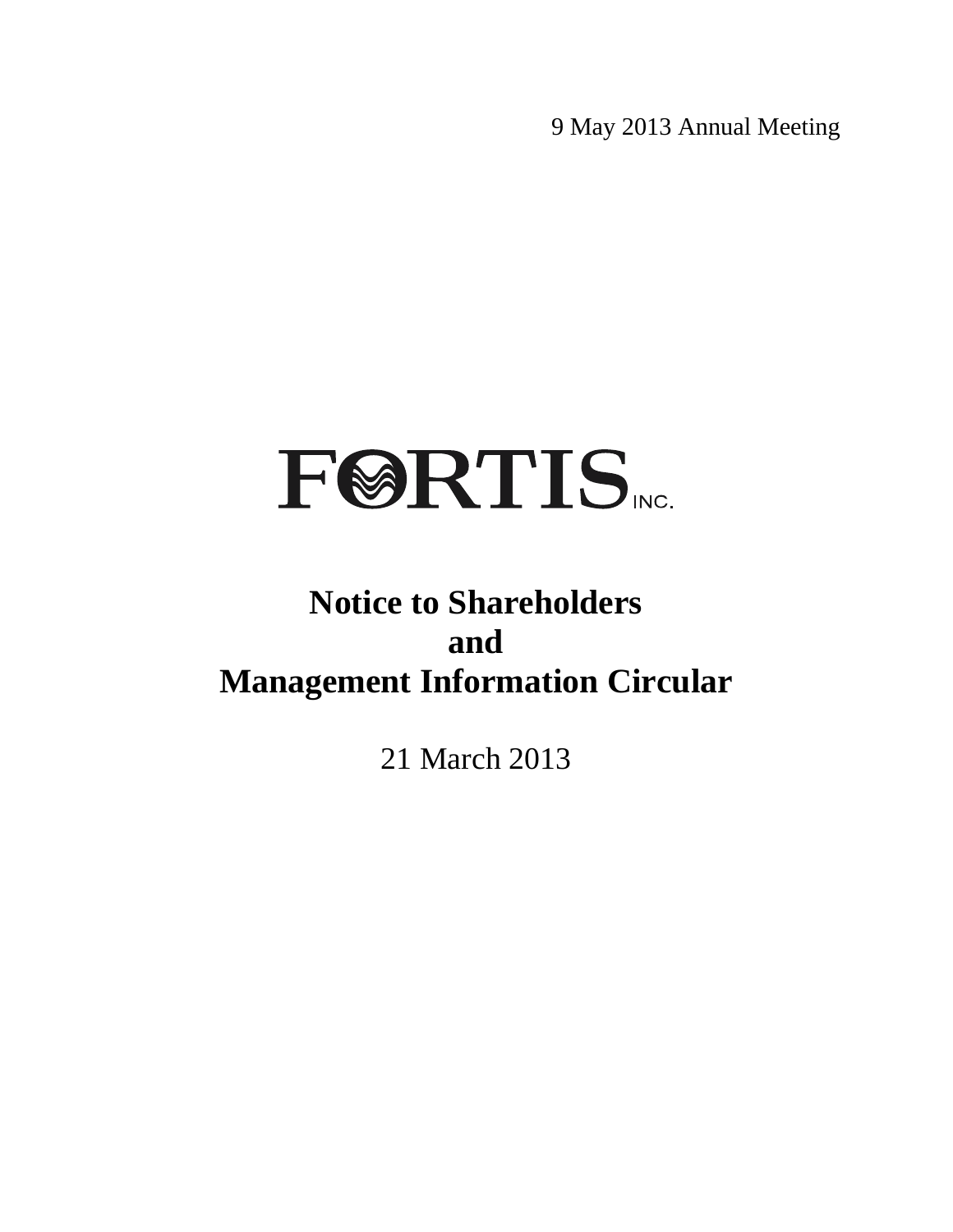## **FØRTIS**

#### **TABLE OF CONTENTS**

|                                                                | 1                       |
|----------------------------------------------------------------|-------------------------|
|                                                                | $\overline{2}$          |
|                                                                | $\overline{2}$          |
|                                                                | $\overline{2}$          |
|                                                                | 3                       |
| Non-Registered (Beneficial) Shareholders and Notice-and-Access | 3                       |
|                                                                | $\overline{4}$          |
|                                                                | $\overline{\mathbf{4}}$ |
|                                                                | $\overline{4}$          |
|                                                                | $\overline{4}$          |
|                                                                | 6                       |
|                                                                | 7                       |
|                                                                | $\overline{7}$          |
|                                                                | 8                       |
|                                                                | 8                       |
|                                                                | 13                      |
|                                                                | 16                      |
|                                                                | 17                      |
|                                                                | 18                      |
|                                                                | 18                      |
|                                                                | 18                      |
|                                                                | 19                      |
|                                                                | 19                      |
|                                                                | 19                      |
|                                                                | 20                      |
|                                                                | 20                      |
|                                                                | 20                      |
|                                                                | 21                      |
|                                                                | 22                      |
|                                                                | 22                      |
|                                                                | 24                      |
|                                                                | 34                      |
|                                                                | 35                      |
|                                                                | 40                      |
|                                                                | 41                      |
|                                                                | 42                      |
|                                                                | 44                      |
|                                                                | 48                      |
|                                                                | 49                      |
|                                                                | 50                      |
|                                                                | 50                      |
|                                                                | 50                      |
|                                                                | 51                      |
|                                                                | 56                      |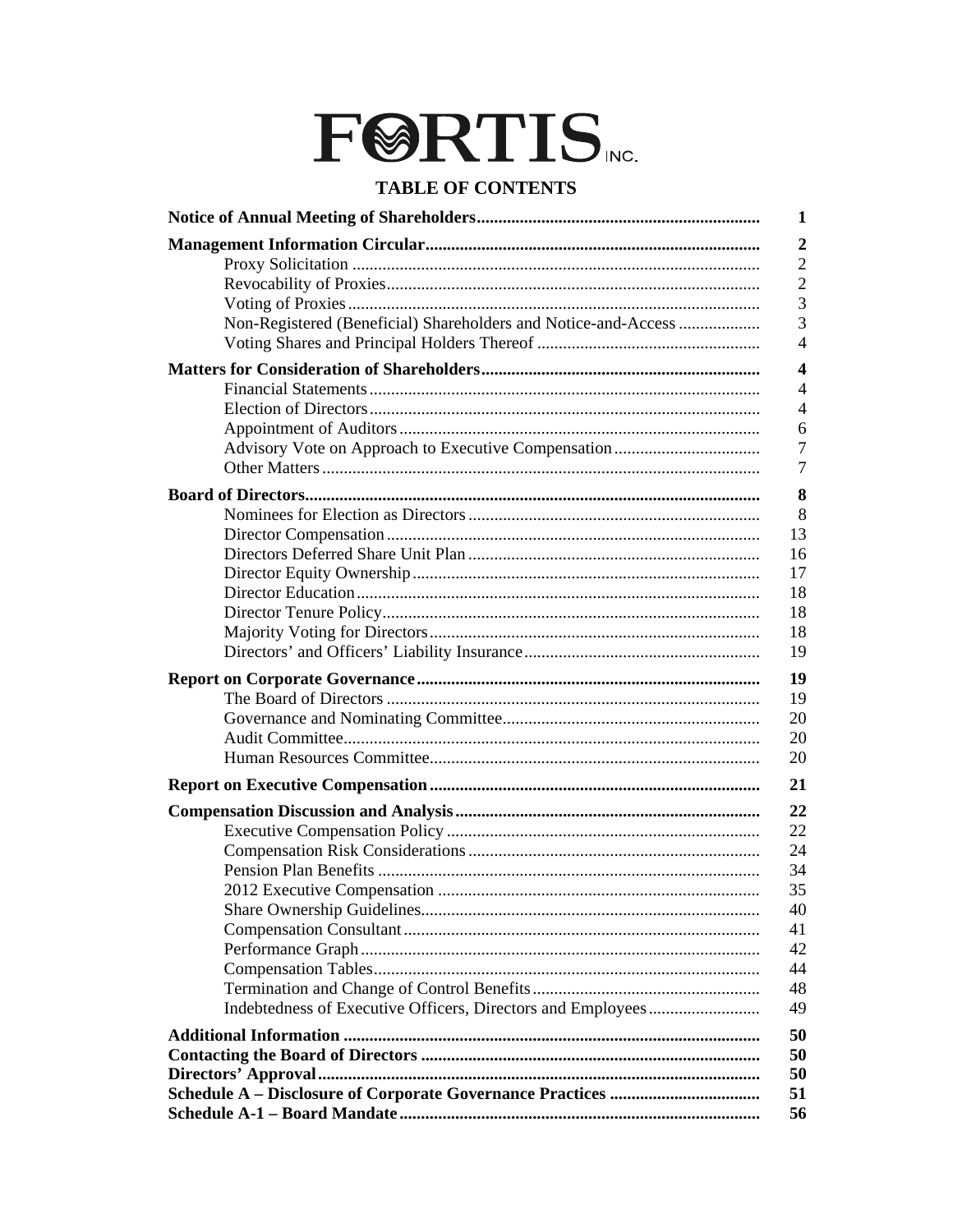## **FØRTIS**

#### **NOTICE OF ANNUAL MEETING OF SHAREHOLDERS**

**NOTICE IS HEREBY GIVEN** that the Annual Meeting of Shareholders of FORTIS INC. ("Fortis") will be held in Salon A, Holiday Inn St. John's, 180 Portugal Cove Road, St. John's, Newfoundland and Labrador on Thursday, 9 May 2013, at the hour of 10:30 a.m. (Newfoundland Daylight Time) for the following purposes:

- 1. to receive the Consolidated Financial Statements of Fortis for its financial year ended 31 December 2012, together with the Report of the Auditors thereon;
- 2. to elect directors;
- 3. to appoint auditors and to authorize the directors to fix the auditors' remuneration;
- 4. to consider and, if supported, pass an advisory resolution on the approach to executive compensation of Fortis; and
- 5. to transact such other business as may properly be brought before the meeting or any adjournment(s) or postponement(s) thereof.

**DATED** at St. John's, Newfoundland and Labrador, 21 March 2013.

By Order of the Board

Nel

 Ronald W. McCabe Vice President, General Counsel and Corporate Secretary

**NOTES** 

- 1. Shareholders who are unable to be present in person at the meeting are requested to sign and return the accompanying form of proxy in the envelope provided for that purpose.
- 2. Only holders of Common Shares of record at the close of business on 21 March 2013 will be entitled to vote at the meeting, except to the extent that a holder of record has transferred any of such shares after that date and the transferee of such shares establishes proper ownership and requests not later than 10 days before the meeting that the transferee's name be included in the list of shareholders eligible to vote at the meeting, in which case such shareholder shall be entitled to vote such Common Shares at the meeting.
- 3. A shareholder desiring to appoint another representative (who need not be a shareholder of Fortis) may do so either by inserting such person's name in the blank space provided in the form of proxy or by completing another proper form of proxy and, in either case, depositing the completed proxy at the registered office of Fortis or the principal office of Computershare Trust Company of Canada, 100 University Avenue, 9<sup>th</sup> Floor, Toronto, ON, M5J 2Y1 or by toll-free facsimile transmission to 1-866-249-7775 within Canada and the United States (416-263-9524 outside Canada and the United States) at any time not later than 10:30 a.m. (Newfoundland Daylight Time) on 7 May 2013, or with the Chair of the meeting on the day of the meeting or not less than 48 hours prior to any adjournment(s) or postponement(s) thereof.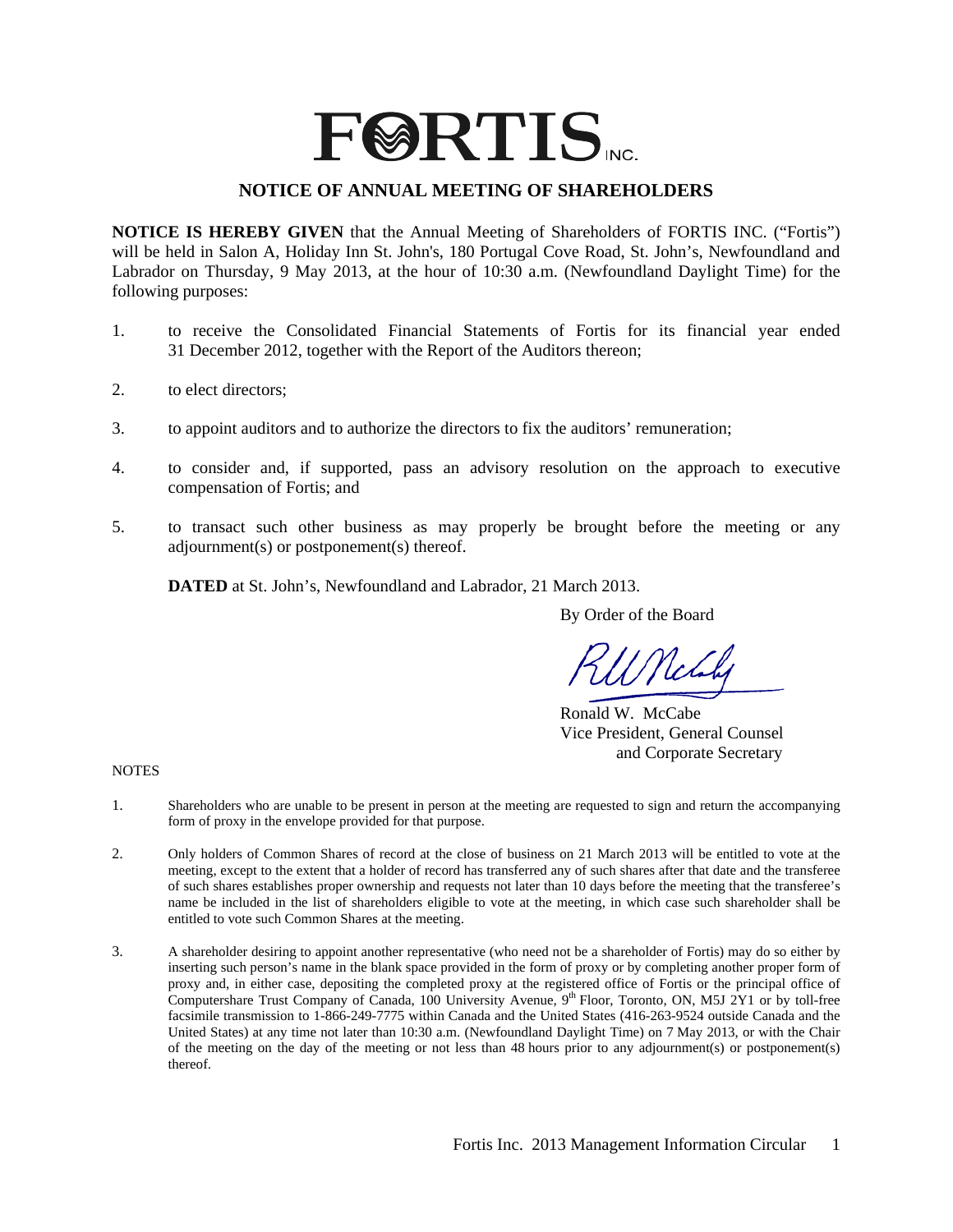## **FØRTIS MANAGEMENT INFORMATION CIRCULAR**

#### **PROXY SOLICITATION**

This Management Information Circular ("Circular") is furnished in connection with the solicitation of proxies by the Management of FORTIS INC. ("Fortis" or "Corporation") for use at the Annual Meeting ("Meeting") of the holders ("Shareholders") of the common shares ("Common Shares") of Fortis to be held in Salon A, Holiday Inn St. John's, 180 Portugal Cove Road, St. John's, Newfoundland and Labrador on Thursday, 9 May 2013, at the hour of 10:30 a.m. (Newfoundland Daylight Time), and at any adjournment(s) or postponement(s) thereof, for the purposes set out in the foregoing notice of meeting.

This solicitation is made by the Management of Fortis. It is expected that the solicitation will primarily be by mail but proxies may also be solicited personally, by telephone, e-mail, Internet or facsimile by directors, officers and employees of Fortis, or by such agents as Fortis may appoint. Fortis has retained Kingsdale Shareholder Services Inc. in connection with the solicitation of proxies at a cost of \$39,500 and reimbursement of disbursements related to the solicitation. The cost of solicitation will be borne by Fortis.

The directors have set 21 March 2013 as the record date for the Meeting. Unless otherwise stated, information in this Circular is given as of 21 March 2013.

#### **REVOCABILITY OF PROXIES**

Proxies given by Shareholders for use at the Meeting may be revoked at any time prior to their use. In addition to revocation in any other manner permitted by law, a proxy may be revoked by an instrument in writing executed by the Shareholder or by the Shareholder's attorney authorized in writing or, if the Shareholder is a corporation, under its corporate seal or by an officer thereof duly authorized. Where shares are held in joint or common ownership of any kind, the signature of each owner is required on the form of revocation. **A form of revocation must be deposited either at the registered office of Fortis or the principal office of the transfer agent at any time not later than 10:30 a.m. (Newfoundland Daylight Time) on** 7 **May 2013 at one of the following addresses:**

| Corporation                     | <b>Transfer Agent</b>                        |
|---------------------------------|----------------------------------------------|
| <i>Fortis Inc.</i>              | <b>Computershare Trust Company of Canada</b> |
| The Fortis Building, Suite 1201 | 100 University Avenue, $9^{th}$ Floor        |
| 139 Water Street                | <b>Toronto, ON</b>                           |
| St. John's, NL                  | <i>M5.I 2Y1</i>                              |
| A1B 3T2                         |                                              |

**If not deliverable to one of the physical locations noted above, a form of revocation may be deposited by toll-free facsimile transmission to 1-866-249-7775 within Canada and the United States (416-263-9524 outside Canada and the United States) at any time not later than 10:30 a.m. (Newfoundland Daylight Time) on** 7 **May 2013, or with the Chair of the Meeting on the day of the Meeting or not less than 48 hours prior to any adjournment(s) or postponement(s) thereof.**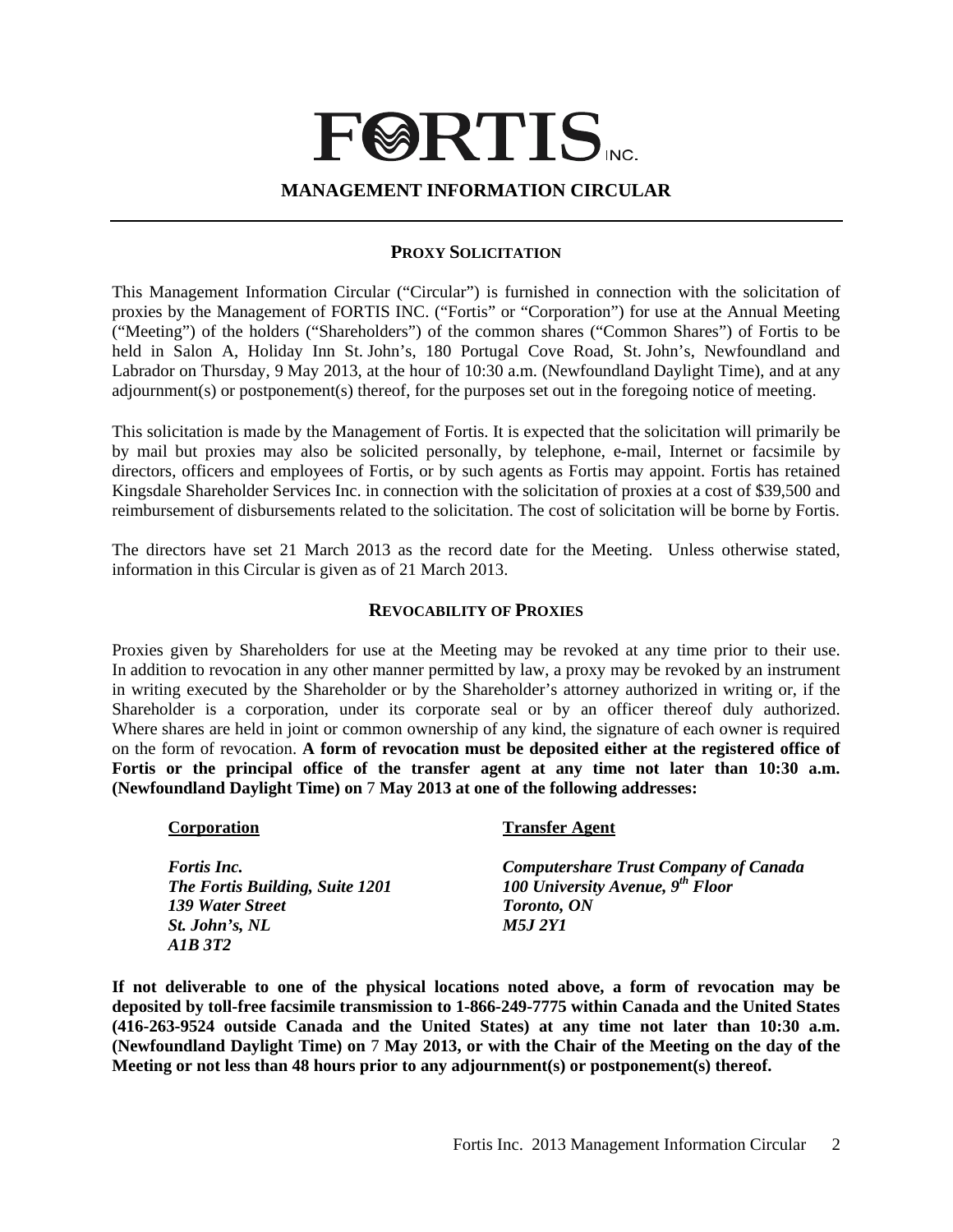#### **VOTING OF PROXIES**

The persons named in the enclosed form of proxy are directors or officers of Fortis and have consented to act as proxy for the shareholders who so appoint them. **A shareholder desiring to appoint another representative (who need not be a Shareholder of Fortis) may do so either by inserting such person's name in the blank space provided in the form of proxy or by completing another proper form of proxy and, in either case, depositing the completed proxy at the registered office of Fortis or the principal office of Computershare Trust Company of Canada, 100 University Avenue, 9th Floor, Toronto, ON M5J 2Y1 or by toll-free facsimile transmission to 1-866-249-7775 within Canada and the United States (416-263-9524 outside Canada and the United States) at any time not later than 10:30 a.m. (Newfoundland Daylight Time) on** 7 **May 2013, or with the Chair of the Meeting on the day of the Meeting or not less than 48 hours prior to any adjournment(s) or postponement(s) thereof. The time limit for deposit of proxies may be waived or extended by the Chair of the Meeting at his or her discretion without notice.**

The form of proxy affords the Shareholder an opportunity to specify that the shares registered in the Shareholder's name will be voted, or withheld from voting, in respect of the election of directors; the appointment of auditors and the authorization of the directors to fix the remuneration of the auditors; and approving an advisory resolution on the approach to executive compensation of Fortis.

On any ballot that may be called for, the shares represented by proxies in favour of Management nominees will be voted or withheld from voting in accordance with the specifications made by each Shareholder.

**If a proxy does not specify how a proxy nominee is to vote in respect of the matters set forth in the proxy, the shares represented by proxies in favour of Management nominees will be voted** *FOR* **the election of the directors listed hereafter, the appointment of auditors named herein and the authorization of the directors to fix the remuneration of the auditors; and approving an advisory resolution on the approach to executive compensation of Fortis.** 

The form of proxy confers discretionary authority on the proxy nominee with respect to amendments or variations of matters identified in the Notice of Meeting and with respect to other matters which may properly come before the Meeting or any adjournment(s) or postponement(s) thereof. At the time of printing this Circular, Management does not know of any matter to come before the Meeting other than the matters referred to in the Notice of Meeting. However, if any such amendment, variation or matter should properly come before the Meeting, the shares represented by proxies in favour of Management nominees will be voted on such matters in accordance with the best judgment of the proxy nominee.

#### **NON-REGISTERED (BENEFICIAL) SHAREHOLDERS AND NOTICE-AND-ACCESS**

In accordance with National Instrument 54-101, *Communication with Beneficial Owners of Securities of a Reporting Issuer* ("NI 54-101"), Fortis is sending proxy-related materials in connection with the Meeting directly to non-objecting beneficial owners of Common Shares and indirectly, through intermediaries, to objecting beneficial owners of Common Shares ("OBOs"). Fortis will also pay the fees and costs of intermediaries for their services in delivering proxy-related materials to OBOs in accordance with NI 54-101.

Fortis is not sending proxy-related materials in connection with the Meeting to registered or non-registered Shareholders using notice-and-access delivery procedures defined under NI 54-101 and National Instrument 51-102, *Continuous Disclosure Obligations*.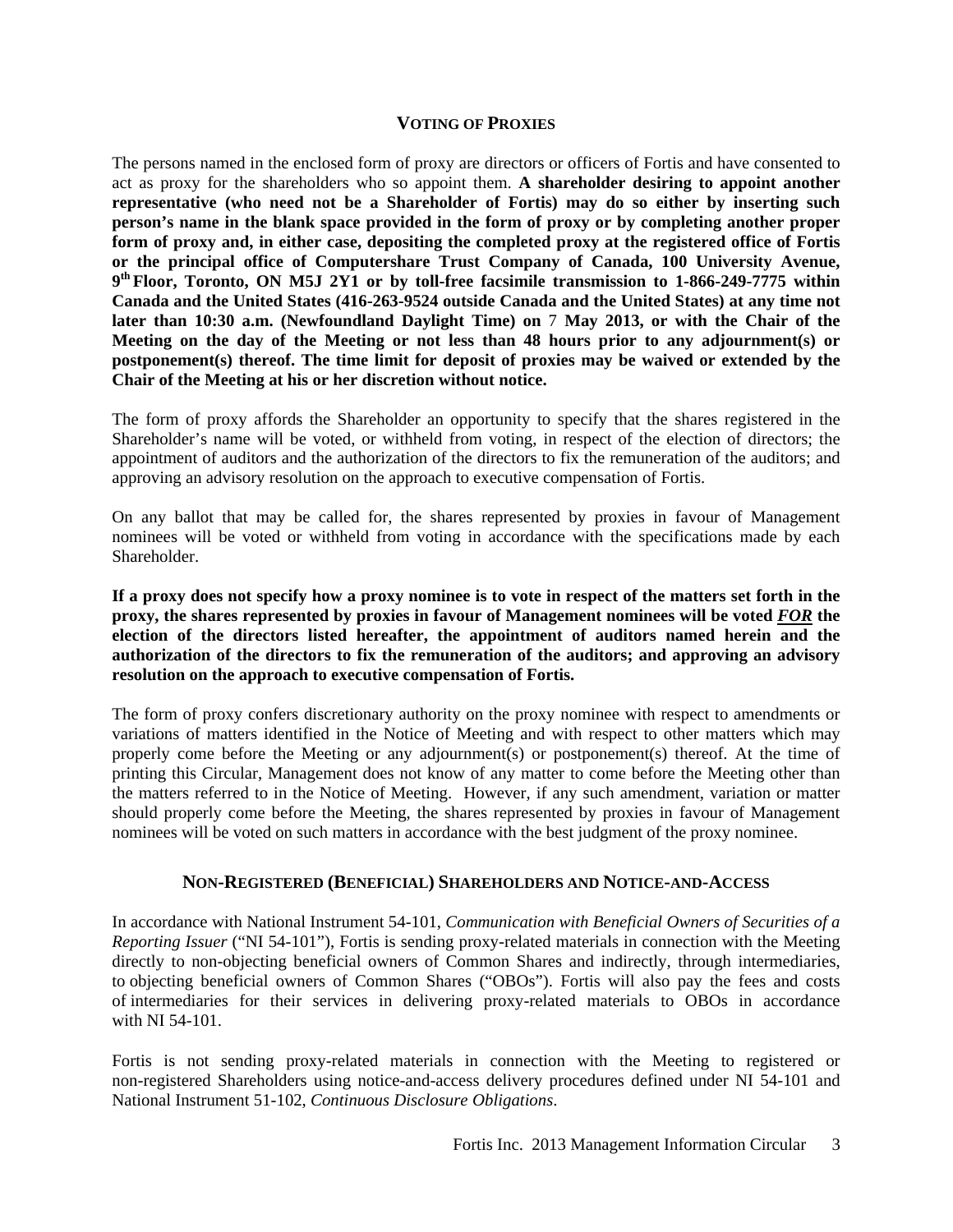#### **VOTING SHARES AND PRINCIPAL HOLDERS THEREOF**

The authorized capital of Fortis consists of an unlimited number of Common Shares, an unlimited number of First Preference Shares and an unlimited number of Second Preference Shares, in each case, issuable in series, without nominal or par value. As of 21 March 2013, the following Common Shares and Preference Shares were issued and outstanding:

|                                   | <b>Issued and Outstanding</b> | <b>Votes per Share</b> |
|-----------------------------------|-------------------------------|------------------------|
| <b>Common Shares</b>              | 192,475,945                   |                        |
| First Preference Shares, Series C | 5,000,000                     | $\Omega$               |
| First Preference Shares, Series E | 7,993,500                     | $\theta$               |
| First Preference Shares, Series F | 5,000,000                     | $\Omega$               |
| First Preference Shares, Series G | 9,200,000                     | $\Omega$               |
| First Preference Shares, Series H | 10,000,000                    | $\theta$               |
| First Preference Shares, Series J | 8,000,000                     | $\Omega$               |

Only holders of Common Shares of record at the close of business on 21 March 2013 will be entitled to vote at the Meeting, except to the extent that a holder of record has transferred shares after that date and the transferee of such shares establishes proper ownership and requests not later than 10 days before the Meeting that the transferee's name be included in the list of shareholders entitled to vote at the Meeting.

To the knowledge of the directors and officers of Fortis, no Shareholder beneficially owns, controls or directs, directly or indirectly, more than 10% of the issued and outstanding Common Shares.

#### **MATTERS FOR CONSIDERATION OF SHAREHOLDERS**

#### **FINANCIAL STATEMENTS**

The Consolidated Financial Statements of Fortis for the year ended 31 December 2012 are on pages 82 through 145 of the 2012 Fortis Inc. Annual Report which is being mailed to all of the registered Shareholders and those beneficial Shareholders who have requested to receive the Annual Report. These documents are also available on the Fortis website at *www.fortisinc.com* and on the System for Electronic Document Analysis and Retrieval ("SEDAR") website at *www.sedar.com*.

#### **ELECTION OF DIRECTORS**

The Articles of Fortis provide for a minimum of 3 and a maximum of 15 directors. All directors of Fortis are elected annually to serve until the next Annual Meeting of Shareholders or until their successors shall have been duly elected or appointed. The Board currently consists of 11 members. Mr. Rideout will not be standing for re-election since he has achieved the maximum of 12 years service allowed under the Director Tenure Policy of the Corporation. The Shareholders of Fortis will be asked to elect 10 directors for the ensuing year. The term of office of each current director of Fortis will expire immediately prior to the election of directors at the Meeting. Each person whose name follows is proposed to be elected as a director of Fortis to serve until the earlier of the next Annual Meeting of Shareholders or until his or her successor is elected or appointed.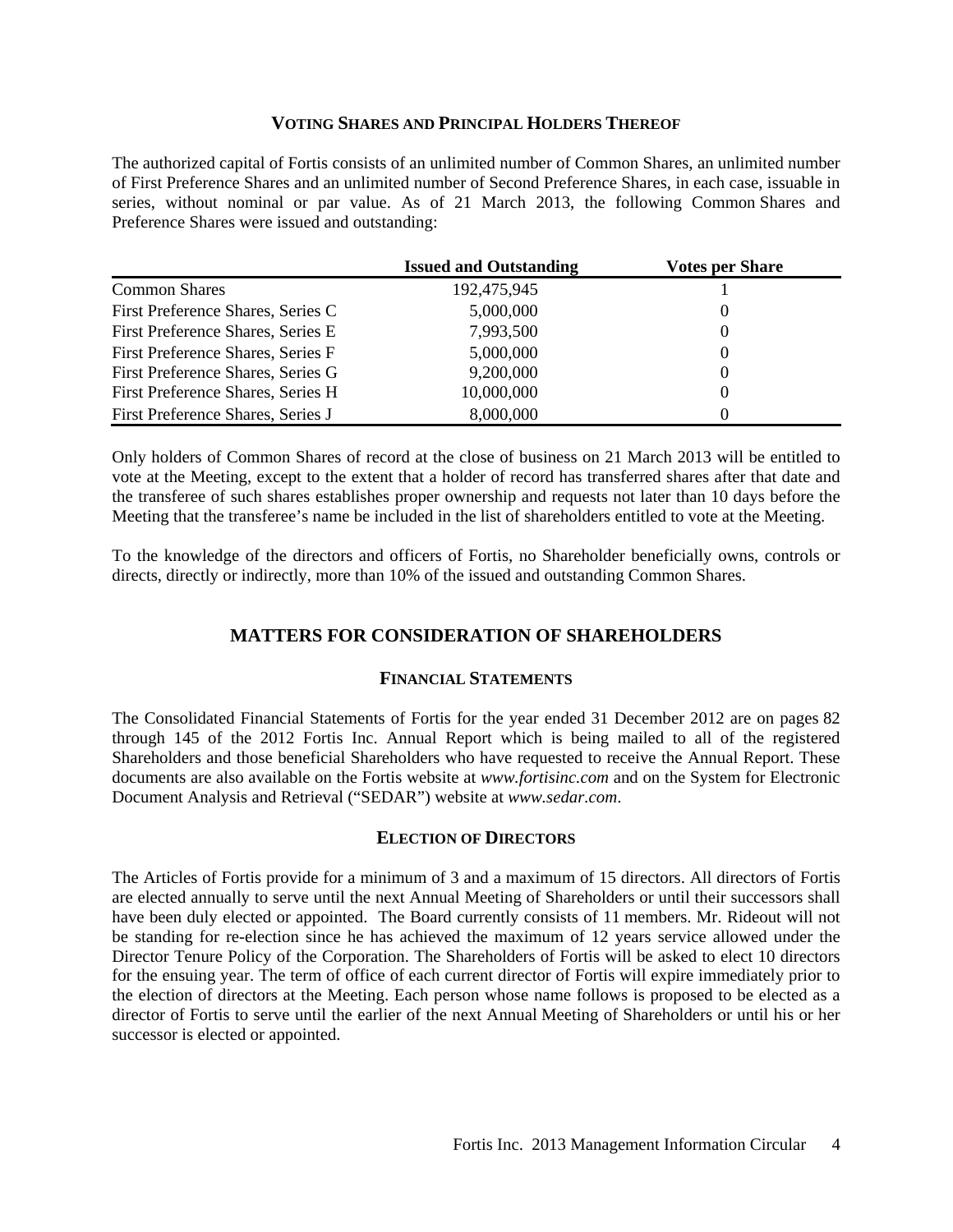Details pertaining to each of the nominees can be found on pages 8 through 13 of this Circular. All of the nominees listed below were duly elected as directors at the last Annual Meeting of Shareholders held on 4 May 2012. The 10 nominees proposed for election as directors are as follows:

| Peter E. Case            | H. Stanley Marshall |
|--------------------------|---------------------|
| <i>Frank J. Crothers</i> | John S. McCallum    |
| Ida J. Goodreau          | Harry McWatters     |
| Douglas J. Haughey       | Ronald D. Munkley   |

*Peter E. Case H. Stanley Marshall David G. Norris*  $Michael A. Pavev$ 

If any of the proposed nominees should for any reason be unable to serve as a director of Fortis, the persons named in the enclosed form of proxy reserve the right to nominate and vote for another nominee in their discretion unless the Shareholder has specified in the proxy that the shares are to be withheld from voting in the election of directors.

If any nominee for director receives, from the Common Shares voted at the Meeting in person or by proxy, a greater number of votes "withheld" than "for" his or her election, such director must promptly tender his or her resignation to the Chair, such resignation to take effect on acceptance by the Board. The Governance and Nominating Committee will expeditiously consider the director's offer to resign and recommend to the Board whether to accept it. Within 90 days of the Meeting, the Board will make a final decision and announce it by way of media release. Any director who tenders his or her resignation will not participate in the deliberations of the Governance and Nominating Committee or the Board. This does not apply to a contested election of directors, that is, where the number of nominees exceeds the number of directors to be elected.

*Management and the Board recommend that Shareholders vote FOR these nominees. The persons named in the enclosed Proxy intend to vote FOR the election of each of these nominees unless the Shareholder specifies that authority to do so is withheld.*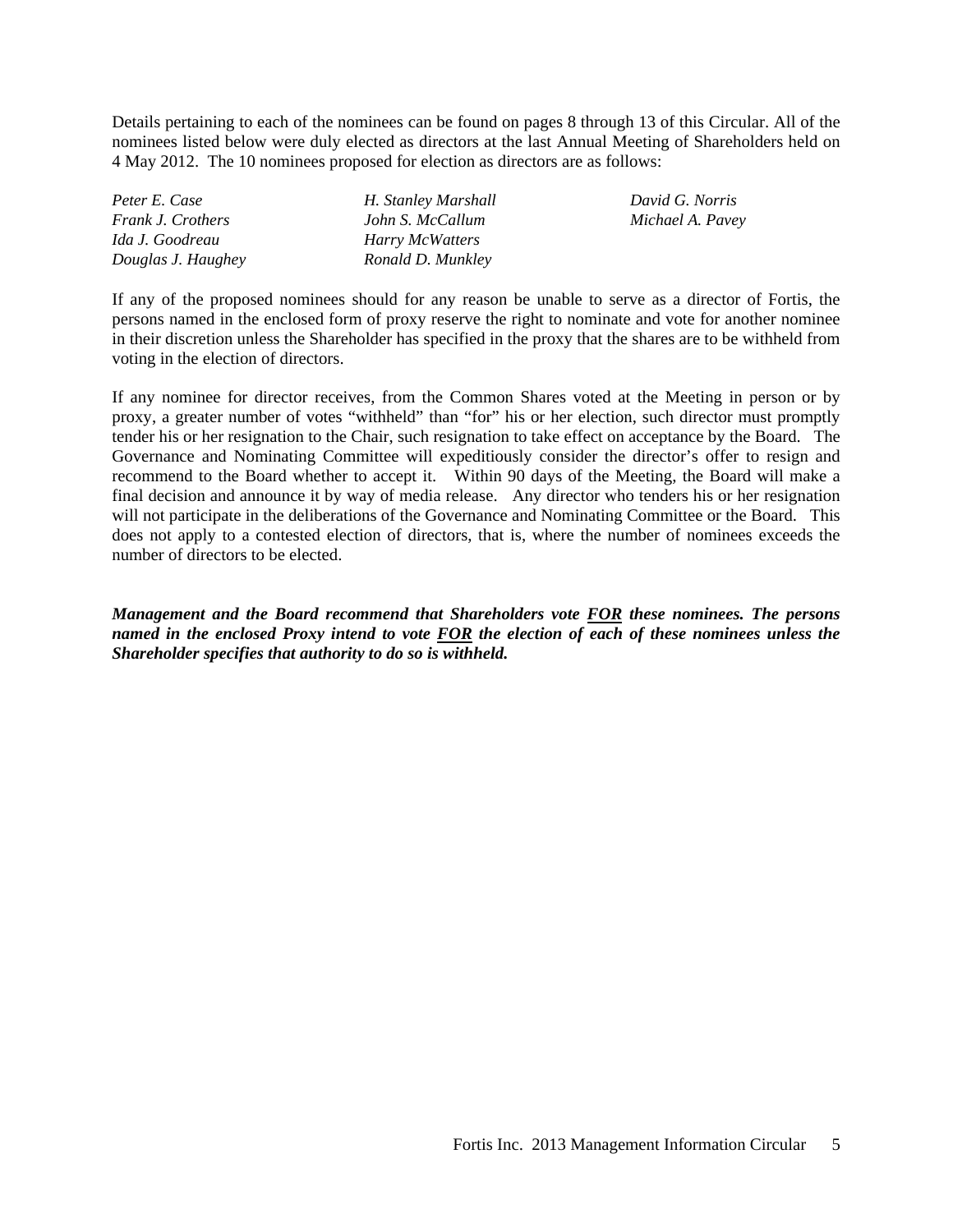#### **APPOINTMENT OF AUDITORS AND AUTHORIZATION OF THE DIRECTORS TO FIX THE AUDITORS' REMUNERATION**

The Board, on the recommendation of its Audit Committee, proposes to nominate Ernst & Young LLP as the auditors of Fortis to hold office until the close of the next Annual Meeting of Shareholders.

The directors negotiate with the auditors on an arm's length basis in determining the fees to be paid to the auditors. Such fees are based upon the complexity of the matters dealt with and the time expended by the auditors in providing services to Fortis. Management believes that the fees negotiated in the past with the auditors of Fortis have been reasonable in all circumstances and would be comparable to fees charged by other auditors providing similar services.

Fees incurred by Fortis for work performed by its auditors, Ernst & Young LLP, during each of the last two financial years for audit, audit-related, tax and non-audit services were as follows:

| Fortis Inc.<br><b>External Auditor Service Fees</b><br>$(\$000's)$ |       |       |  |  |
|--------------------------------------------------------------------|-------|-------|--|--|
| Ernst & Young LLP                                                  | 2012  | 2011  |  |  |
| <b>Audit Fees</b>                                                  | 2,484 | 2,518 |  |  |
| <b>Audit-Related Fees</b>                                          | 806   | 1,146 |  |  |
| Tax Fees                                                           | 139   | 153   |  |  |
| Non-Audit Services                                                 | 138   | 145   |  |  |
| <b>Total</b>                                                       | 3,567 | 3,962 |  |  |

Audit-related fees were higher in 2011 mainly due to work performed by Ernst & Young LLP in preparation for the Corporation's conversion to accounting principles generally accepted in the United States ("US GAAP"), effective 1 January 2012, including audits and reviews performed on the Corporation's 2011 and 2010 comparative annual and quarterly consolidated financial statements, respectively, which were prepared in accordance with both Canadian GAAP and US GAAP.

*Management and the Board recommend that Shareholders vote FOR the appointment of Ernst & Young LLP as the auditors of Fortis for 2013 and FOR the authorization of the Board to fix the remuneration of the auditors for 2013. The persons named in the enclosed Proxy intend to vote FOR the appointment and FOR the authorization of the Board to fix the remuneration of the auditors unless the Shareholder specifies that authority to do so is withheld.*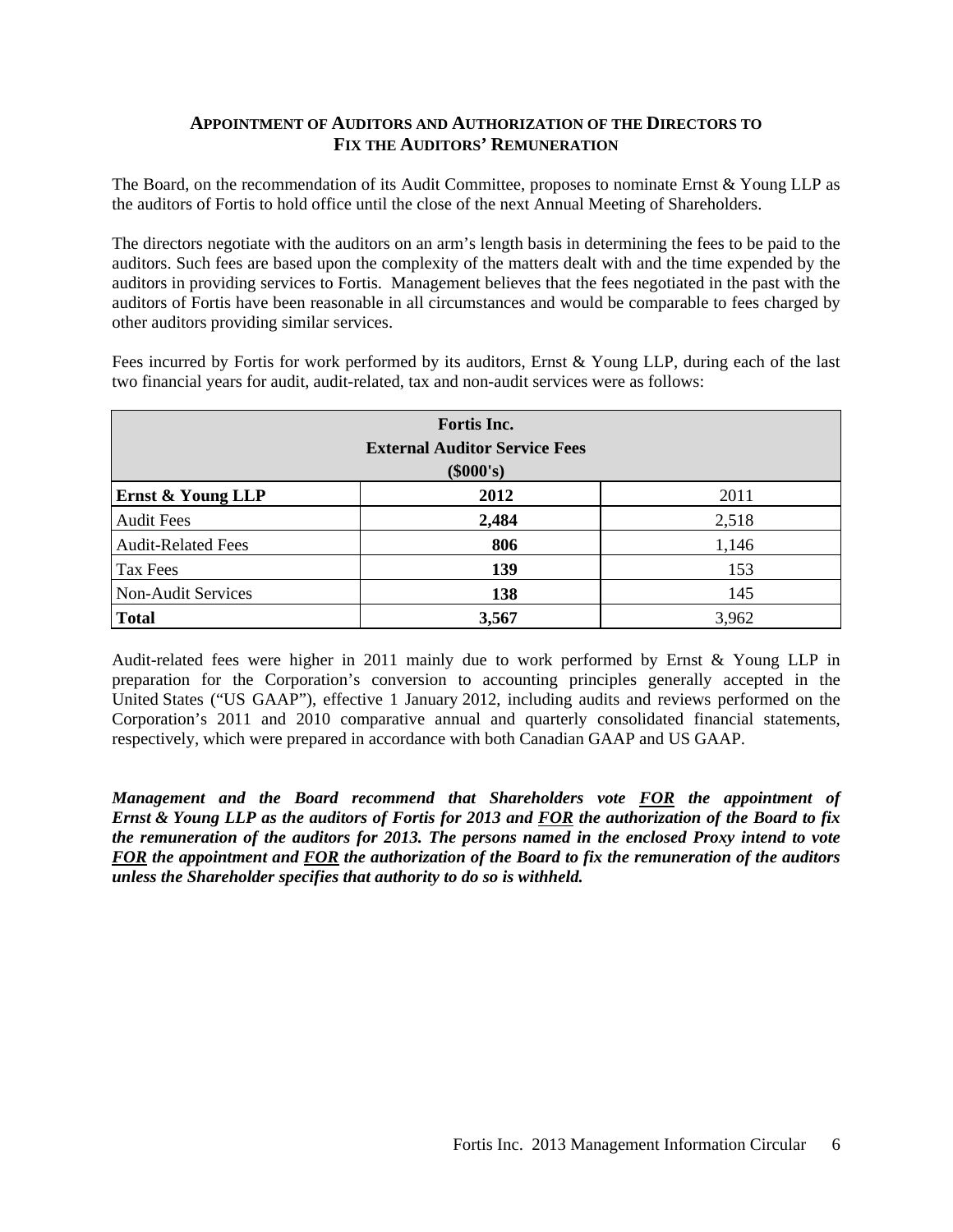#### **ADVISORY VOTE ON APPROACH TO EXECUTIVE COMPENSATION**

#### **Compensation Objectives**

As part of the Corporation's commitment to strong corporate governance practices, the Board elected to put a non-binding advisory vote approving the Corporation's approach to executive compensation ("Say on Pay") to the Meeting. The Board believes that the Corporation's executive compensation policies and practices must closely align the interests of executives and Shareholders and be consistent with corporate governance best practices in Canada. The Say on Pay resolution gives Shareholders an opportunity to indicate whether they support the disclosed objectives of the Corporation's executive compensation policies and practices, discussed in more detail in the *Compensation Discussion and Analysis* section of this Circular.

#### **Resolution**

#### "**RESOLVED THAT:**

On an advisory basis and not to diminish the role and responsibilities of the board of directors of the Corporation, the shareholders of the Corporation accept the approach to executive compensation as described in the *Compensation Discussion and Analysis* section of the Management Information Circular of the Corporation dated 21 March 2013."

#### *The Board recommends that Shareholders vote FOR the non-binding advisory vote on the approach to executive compensation of Fortis and, unless otherwise instructed, the persons named in the enclosed Proxy intend to vote FOR the non-binding advisory vote on the approach to executive compensation of Fortis.*

#### **Non-Binding Nature of Resolution**

Shareholders have the opportunity to vote FOR or AGAINST the non-binding advisory vote on Say on Pay. As this is an advisory vote, the results of such vote will not be binding on the Board. However, the Board will take the results of the vote into account, as appropriate, when considering future compensation polices, practices and decisions and in determining whether there is a need to increase its engagement with Shareholders on compensation and related matters.

#### **OTHER MATTERS**

Management knows of no matters to come before the Meeting other than the business referred to in the Notice of Meeting. However, if any other matters should be properly brought before the Meeting, the shares represented by proxies in favour of Management nominees will be voted on such matters in accordance with the best judgment of the proxy nominee.

Shareholders entitled to vote at the next annual meeting to be held in 2014 and who wish to submit proposals in respect of any matter to be raised at such meeting must ensure that Fortis receives their proposals not later than 10 February 2014.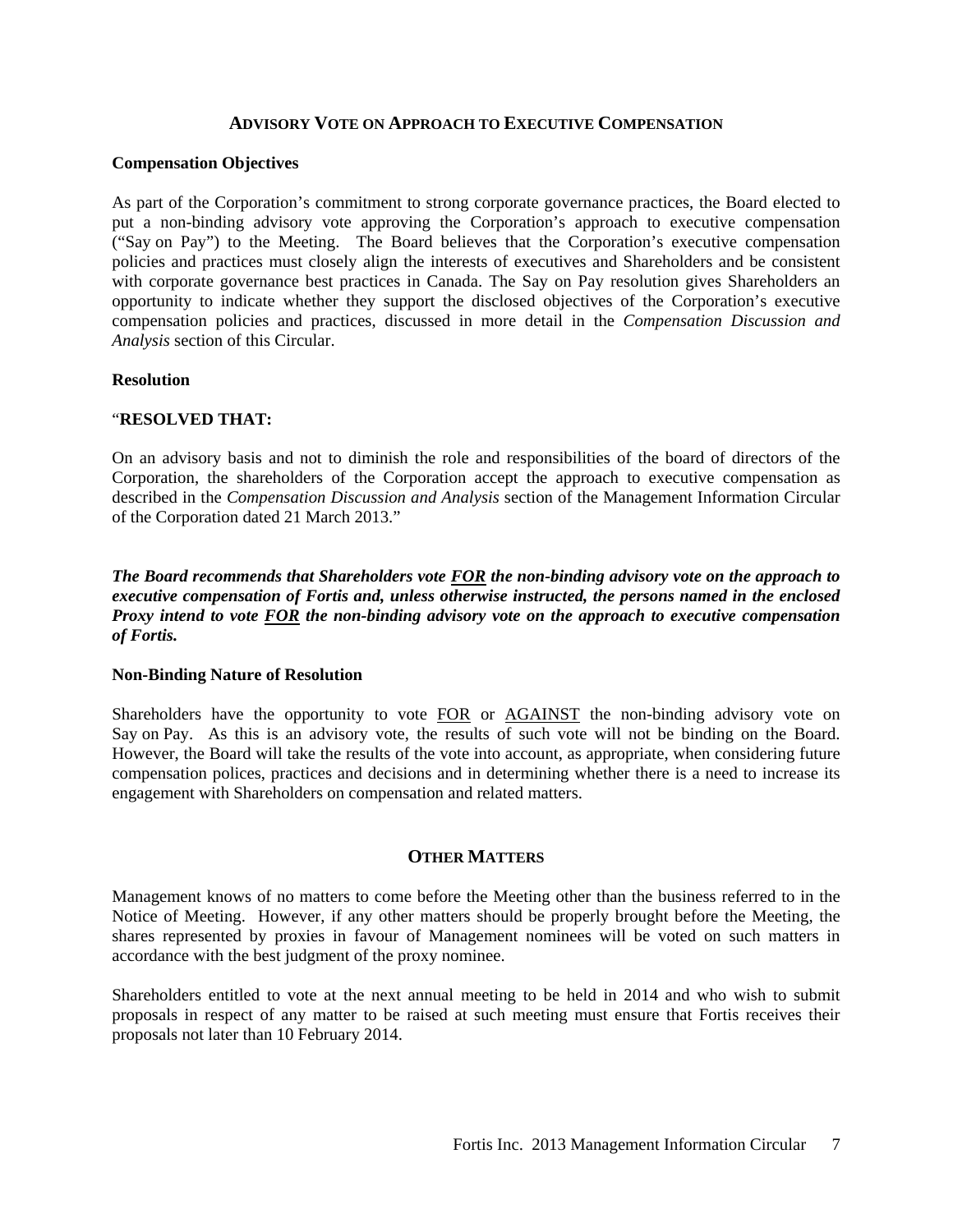#### **BOARD OF DIRECTORS**

#### **NOMINEES FOR ELECTION AS DIRECTORS**

Ten persons are being nominated for election as directors at the Meeting. Each of the nominees was elected to his or her present term of office at the Annual Meeting of Shareholders held on 4 May 2012. Details of each nominee's service on the boards of other reporting issuers are provided on page 19 of this Circular.



*Mr. Case retired in February 2003 as Executive Director, Institutional Equity Research at CIBC World Markets. During his 17-year career as senior investment analyst with CIBC World Markets and BMO Nesbitt Burns and its predecessors, Mr. Case's coverage of Canadian and selected U.S. pipeline and energy utilities was consistently rated among the top rankings.* 

*He was awarded a Bachelor of Arts and an MBA from Queen's University and a Master of Divinity from Wycliffe College, University of Toronto.* 

*Mr. Case was appointed Chair of the Audit Committee in March 2011. Mr. Case served on the Board of FortisOntario Inc. from 2003 through 2010 and as Chair of that Board from 2009 through 2010.*

| Board / Committee Membership                               | Attendance   |      | Securities Held $^{(1)}$ |        |  |
|------------------------------------------------------------|--------------|------|--------------------------|--------|--|
| <b>Board of Directors</b>                                  | $10$ of $10$ | 100% | <b>Common Shares</b>     | 18,500 |  |
| <b>Chairs Audit</b>                                        | 7 of 7       | 100% | <b>DSUs</b>              | 11.447 |  |
|                                                            |              |      | Total                    | 29.947 |  |
| Options Held (Director option grants discontinued in 2006) |              |      |                          |        |  |
| <b>NIL</b>                                                 |              |      |                          |        |  |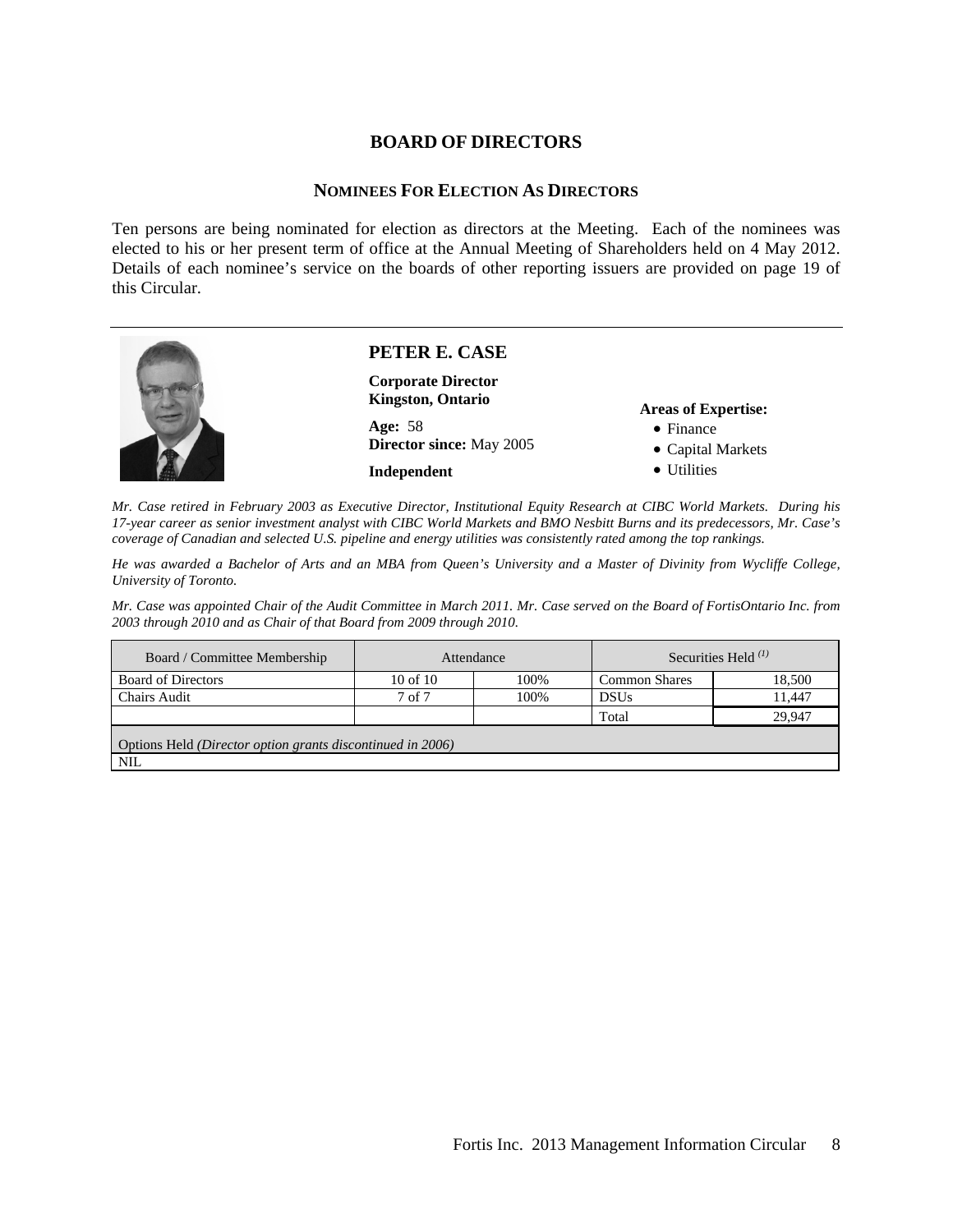

*Mr. Crothers is Chairman and Chief Executive Officer of Island Corporate Holdings Limited, a private Bahamas-based investment company with diverse interests throughout the Caribbean, North America, Australia and South Africa. For more than 35 years, Mr. Crothers has served on many public and private sector boards. For over a decade he was on the board of Harvard University Graduate School of Education and also served a three-year term as Chairman of CARILEC, the Caribbean Association of Electrical Utilities. Mr. Crothers is the past President of FortisTCI Limited (formerly P.P.C. Limited), which was acquired by Fortis on 28 August 2006.* 

*Mr. Crothers serves as non-executive Vice Chair of the Board of Caribbean Utilities Company, Ltd. He served on the Board of Belize Electricity Limited from 2007 through 2010.*

| Board / Committee Membership                                                                       | Attendance   |      | Securities Held $^{(1)}$ |        |  |
|----------------------------------------------------------------------------------------------------|--------------|------|--------------------------|--------|--|
| <b>Board of Directors</b>                                                                          | $10$ of $10$ | 100% | <b>Common Shares</b>     | 10.000 |  |
| Governance and Nominating                                                                          | $2$ of $2$   | 100% | <b>DSUs</b>              | 12.681 |  |
|                                                                                                    |              |      | Total                    | 22.681 |  |
| Options Held <i>(Director option grants discontinued in 2006)</i>                                  |              |      |                          |        |  |
| NIL - Mr. Crothers was elected to the Board following the cessation of option grants to directors. |              |      |                          |        |  |



#### **IDA J. GOODREAU**

**Professor and Corporate Director Vancouver, British Columbia** 

**Age:** 61 **Director since:** May 2009

**Independent** 

#### **Areas of Expertise:**

- Human Resources
- Public Issuer Executive
- Western Canadian markets

*Ms. Goodreau is an Adjunct Professor at Sauder School of Business, University of British Columbia. She is the past President and Chief Executive Officer of LifeLabs. Prior to joining LifeLabs in March 2009, she had been President and Chief Executive Officer of Vancouver Coastal Health Authority since 2002. She has held senior leadership roles in several Canadian and international pulp and paper and natural gas companies.* 

*Ms. Goodreau was awarded an MBA and a Bachelor of Commerce, Honors, degree from the University of Windsor and a Bachelor of Arts (English and Economics) from the University of Western Ontario.* 

*Ms. Goodreau is a director of FortisBC Holdings Inc. (formerly Terasen Inc.) and FortisBC Inc.* 

| Board / Committee Membership                                                                       | Attendance   |       | Securities Held $^{(1)}$ |        |  |
|----------------------------------------------------------------------------------------------------|--------------|-------|--------------------------|--------|--|
| <b>Board of Directors</b>                                                                          | $10$ of $10$ | 100%  | <b>Common Shares</b>     |        |  |
| <b>Human Resources</b>                                                                             | $5$ of $5$   | 100\% | <b>DSUs</b>              | 13,098 |  |
|                                                                                                    |              |       | Total                    | 13,098 |  |
| Options Held (Director option grants discontinued in 2006)                                         |              |       |                          |        |  |
| NIL - Ms. Goodreau was elected to the Board following the cessation of option grants to directors. |              |       |                          |        |  |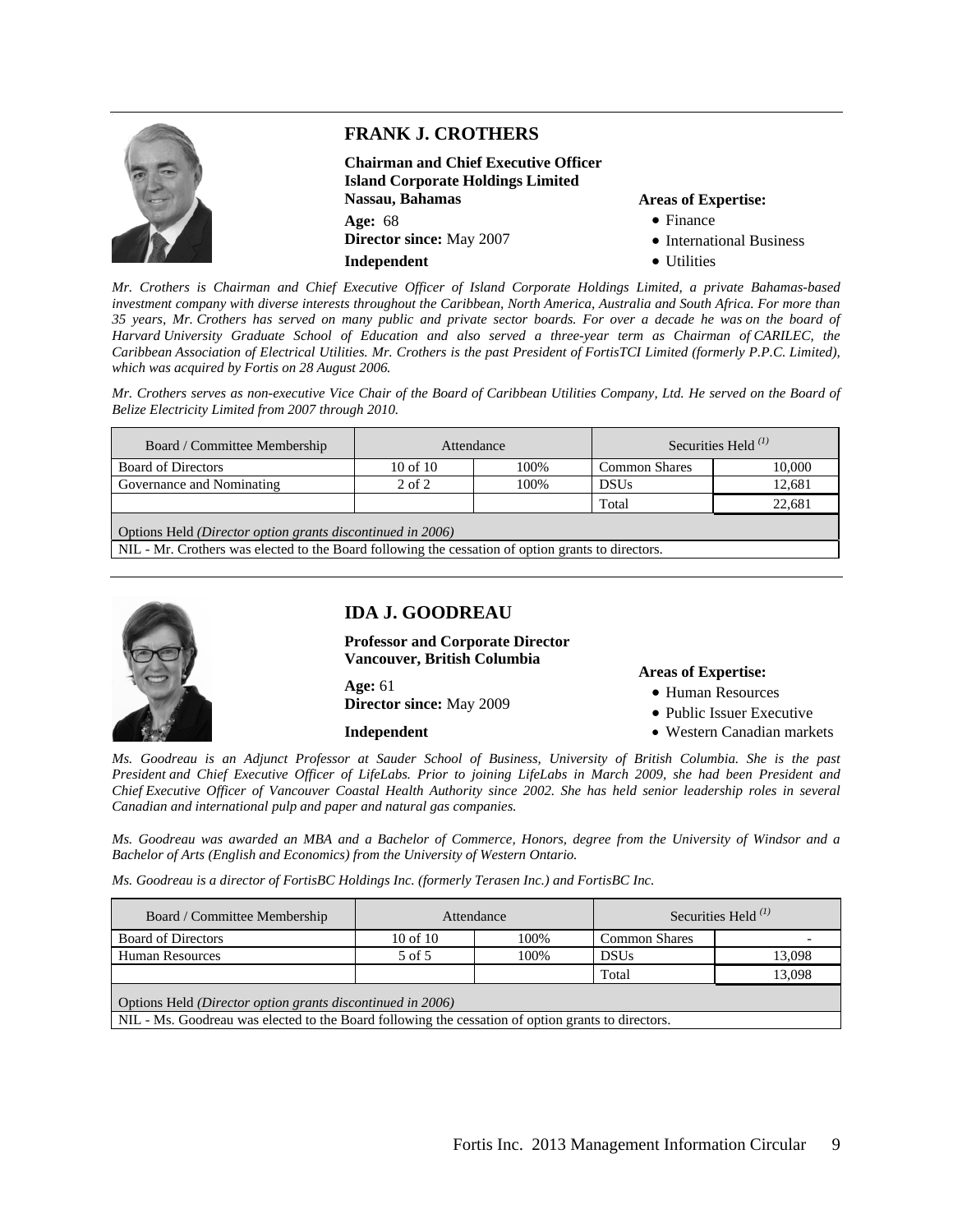

#### **DOUGLAS J. HAUGHEY**

**Chief Executive Officer The Churchill Corporation Calgary, Alberta Age:** 56 **Director since:** May 2009 **Independent** 

#### **Areas of Expertise:**

- Finance
- Public Issuer Executive
- Utilities
- Western Canadian markets

*Mr. Haughey is Chief Executive Officer of The Churchill Corporation, a construction and industrial services company focused on the western Canadian market. He served as President & CEO of Provident Energy Ltd., an owner/operator of natural gas liquids midstream services and marketing from 2010 through its successful sale to Pembina Pipeline in April 2012. Mr. Haughey served as President & CEO of WindShift Capital Corp., which focused on energy infrastructure investment opportunities in North America, from 2008 through March 2010. From 1999 through 2008, Mr. Haughey held several executive roles with Spectra Energy and predecessor companies. He had overall responsibility for its western Canadian natural gas midstream business, was President & CEO of Spectra Energy Income Fund and also led Spectra's strategic development and mergers and acquisitions teams based in Houston, Texas.* 

*Mr. Haughey graduated from the University of Regina with a Bachelor of Administration and from the University of Calgary with an MBA. He also holds an ICD.D designation from the Institute of Corporate Directors*

*Mr. Haughey is a director of FortisAlberta Inc.* 

| Board / Committee Membership                               | Attendance   |      | Securities Held $^{(1)}$ |        |  |
|------------------------------------------------------------|--------------|------|--------------------------|--------|--|
| <b>Board of Directors</b>                                  | $10$ of $10$ | 100% | <b>Common Shares</b>     | 10,000 |  |
| Audit                                                      | 7 of 7       | 100% | <b>DSUs</b>              | 6.661  |  |
|                                                            |              |      | Total                    | 16,661 |  |
| Options Held (Director option grants discontinued in 2006) |              |      |                          |        |  |

NIL - Mr. Haughey was elected to the Board following the cessation of option grants to directors.



#### **H. STANLEY MARSHALL**

**President and Chief Executive Officer Fortis Inc. Paradise, Newfoundland and Labrador Age:** 62 **Director since:** October 1995

**Not Independent** 

*Mr. Marshall is President and Chief Executive Officer of Fortis. He joined Newfoundland Power Inc. in 1979 and was appointed President and Chief Executive Officer of Fortis in 1996.* 

*Mr. Marshall graduated from the University of Waterloo with a Bachelor of Applied Science (Chemical Engineering) and from Dalhousie University with a Bachelor of Laws. He is a member of the Law Society of Newfoundland and Labrador and a Registered Professional Engineer in the Province of Newfoundland and Labrador.* 

*Mr. Marshall is a director of Fortis utility subsidiaries in British Columbia, Ontario and the Caribbean as well as Fortis Properties Corporation.*

| Board / Committee Membership | Attendance   |      |                      | Securities Held $(1)$ ** |
|------------------------------|--------------|------|----------------------|--------------------------|
| <b>Board of Directors</b>    | $10$ of $10$ | 100% | <b>Common Shares</b> | 365.632                  |
| Audit                        | 7 of 7       | 100% |                      |                          |
| Governance & Nominating      | $2$ of $2$   | 100% |                      |                          |
| <b>Human Resources</b>       | 5 of 5       | 100% |                      |                          |

*\* Mr. Marshall attends committee meetings in his capacity as President and Chief Executive Officer ("CEO") as required and is not a member of the committees.* 

*\*\* Options are granted to Mr. Marshall in his capacity as CEO of Fortis and are detailed on pages 45 and 46 of this Circular.*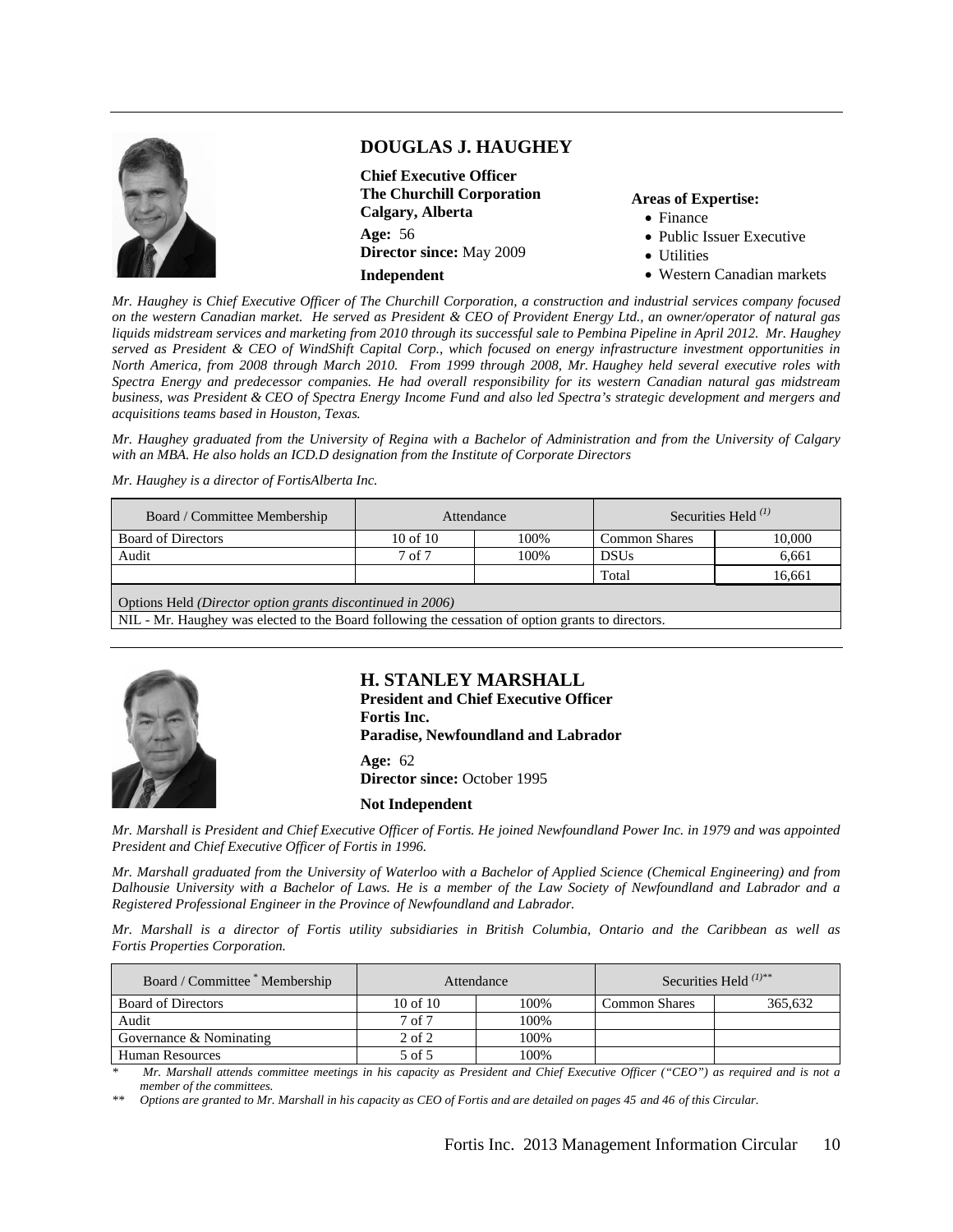

#### **JOHN S. McCALLUM**

**Professor of Finance University of Manitoba Winnipeg, Manitoba Age:** 69 **Director since:** July 2001

**Independent** 

#### **Areas of Expertise:**

- Economics
- Finance
- Public Policy
- Utilities

*Mr. McCallum has been a Professor of Finance at the University of Manitoba since July 1973. He served as Chairman of Manitoba Hydro from 1991 to 2000 and as Policy Advisor to the Federal Minister of Finance from 1984 to 1991.* 

*Mr. McCallum graduated from the University of Montreal with a Bachelor of Arts (Economics) and a Bachelor of Science (Mathematics). He was awarded an MBA from Queen's University and a PhD in Finance from University of Toronto.* 

*Mr. McCallum was appointed Chair of the Governance and Nominating Committee of Fortis in May 2005. Mr. McCallum served as a director of FortisBC Inc. from 2004 through 2010 and FortisAlberta Inc. from 2005 through 2010.*

|                                                            | Board / Committee Membership | Attendance         |                   | Securities Held $^{(1)}$     |                                          |
|------------------------------------------------------------|------------------------------|--------------------|-------------------|------------------------------|------------------------------------------|
| <b>Board of Directors</b>                                  |                              | 9 of 10            | 90%               | <b>Common Shares</b>         | 4.000                                    |
| Chairs Governance & Nominating                             |                              | 3 of 3             | 100\%             | <b>DSUs</b>                  | 39,691                                   |
| Audit                                                      |                              | 7 of 7             | 100%              | Total                        | 43,691                                   |
| Options Held (Director option grants discontinued in 2006) |                              |                    |                   |                              |                                          |
| <b>Grant Date</b>                                          | <b>Expiry Date</b>           | Options<br>Granted | Exercise<br>Price | Total Unexercised<br>Options | Value of<br>Unexercised<br>Options $(2)$ |
| 11 May 2005                                                | 11 May 2015                  | 4.000              | \$18.113          | 4.000                        | \$61,948                                 |
| 1 Mar 2005                                                 | 1 Mar 2015                   | 12,000             | \$18.405          | 12,000                       | \$182,340                                |
|                                                            | Total                        | 16,000             |                   | 16,000                       | \$244,288                                |



#### **HARRY McWATTERS**

**President Vintage Consulting Group Inc. Summerland, British Columbia** 

**Age:** 67 **Director since:** May 2007

#### **Independent**

#### **Areas of Expertise:**

- Public Issuer Executive
- Public Policy
- Western Canadian markets

*Mr. McWatters is President of Vintage Consulting Group Inc., Harry McWatters Inc., Okanagan Wine Academy and Black Sage Vineyard Ltd., all of which are engaged in various aspects of the British Columbia wine industry. He is the founder and past President of Sumac Ridge Estate Wine Group.* 

*Mr. McWatters is a director of FortisBC Holdings Inc. (formerly Terasen Inc.) and FortisBC Inc. He served as Chair of FortisBC Inc. from 2006 through 2010.* 

| Board / Committee Membership                                                                        | Attendance   |      | Securities Held $^{(1)}$ |        |
|-----------------------------------------------------------------------------------------------------|--------------|------|--------------------------|--------|
| <b>Board of Directors</b>                                                                           | $10$ of $10$ | 100% | <b>Common Shares</b>     | 1,100  |
| Governance & Nominating                                                                             | $2$ of $2$   | 100% | <b>DSUs</b>              | 18,088 |
|                                                                                                     |              |      | Total                    | 19,188 |
| Options Held (Director option grants discontinued in 2006)                                          |              |      |                          |        |
| NIL - Mr. McWatters was elected to the Board following the cessation of option grants to directors. |              |      |                          |        |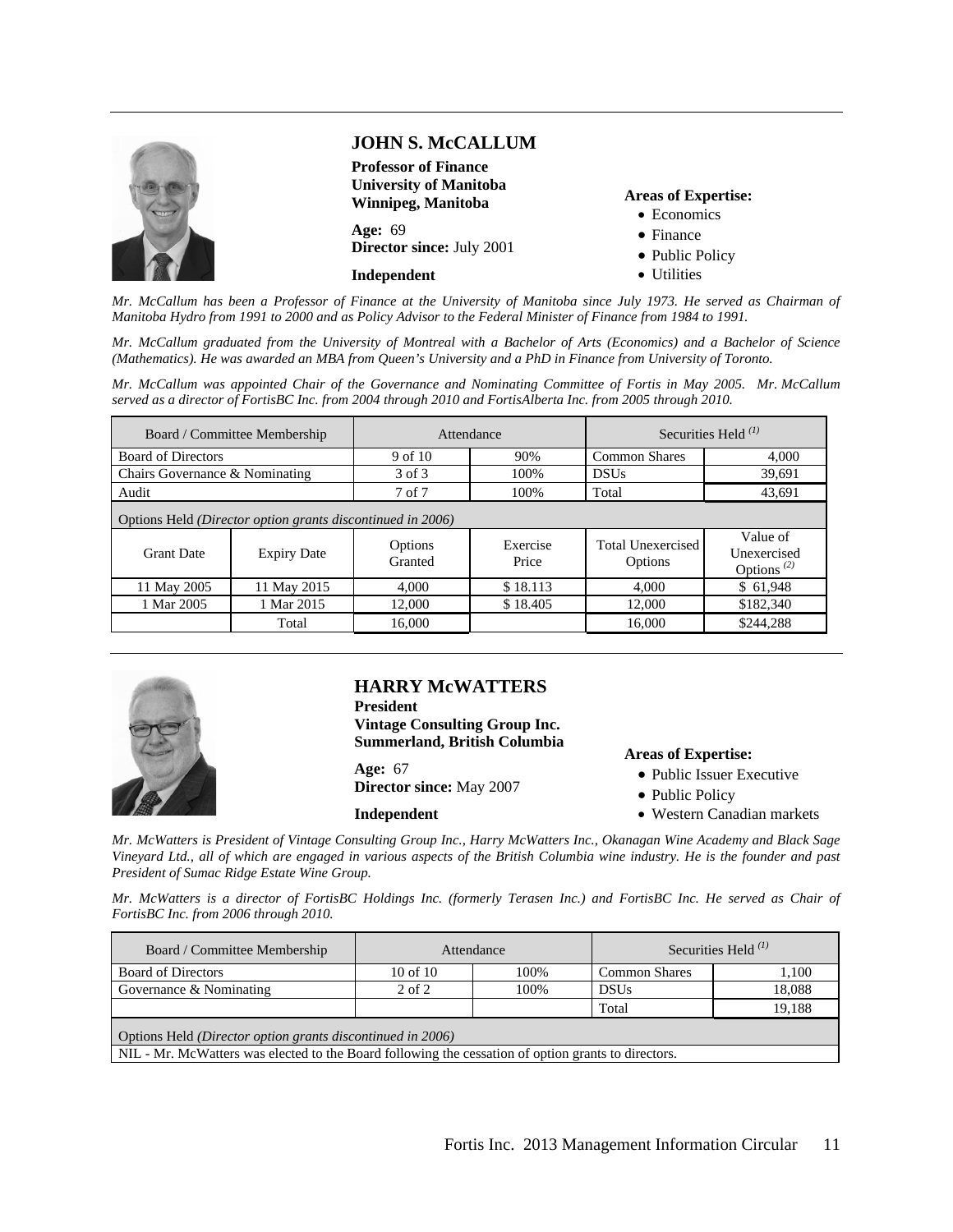

#### **RONALD D. MUNKLEY**

**Corporate Director Mississauga, Ontario** 

**Age:** 66 **Director since:** May 2009

#### **Independent**

#### **Areas of Expertise:**

- Capital Markets
- Public Issuer Executive
- Human Resources
- Utilities

*Mr. Munkley retired in April 2009 as Vice Chairman and Head of the Power and Utility Business of CIBC World Markets. He had acted as advisor on most Canadian utility transactions since joining CIBC World Markets in 1998. Prior to that, Mr. Munkley was employed at Enbridge Consumers Gas for 27 years, culminating as Chairman, President and Chief Executive Officer. He led Consumers Gas through deregulation and restructuring in the 1990s.* 

*Mr. Munkley graduated from Queen's University with a Bachelor of Science, Honors, (Engineering). He is a professional engineer and has completed the Executive and Senior Executive Programs of the University of Western Ontario and the Partners, Directors and Senior Officers Certificate of the Canadian Securities Institute.*

| Board / Committee Membership                               | Attendance |      | Securities Held $^{(1)}$ |        |  |  |
|------------------------------------------------------------|------------|------|--------------------------|--------|--|--|
| <b>Board of Directors</b>                                  | 9 of 10    | 90%  | <b>Common Shares</b>     | 12,000 |  |  |
| Governance & Nominating                                    | $2$ of $2$ | 100% | <b>DSUs</b>              | 6.661  |  |  |
| <b>Human Resources</b>                                     | 5 of 5     | 100% | Total                    | 18,661 |  |  |
| Options Held (Director option grants discontinued in 2006) |            |      |                          |        |  |  |

NIL - Mr. Munkley was elected to the Board following the cessation of option grants to directors.



#### **DAVID G. NORRIS**

**Corporate Director St. John's, Newfoundland and Labrador** 

**Age:** 65 **Director since:** May 2005

**Independent** 

#### **Areas of Expertise:**

- Finance
- Human Resources
- Public Policy
- Public Issuer Executive

*Mr. Norris has been a financial and management consultant since 2001, prior to which he was Executive Vice President, Finance and Business Development, Fishery Products International Limited. Previously, he held Deputy Minister positions with the Department of Finance and Treasury Board, Government of Newfoundland and Labrador.* 

*Mr. Norris graduated with a Bachelor of Commerce, Honors, from Memorial University of Newfoundland and an MBA from McMaster University.* 

*Mr. Norris was appointed Chair of the Board of Fortis in December 2010. He served as Chair of the Audit Committee from May 2006 through March 2011. He was a director of Newfoundland Power Inc. from 2003 through 2010 and served as Chair of that Board from 2006 through 2010. Mr. Norris was a director of Fortis Properties Corporation from 2006 through 2010.*

|                                                            | Board / Committee Membership |              | Attendance |                      | Securities Held $^{(1)}$               |
|------------------------------------------------------------|------------------------------|--------------|------------|----------------------|----------------------------------------|
| <b>Chairs Board of Directors</b>                           |                              | $10$ of $10$ | 100%       | <b>Common Shares</b> | 7,253                                  |
| Audit                                                      |                              | 7 of 7       | 100%       | <b>DSUs</b>          | 30,862                                 |
| <b>Human Resources</b>                                     |                              | 5 of 5       | 100%       | Total                | 38,115                                 |
| Governance and Nominating                                  |                              | 2 of 2       | 100%       |                      |                                        |
| Options Held (Director option grants discontinued in 2006) |                              |              |            |                      |                                        |
| <b>Grant Date</b>                                          | <b>Expiry Date</b>           | Options      | Exercise   |                      | Total Unexercised Value of Unexercised |
|                                                            |                              | Granted      | Price      | Options              | Options <sup><math>(2)</math></sup>    |
| 11 May 2005                                                | 11 May 2015                  | 12,000       | \$18.113   | 12,000               | \$185,844                              |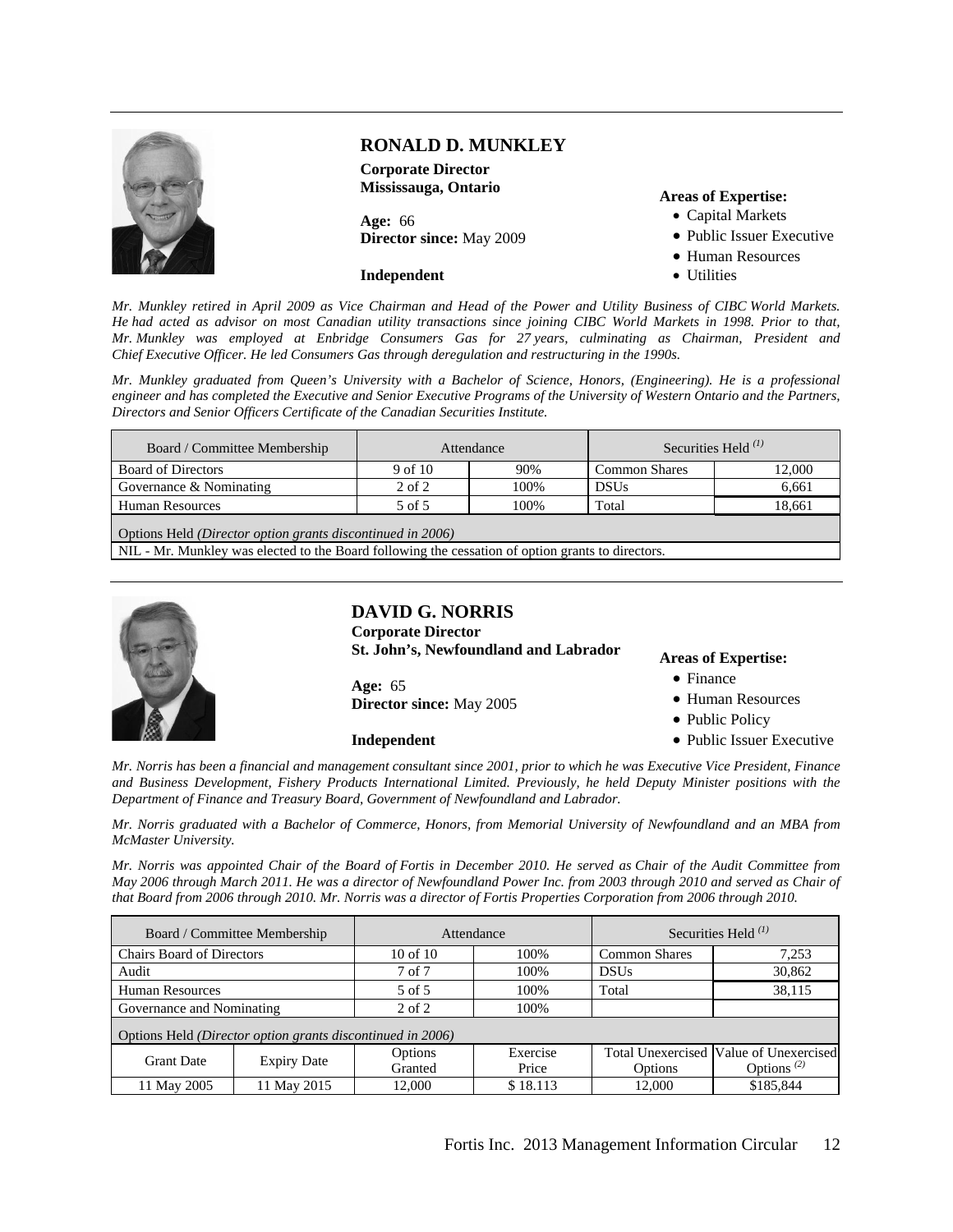

*Mr. Pavey retired as Executive Vice President and Chief Financial Officer of Major Drilling Group International Inc. in September 2006. Prior to joining Major Drilling Group International Inc. in 1999, he held senior executive positions including Senior Vice President and Chief Financial Officer with TransAlta Corporation.* 

*Mr. Pavey graduated from University of Waterloo with a Bachelor of Applied Science (Mechanical Engineering) and from McGill University with an MBA.* 

*Mr. Pavey was a director of Maritime Electric Company, Limited from 2001 through 2007 and was Chair of that company's Audit and Environment Committee from 2003 through 2007.*

÷.

|                                                            | Board / Committee Membership | Attendance   |          |                      | Securities Held $^{(1)}$               |
|------------------------------------------------------------|------------------------------|--------------|----------|----------------------|----------------------------------------|
| <b>Board of Directors</b>                                  |                              | $10$ of $10$ | 100%     | <b>Common Shares</b> | 2,350                                  |
| Audit                                                      |                              | 7 of 7       | 100%     | <b>DSUs</b>          | 20,387                                 |
| <b>Human Resources</b>                                     |                              | 5 of 5       | 100%     | Total                | 22,737                                 |
| Options Held (Director option grants discontinued in 2006) |                              |              |          |                      |                                        |
| <b>Grant Date</b>                                          | <b>Expiry Date</b>           | Options      | Exercise |                      | Total Unexercised Value of Unexercised |
|                                                            |                              | Granted      | Price    | Options              | Options <sup><math>(2)</math></sup>    |
| 1 Mar 2005                                                 | 01 Mar 2015                  | 12,000       | \$18.405 | 12,000               | \$182,340                              |
| 12 May 2004                                                | 12 May 2014                  | 12,000       | \$15.228 | 10,000               | \$183,720                              |
|                                                            | Total                        | 24,000       |          | 22,000               | \$366,060                              |

*(1) Represents Common Shares and/or Deferred Share Units ("DSUs"), detailed on page 17 of this Circular and further described as follows under Director Compensation, beneficially owned, controlled or directed, directly or indirectly. This information has been furnished by the* 

*respective nominee. (2) Calculated using the closing price of Common Shares as at 21 March 2013 of \$33.60. The value of unexercised options is the difference between the exercise price and the closing price applied to the total unexercised options.* 

#### **DIRECTOR COMPENSATION**

During 2012, annual compensation for directors, other than Mr. Marshall, consisted of cash and deferred equity-based compensation as follows: an annual cash retainer, meeting attendance fees and an equity-based grant of Deferred Share Units ("DSUs"). Each of these components is described in more detail below. Fortis does not provide option-based compensation, non-equity based incentive plans or pension program to its directors.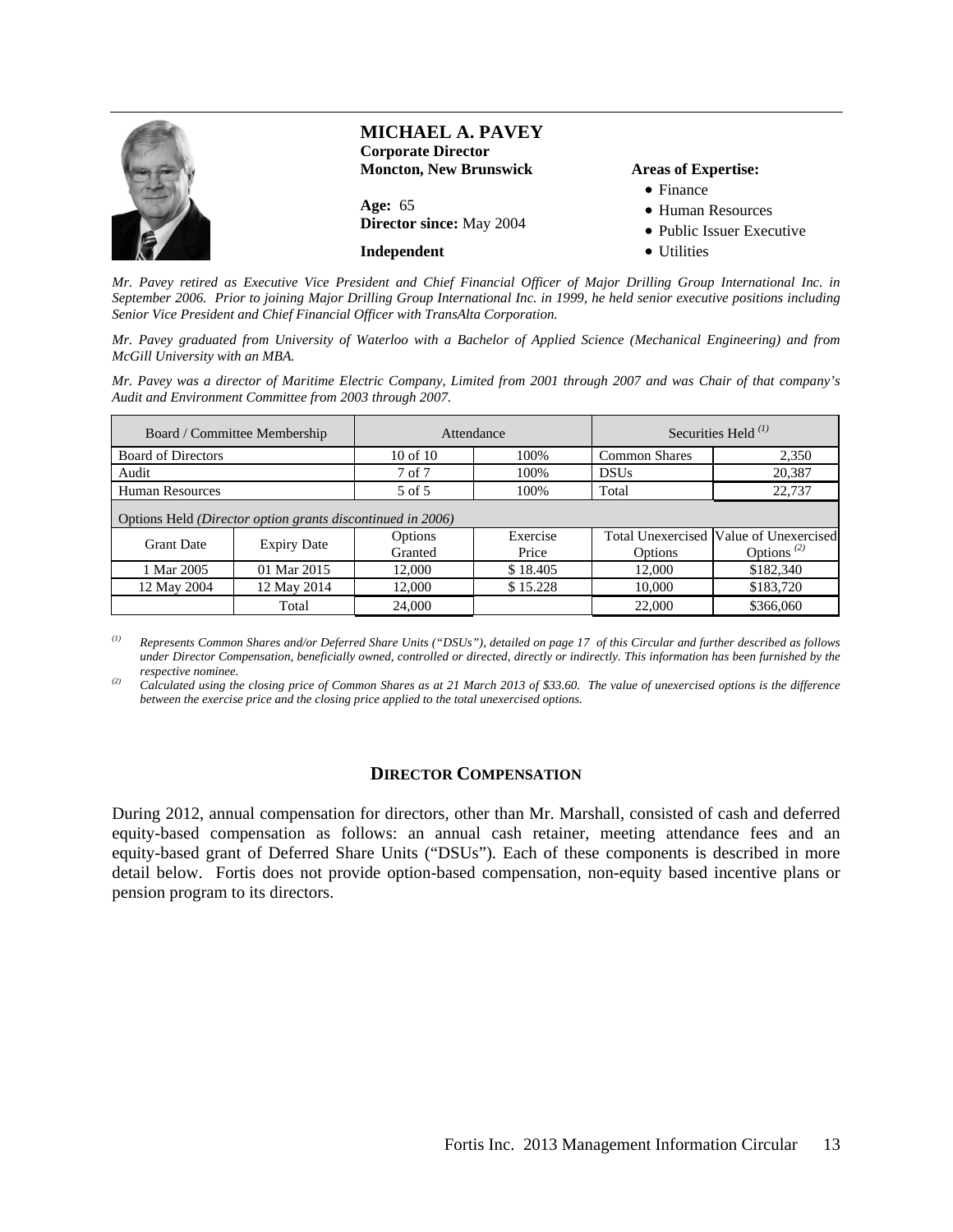The following table describes the director compensation structure in place during 2012 as compared to the previous two years:

|                                                                   | 2012    | 2011    | 2010    |
|-------------------------------------------------------------------|---------|---------|---------|
| Annual Non-Executive Board Chair Retainer (cash or optional DSUs) | 170,000 | 170,000 | 160,000 |
| Annual Director Retainer (cash or optional DSUs)                  | 45,000  | 45,000  | 45,000  |
| Annual Audit Committee Chair Retainer (cash or optional DSUs)     | 20,000  | 20,000  | 15,000  |
| Annual Human Resources and Governance and Nominating              |         |         |         |
| Committee Chair Retainers (cash or optional DSUs)                 | 15,000  | 15,000  | 15,000  |
| Annual Share-Based Compensation (mandatory DSUs)                  | 60,000  | 60,000  | 30,000  |
| Board and Committee Meeting Attendance Fee (cash)                 | 1.500   | 1.500   | 1,500   |

The following table summarizes director compensation for 2012:

#### **Individual Director Compensation - 2012 Share-Based**

|                           | Fees<br>Earned $(1)$<br>\$ | <b>DHAL C-DASCU</b><br>Awards<br>$(DSUs)$ <sup>(2)</sup><br>\$ | All Other<br>Compensation $^{(3)}$<br>\$ | Total<br>\$ |
|---------------------------|----------------------------|----------------------------------------------------------------|------------------------------------------|-------------|
| Peter E. Case             | 90,500                     | 60,000                                                         | 12,487                                   | 162,987     |
| Frank J. Crothers         | 63,000                     | 60,000                                                         | 83,879                                   | 206,879     |
| Ida J. Goodreau           | 22,500                     | 105,000                                                        | 71,974                                   | 199,474     |
| Douglas J. Haughey        | 70,500                     | 60,000                                                         | 41,923                                   | 172,423     |
| H. Stanley Marshall $(4)$ | ٠                          |                                                                |                                          |             |
| John S. McCallum          | 27,000                     | 120,000                                                        | 44,756                                   | 191,756     |
| Harry McWatters           | 63,000                     | 60,000                                                         | 75,206                                   | 198,206     |
| Ronald D. Munkley         | 69,000                     | 60,000                                                         | 6,923                                    | 135,923     |
| David G. Norris           | 206,000                    | 60,000                                                         | 34,839                                   | 300,839     |
| Michael A. Pavey          | 78,000                     | 60,000                                                         | 22,879                                   | 160,879     |
| Roy P. Rideout            | 85,500                     | 60,000                                                         | 28,775                                   | 174,275     |
| Total                     | 775,000                    | 705,000                                                        | 423,641                                  | 1,903,641   |

*(1) These amounts include all fees paid in cash for services as a director of Fortis, including annual director and committee chair retainers and* 

*meeting fees. (2) These amounts represent the annual share-based compensation in the form of DSUs granted to a director of Fortis. These include both the mandatory equity component of the annual retainer of \$60,000 and any optional component of the annual director retainer or committee chair retainer paid in DSUs rather than in cash at the election of the director. The amounts represent the cash equivalent at the time of* 

 $^{(3)}$  These amounts include the value of notional reinvestment of dividends earned on outstanding DSUs on dividend payment dates, as well as *all fees paid or payable by a subsidiary of Fortis to a director in his or her capacity as a director of the payor subsidiary. In the case of Mr. Crothers, director fees of \$70,000 were paid by Caribbean Utilities Company, Ltd. in US dollars and converted into Canadian dollars* 

*at a rate of 0.9994%. (4) Mr. Marshall, as CEO, does not receive compensation as a director of Fortis. Director fees paid to Mr. Marshall from subsidiaries of Fortis are reported in footnote 5 of the Summary Compensation Table.*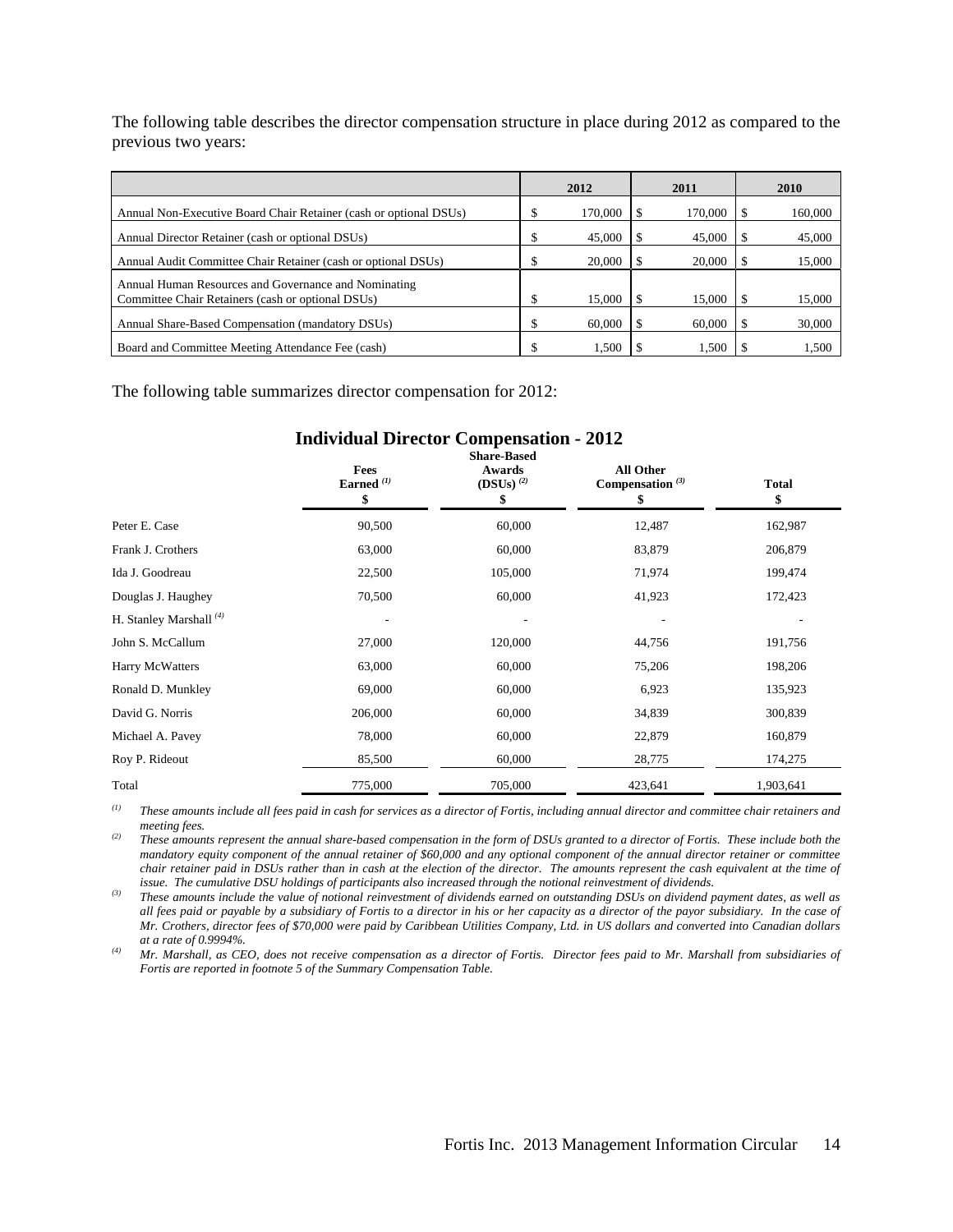#### **Outstanding Option-Based and Share-Based Awards Table (as at 31 December 2012)**

| <b>Name</b>                        | Year<br>Option<br><b>Granted</b> | Number of<br>securities<br>underlying<br>unexercised<br>options<br>(# ) | Option<br>exercise<br>price<br>$($)$ | Option<br>expiration<br>date | Value of<br>unexercised<br>in-the-money<br>options $(1)$<br>\$) | Number of<br>shares or<br>units that<br>have not<br>vested<br>$($ # $)$ | <b>Market</b> or<br>payout<br>value of share-<br>based awards<br>that have not<br>vested $(2)$<br>$($)$ | <b>Market</b> or<br>payout<br>value of vested<br>share-based<br>awards not paid<br>out or<br>distributed<br>$($)$ |
|------------------------------------|----------------------------------|-------------------------------------------------------------------------|--------------------------------------|------------------------------|-----------------------------------------------------------------|-------------------------------------------------------------------------|---------------------------------------------------------------------------------------------------------|-------------------------------------------------------------------------------------------------------------------|
| Peter E. Case                      |                                  |                                                                         |                                      |                              |                                                                 | 10,644                                                                  | 364,238                                                                                                 |                                                                                                                   |
| Frank J. Crothers                  |                                  |                                                                         |                                      |                              |                                                                 | 11,866                                                                  | 406,055                                                                                                 |                                                                                                                   |
| Ida J. Goodreau                    |                                  |                                                                         |                                      |                              |                                                                 | 11,911                                                                  | 407,594                                                                                                 |                                                                                                                   |
| Douglas J. Haughey                 |                                  |                                                                         |                                      |                              |                                                                 | 5,901                                                                   | 201,932                                                                                                 |                                                                                                                   |
| H. Stanley Marshall <sup>(3)</sup> |                                  |                                                                         |                                      |                              |                                                                 |                                                                         |                                                                                                         |                                                                                                                   |
| John S. McCallum                   | 2005                             | 4,000                                                                   | 18.113                               | 11 May 2015                  | 64,428                                                          | 38,151                                                                  | 1,305,527                                                                                               |                                                                                                                   |
|                                    | 2005                             | 12,000                                                                  | 18.405                               | 1 Mar 2015                   | 189,780                                                         |                                                                         |                                                                                                         |                                                                                                                   |
| Harry McWatters                    |                                  |                                                                         |                                      |                              | $\overline{\phantom{a}}$                                        | 17,224                                                                  | 589,405                                                                                                 |                                                                                                                   |
| Ronald D. Munkley                  |                                  |                                                                         |                                      |                              | $\overline{\phantom{a}}$                                        | 5,901                                                                   | 201,932                                                                                                 | ۰                                                                                                                 |
| David G. Norris                    | 2005                             | 12,000                                                                  | 18.113                               | 11 May 2015                  | 193,284                                                         | 29,697                                                                  | 1,016,231                                                                                               |                                                                                                                   |
| Michael A. Pavey                   | 2005                             | 12,000                                                                  | 18.405                               | 1 Mar 2015                   | 189,780                                                         | 19,502                                                                  | 667,358                                                                                                 |                                                                                                                   |
|                                    | 2004                             | 10,000                                                                  | 15.228                               | 12 May 2014                  | 189,920                                                         |                                                                         |                                                                                                         |                                                                                                                   |
| Roy P. Rideout                     | 2005                             | 16,000                                                                  | 18.405                               | 1 Mar 2015                   | 253,040                                                         | 24,529                                                                  | 839,382                                                                                                 |                                                                                                                   |
|                                    | 2004                             | 16,000                                                                  | 15.280                               | 10 Mar 2014                  | 303,040                                                         |                                                                         |                                                                                                         |                                                                                                                   |
| <b>Total</b>                       |                                  | 82,000                                                                  |                                      |                              | 1,383,272                                                       |                                                                         | 5,999,654                                                                                               |                                                                                                                   |

#### *Option-Based Awards Share-Based Awards*

*(1) Calculated as the difference between the option exercise price and the closing price of the Common Share on the TSX as at 31 December 2012 of \$34.22.*

*(2) Calculated by multiplying the number of share-based awards that have not vested by the closing price of the Common Shares on the TSX as at 31 December 2012 of \$34.22. (3) Mr. Marshall, as CEO, does not receive compensation as a director of Fortis. Director fees paid to Mr. Marshall from subsidiaries of* 

*Fortis are reported in footnote 5 of the Summary Compensation Table.* 

Pursuant to its mandate to review and make recommendations to the Board in respect of the compensation of directors, the Governance and Nominating Committee engaged Mercer (Canada) Limited to survey director compensation at comparable Canadian companies so as to assist the Committee in the formulation of its recommendations. Following this review, the Board accepted the Committee recommendations and adopted the following director compensation structure as of 1 January 2013:

|                                                                                          |    | Cash or<br><b>Optional</b><br><b>DSU</b> |   | <b>Mandatory</b><br><b>DSU</b> |     | <b>Total</b> |
|------------------------------------------------------------------------------------------|----|------------------------------------------|---|--------------------------------|-----|--------------|
| Annual Non-Executive Board Chair Retainer                                                | ה. | 170,000                                  |   | 120,000                        |     | 290,000      |
| <b>Annual Director Retainer</b>                                                          |    | 50,000                                   |   | 95,000                         |     | 145,000      |
| Annual Audit Committee Chair Retainer                                                    |    | 20,000                                   |   |                                |     | 20,000       |
| Annual Human Resources and Governance and Nominating<br><b>Committee Chair Retainers</b> | \$ | 15,000                                   | S | ۰                              | -\$ | 15,000       |
| Board and Committee Meeting Attendance Fee (except Non-Executive<br>Chair of the Board)  |    | 1,500                                    |   |                                |     | 1.500        |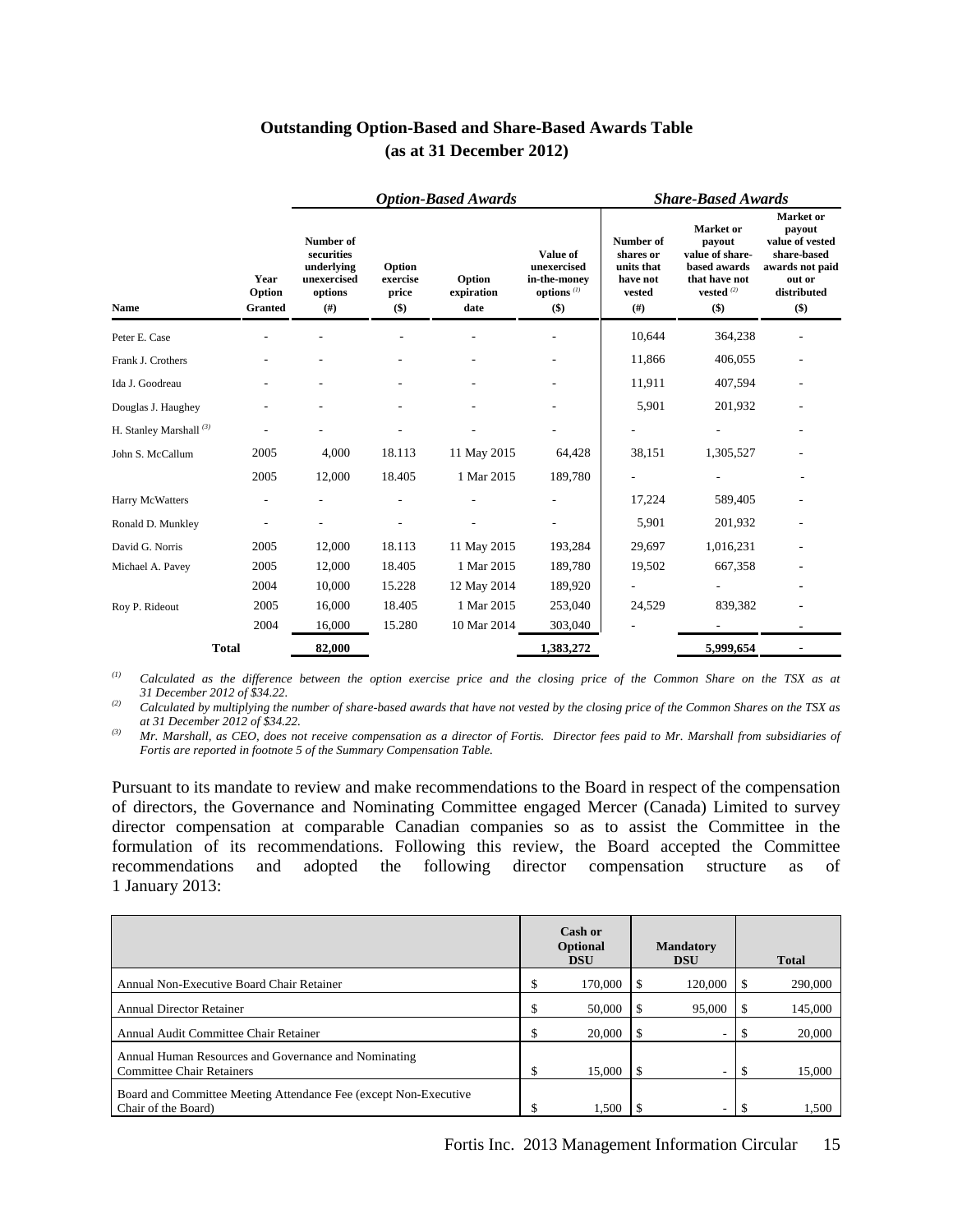Commencing in 2013, the Board determined to discontinue meeting fees paid to the Non-Executive Chair of the Board and to amend the Directors Deferred Share Unit Plan ("DSU Plan") as more particularly described in the *Directors Deferred Share Unit Plan* section that follows.

#### **DIRECTORS DEFERRED SHARE UNIT PLAN**

The Board introduced the DSU Plan in 2004 as an optional vehicle for directors to elect to receive their annual retainer in DSUs rather than cash. The DSU Plan also allowed the Board to determine, from time to time, that special circumstances exist that would reasonably justify the grant of DSUs to a director as compensation in addition to any regular retainer or fee to which the director is entitled. During 2006, the Board elected to discontinue the grant of stock options to directors and initiated an annual grant of DSUs as the equity component of director compensation so as to align director interests with those of the Corporation's shareholders. Each DSU represents a notional interest in a Common Share and no payment or other redemption of a DSU may be made prior to the retirement of the holder from the Board or any other role with Fortis.

Coincident with the review of director compensation in effect from 1 January 2013, the Governance and Nominating Committee considered the DSU Plan and proposed an amendment and restatement thereto, which the Board adopted as of 1 January 2013 ("Amended and Restated DSU Plan"). The principal change to director compensation instituted by the Amended and Restated DSU Plan is the move from a single annual grant of DSUs on 1 January, to equal quarterly grants of both mandatory (the equity component of director compensation) and optional board retainer DSUs, in lieu of cash, on the first day of each calendar quarter. The Amended and Restated DSU Plan also extended the required final date for payout under the DSU Plan upon retirement from the Board and any other role with Fortis from 15 March to 15 December of the year following retirement and increased the maximum number of payouts from two to four.

Mandatory equity component DSUs and optional board-retainer DSUs are credited, as applicable, on the first day of each calendar quarter during the year by dividing one fourth of the applicable retainer by the Market Price of Common Shares on such date. The Market Price of a Common Share is the volume-weighted average trading price of Common Shares determined by dividing the total value of the Common Shares traded on the TSX during the five trading days immediately preceding the determination date by the total volume of the Common Shares traded on the TSX on such trading days. Additional DSUs are also credited to the directors in respect of their DSUs on each dividend payment date, as each DSU entitles the holder to a notional dividend which is reinvested in additional DSUs pursuant to the terms of the plan.

On 1 January 2013, the Chair of the Board and independent directors were granted 883 and 699 DSUs, respectively, with a Market Price of \$33.98 in respect of the mandatory equity component of their compensation for the first quarter of 2013. Three independent directors electing to participate in the optional program also received DSUs equivalent to one quarter of their respective annual Board and committee chair retainers at the same notional price on 1 January 2013.

Upon retirement from the Board, and any other role with the Corporation, a director will receive cash payment(s), in respect of the DSUs in their DSU account in up to four instalments. All such redemptions must be made prior to 15 December of the first calendar year following retirement. Directors are entitled to elect a percentage of their DSUs to be redeemed on each elected redemption date. The amount of any payment is determined by multiplying the number of DSUs redeemed on such date by the Market Price as of such date.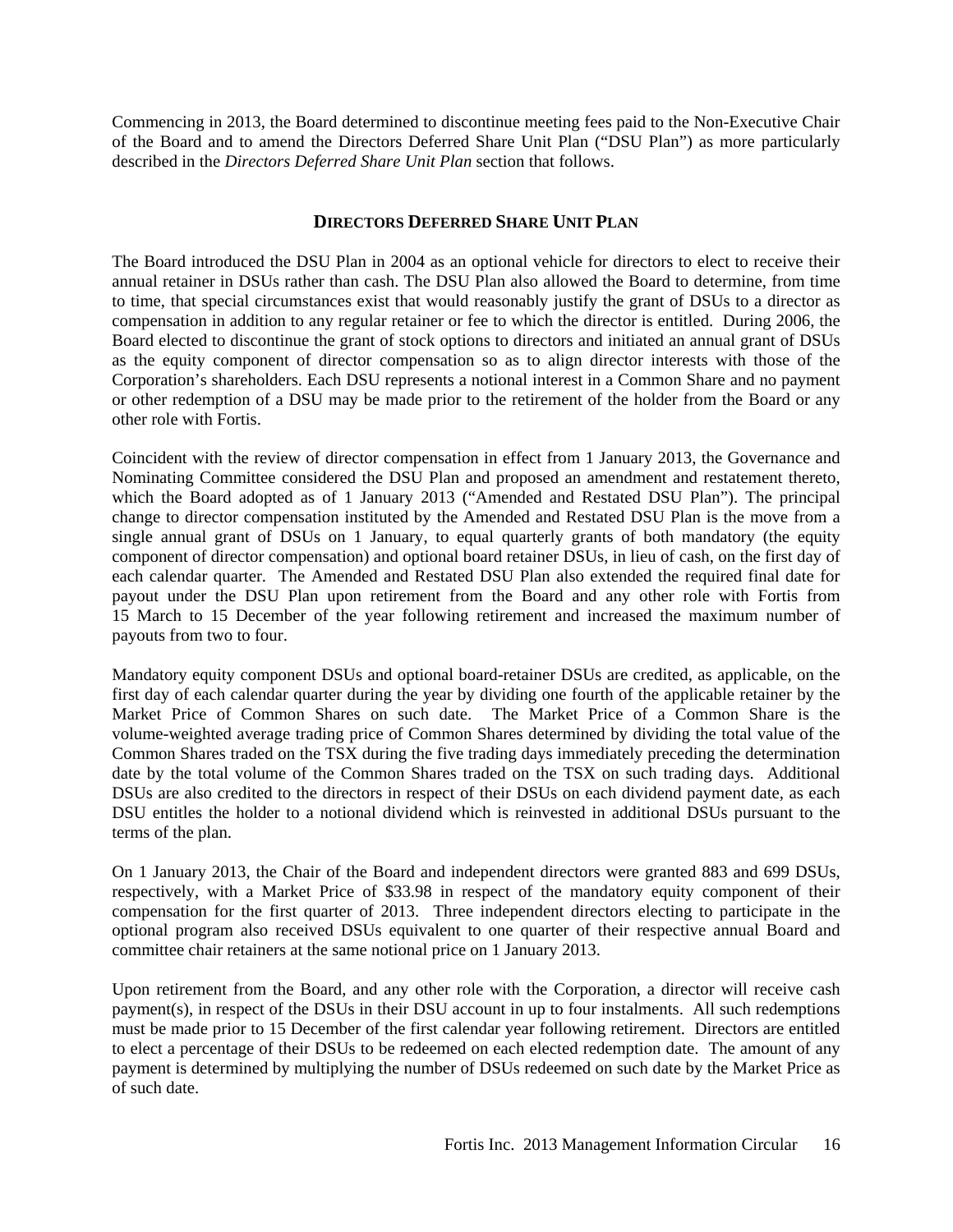#### **DIRECTOR EQUITY OWNERSHIP**

Effective 1 January 2006, the Board adopted a policy regarding equity ownership by directors requiring directors to acquire Common Shares and/or DSUs equivalent in value to three times their annual retainer (inclusive of the mandatory equity component DSU grant) within four years from the date the person was first elected to the Board. As of the date of this Circular, all of the nominees meet the Corporation's minimum equity ownership policy.

The following table shows the Common Share and DSU holdings of each of the director nominees as at 21 March 2013 and comparable holdings for the previous year.

| Director $(1)$ | Common<br><b>Shares</b>  | <b>Equity Ownership</b><br><b>21 March 2013</b><br><b>DSUs</b> | Common<br><b>Shares</b>  | <b>Equity Ownership</b><br><b>19 March 2012</b><br><b>DSUs</b> | Common<br><b>Shares</b>  | Net Change in<br><b>Equity Ownership</b><br><b>DSUs</b> | <b>Market Value</b><br>of Equity<br>Ownership<br>21 March 2013 <sup>(2)</sup> | <b>Multiple of</b><br>2012<br>Annual<br><b>Retainer</b> |
|----------------|--------------------------|----------------------------------------------------------------|--------------------------|----------------------------------------------------------------|--------------------------|---------------------------------------------------------|-------------------------------------------------------------------------------|---------------------------------------------------------|
|                |                          |                                                                |                          |                                                                |                          |                                                         |                                                                               | (x)                                                     |
| P.E.Case       | 18,500                   | 11,447                                                         | 10,500                   | 10,358                                                         | 8,000                    | 1,089                                                   | 1,006,219                                                                     | 8.0                                                     |
| F.J. Crothers  | 10.000                   | 12,681                                                         | 10.000                   | 11,547                                                         | $\overline{\phantom{a}}$ | 1,134                                                   | 762,082                                                                       | 7.3                                                     |
| I.J. Goodreau  | $\overline{\phantom{0}}$ | 13,098                                                         | $\overline{\phantom{a}}$ | 11,591                                                         | $\overline{\phantom{a}}$ | 1,507                                                   | 440,093                                                                       | 4.2                                                     |
| D.J. Haughey   | 10.000                   | 6,661                                                          | 9,000                    | 5,742                                                          | 1,000                    | 919                                                     | 559,810                                                                       | 5.3                                                     |
| J.S. McCallum  | 4.000                    | 39,691                                                         | 4,000                    | 37,127                                                         | ٠                        | 2,564                                                   | 1,468,018                                                                     | 12.2                                                    |
| H. McWatters   | 1,100                    | 18,088                                                         | 1,100                    | 16,762                                                         | $\overline{\phantom{a}}$ | 1,326                                                   | 644,717                                                                       | 6.1                                                     |
| R.D. Munkley   | 12,000                   | 6,661                                                          | 12,000                   | 5,742                                                          | $\overline{\phantom{a}}$ | 919                                                     | 627,010                                                                       | 6.0                                                     |
| D.G. Norris    | 7,253                    | 30,862                                                         | 6,612                    | 28,900                                                         | 641                      | 1,962                                                   | 1,280,664                                                                     | 5.6                                                     |
| M.A. Pavey     | 2,350                    | 20,387                                                         | 2,266                    | 18,979                                                         | 84                       | 1,408                                                   | 763,963                                                                       | 7.3                                                     |

 *(1) Mr. Marshall's equity ownership is not reported in the above table as he does not receive compensation as a director of Fortis. He is compensated as CEO of Fortis and his Common Share ownership value as a multiple of his 2012 base salary is outlined on page 40 of* 

*this Circular. (2) Calculated using the closing price of Common Shares as at 21 March 2013 of \$33.60.*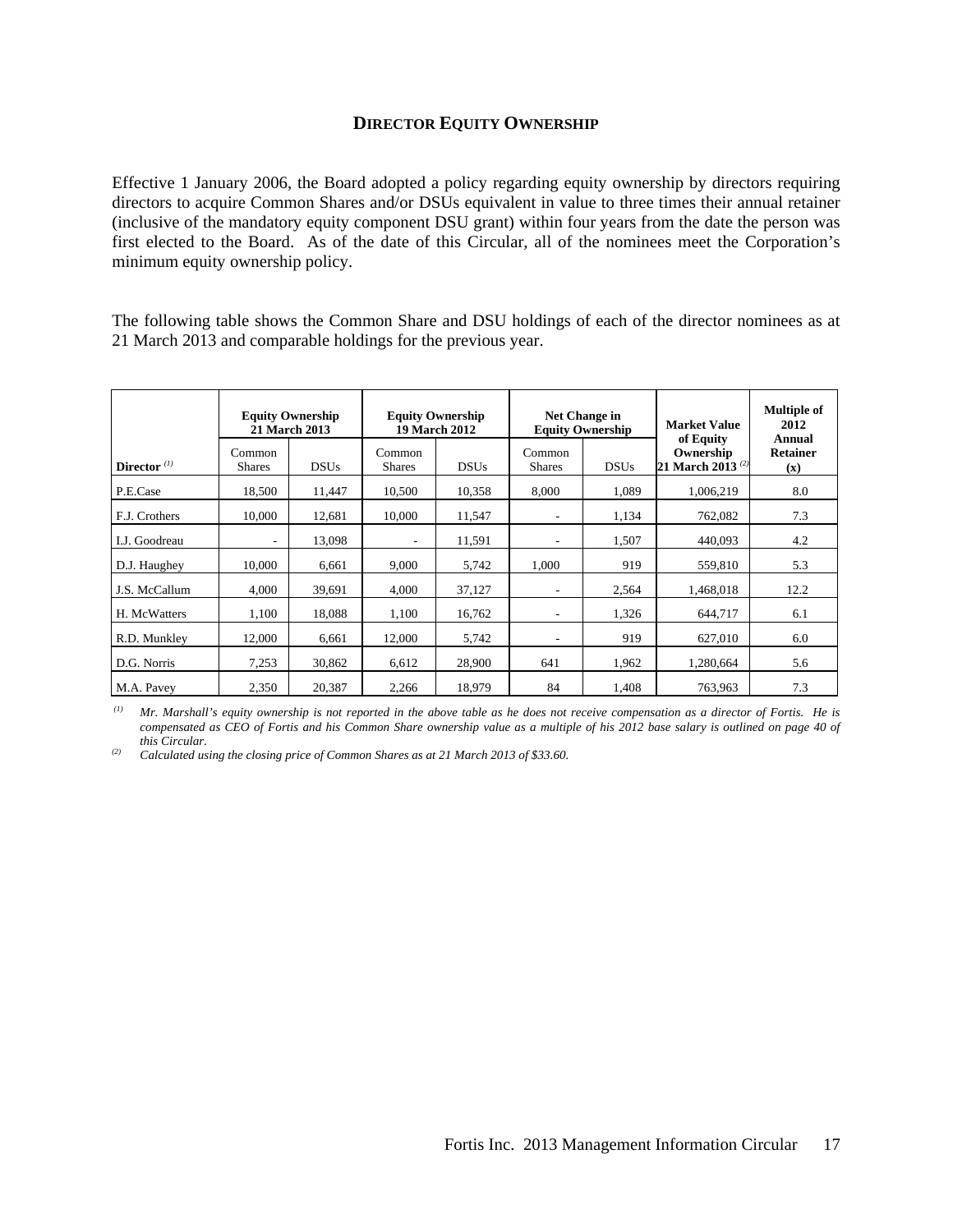#### **DIRECTOR EDUCATION**

Following extensive education on International Financial Reporting Standards and US GAAP leading to the conversion of financial reporting under US GAAP as of 1 January 2012, the Board decided to concentrate education and training sessions on the specific business of the Corporation and its subsidiaries rather than more general programs. Consequently, in addition to the group-wide strategic planning session held on 24 and 25 September 2012, where the Board received presentations from, and dialogued with, all of the subsidiary CEOs, the Board conducted more detailed subsidiary specific briefing sessions during 2012 as follows:

| March 12     | Providenciales, Turks & Caicos | • Presentations and meetings with FortisTCI management<br>• Tour of FortisTCI production plant and premises<br>• Tour of selected areas of service territory and<br>meetings with major customers and community leaders |
|--------------|--------------------------------|-------------------------------------------------------------------------------------------------------------------------------------------------------------------------------------------------------------------------|
| May 3        | St. John's, Newfoundland       | • Presentations and meetings with Newfoundland Power<br>management                                                                                                                                                      |
| September 25 | Niagara Falls, Ontario         | • Presentations and meetings with FortisOntario<br>management                                                                                                                                                           |
| December 11  | Calgary, Alberta               | • Presentations and meetings with FortisAlberta<br>management<br>• Presentation on oil sands industry<br>• Tour of FortisAlberta service centre                                                                         |

#### **DIRECTOR TENURE POLICY**

The Board adopted a director tenure policy in 1999 which is considered on a periodic basis and was most recently reviewed and amended in September 2010. The policy provides that Directors of Fortis are to be elected for a term of one year and, except in exceptional circumstances determined by the Board, will be eligible for re-election until the Annual Meeting of Shareholders next following the earlier of the date on which they achieve age 70 or the  $12<sup>th</sup>$  anniversary of their initial election to the Board. The policy does not apply to Mr. Marshall whose service on the Board is related to his tenure as CEO.

#### **MAJORITY VOTING FOR DIRECTORS**

Effective 1 January 2010, the Board adopted a policy stipulating that if any nominee for director receives, from the Common Shares voted at the Annual Meeting of Shareholders, a greater number of votes "withheld" than "for" his or her election, such director must promptly tender his or her resignation to the Chair, such resignation to take effect on acceptance by the Board. The Governance and Nominating Committee will expeditiously consider the director's offer to resign and recommend to the Board whether to accept it. Within 90 days of the Annual Meeting of Shareholders, the Board will make a final decision and announce it by way of media release. Any director who tenders his or her resignation will not participate in the deliberations of the Governance and Nominating Committee or the Board relating to his or her resignation. This policy does not apply to a contested election of directors, that is, where the number of nominees exceeds the number of directors to be elected.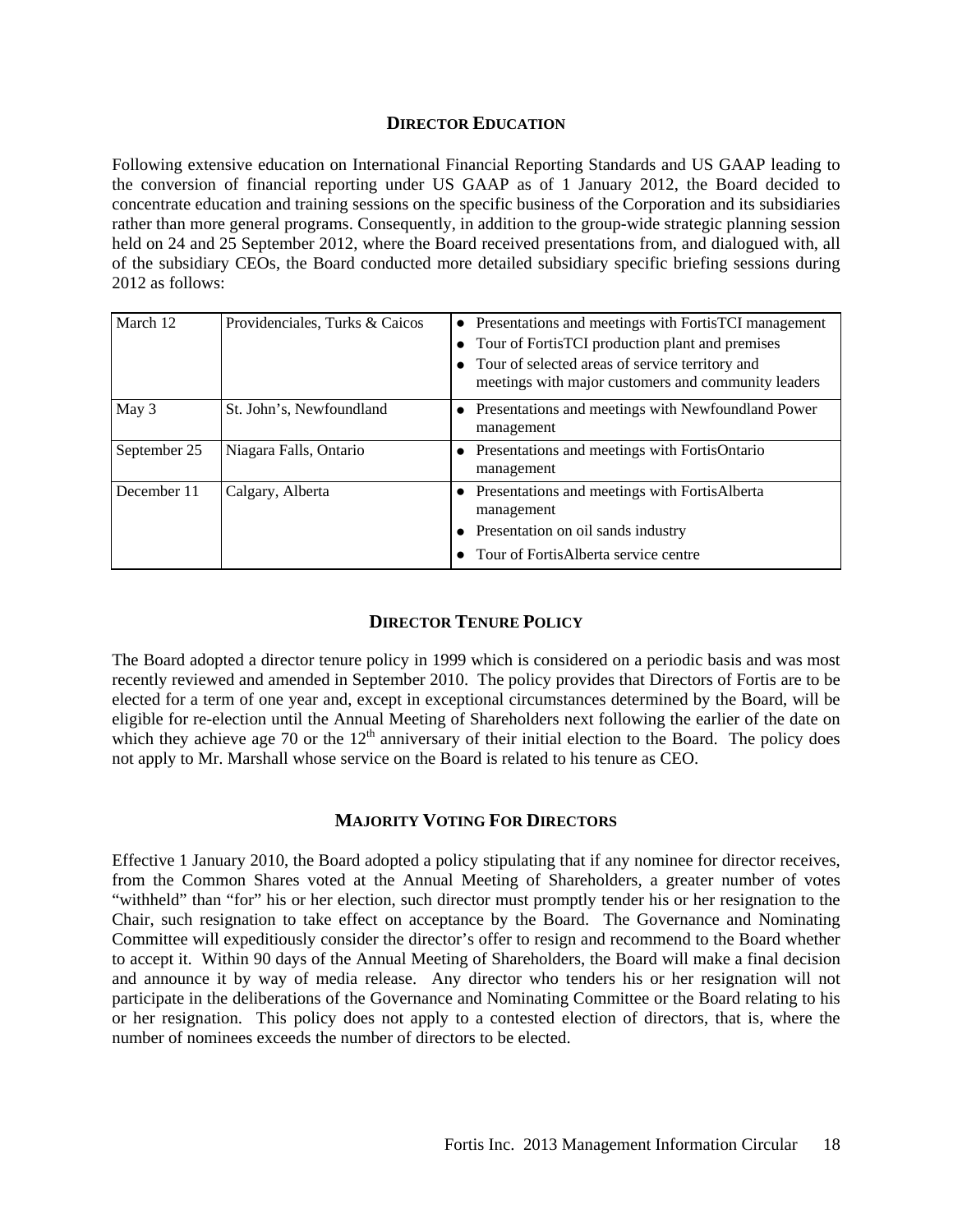#### **DIRECTORS' AND OFFICERS' LIABILITY INSURANCE**

Directors' and officers' liability insurance has been purchased for the benefit of the directors and officers of Fortis. This policy is renewable effective 1 July each year. The premium for such insurance for 2012 was \$259,973. The insurance coverage obtained under the current policy is \$125,000,000 in respect of any one incident, subject to a \$250,000 deductible for securities claims and a \$100,000 deductible for other claims.

#### **REPORT ON CORPORATE GOVERNANCE**

The Board of Directors and Management of Fortis acknowledge the critical importance of good corporate governance practices in the proper conduct of the affairs of Fortis. Fortis corporate governance practices comply with the Corporate Governance Guidelines promulgated in National Policy 58-201 – *Corporate Governance Guidelines*. Disclosure of the Fortis approach to corporate governance in compliance with Form 58-101F1 (under National Instrument 58-101 – *Disclosure of Corporate Governance Practices*) is set out in the *Disclosure of Corporate Governance Practices* annexed as Schedule A to this Circular.

#### **THE BOARD OF DIRECTORS**

The Board has concluded that nine of the ten nominees for election as directors as outlined in the *Board of Directors* section of this Circular are independent in accordance with the definition of independence set out in Section 1.4 of National Instrument 52-110 – *Audit Committees*. Mr. Marshall is not considered independent because he is the President and CEO of Fortis.

Currently, there are no instances where directors of Fortis serve as directors on the same board of another reporting issuer, other than a subsidiary of Fortis. The following table sets forth the current directors who serve on the boards of reporting issuers, other than subsidiaries of Fortis, together with their committee involvement on such boards:

| <b>Director</b> | <b>Reporting Issuer</b>        | <b>Committee</b>                                                                                     |
|-----------------|--------------------------------|------------------------------------------------------------------------------------------------------|
| F.J. Crothers   | <b>AML</b> Limited             |                                                                                                      |
|                 | Talon Metals Corp.             |                                                                                                      |
|                 | <b>Templeton Mutual Funds</b>  | Audit                                                                                                |
| D.J. Haughey    | The Churchill Corporation      |                                                                                                      |
| H.S. Marshall   | Enerflex Ltd                   | Human Resources (Chair)                                                                              |
| J.S. McCallum   | IGM Financial Inc.             | Related Party and Conduct Review (Chair); Audit<br>(Chair); Public Policy; Governance and Nominating |
|                 | <b>Toromont Industries Ltd</b> | Audit (Chair); Corporate Governance, Lead Director                                                   |
| R.D. Munkley    | Bird Construction Inc.         | Audit; Personnel and Safety                                                                          |

The Board annually appoints from amongst its members three standing Committees: the Governance and Nominating Committee, the Audit Committee and the Human Resources Committee. Fortis does not have an executive committee of the Board. Each committee has a written mandate which sets out the activities or areas of Fortis business to which the committee is required to devote its attention. All committees are currently composed of independent and unrelated directors. Mr. Marshall attends committee meetings in his capacity as President and CEO of Fortis and is not a member of any committee.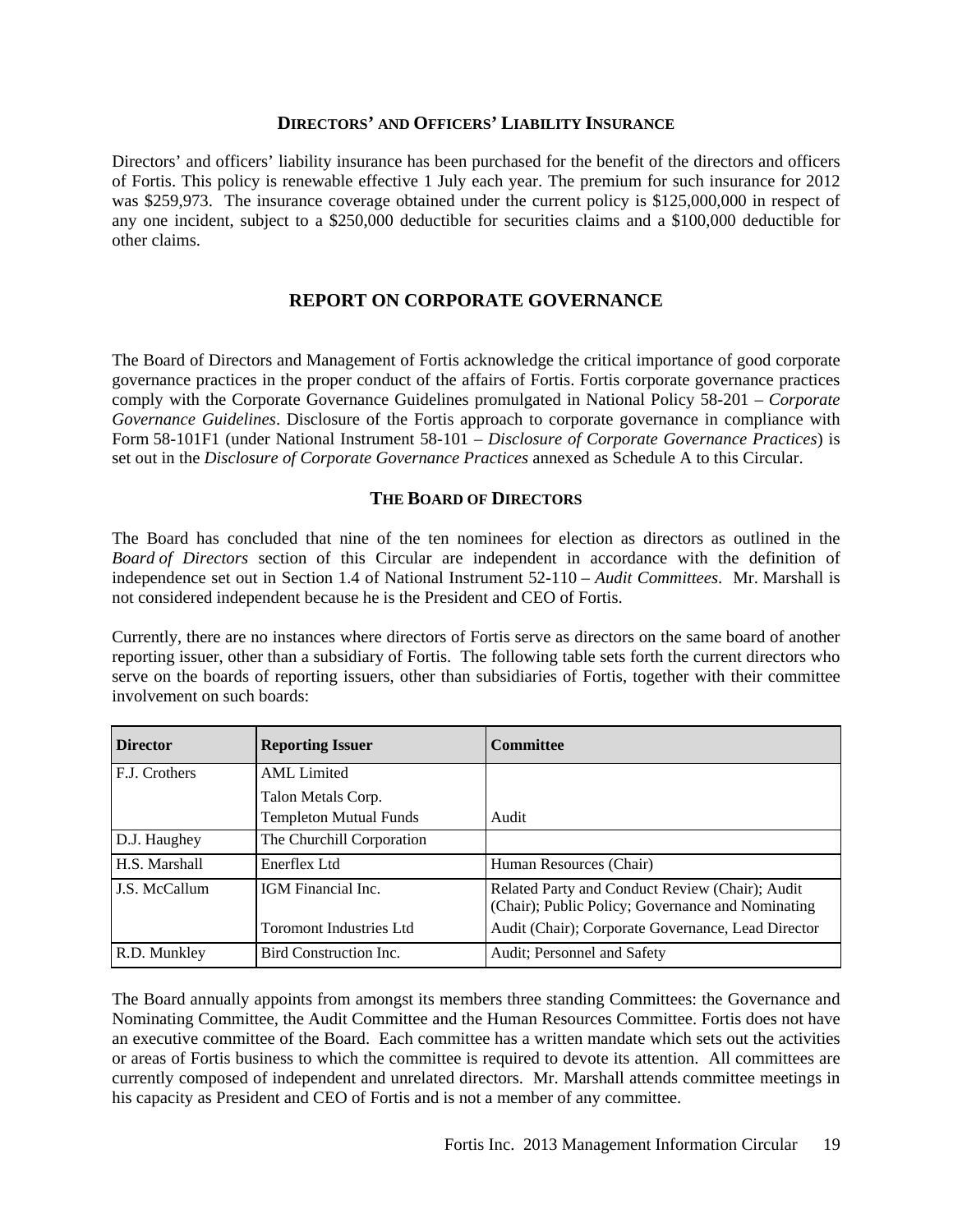#### **GOVERNANCE AND NOMINATING COMMITTEE**

The mandate of the Governance and Nominating Committee requires the committee, among other things, to:

- (i) develop and recommend the Fortis approach to corporate governance issues to the Board;
- (ii) propose new nominees for election to the Board;
- (iii) carry out procedures specified by the Board for assessing the effectiveness of the Board, the directors and each Board committee;
- (iv) approve the engagement of an outside expert, or experts, by an individual director at Fortis expense; and
- (v) review and make recommendations to the Board with respect to the compensation of directors.

The members of the Governance and Nominating Committee, who are all independent and unrelated, are John S. McCallum (Chair), David G. Norris, Frank. J. Crothers, Harry McWatters, Ronald D. Munkley, and Roy P. Rideout. The Governance and Nominating Committee held two meetings during 2012.

#### **AUDIT COMMITTEE**

The Audit Committee provides assistance to the Board by overseeing the external audit of the annual financial statements and the accounting and financial reporting and disclosure processes of Fortis. Details regarding the Audit Committee and its mandate can be found in Section 11 of the Fortis 2012 Annual Information Form which can be viewed at either *www.fortisinc.com* or on SEDAR at *www.sedar.com*.

The members of the Audit Committee, who are all independent and unrelated, are Peter E. Case (Chair), David G. Norris, Douglas J. Haughey, John S. McCallum and Michael A. Pavey. The Audit Committee held seven meetings during 2012.

#### **HUMAN RESOURCES COMMITTEE**

The compensation committee functions of Fortis are fulfilled by the Human Resources Committee whose mandate requires the committee, among other things, to:

- (i) assist and advise the Board in appointing officers of the Corporation;
- (ii) oversee and advise the Board on human resources planning including the development and succession of senior management;
- (iii) oversee the form and adequacy of the compensation and benefits provided by Fortis to its senior management; and
- (iv) administer all incentive compensation plans and arrangements including the 2012 Stock Option Plan, the Short-Term Incentive Plan, the Performance Share Unit Plan and any other stock option, stock appreciation rights, restricted share, or other form of incentive compensation plans.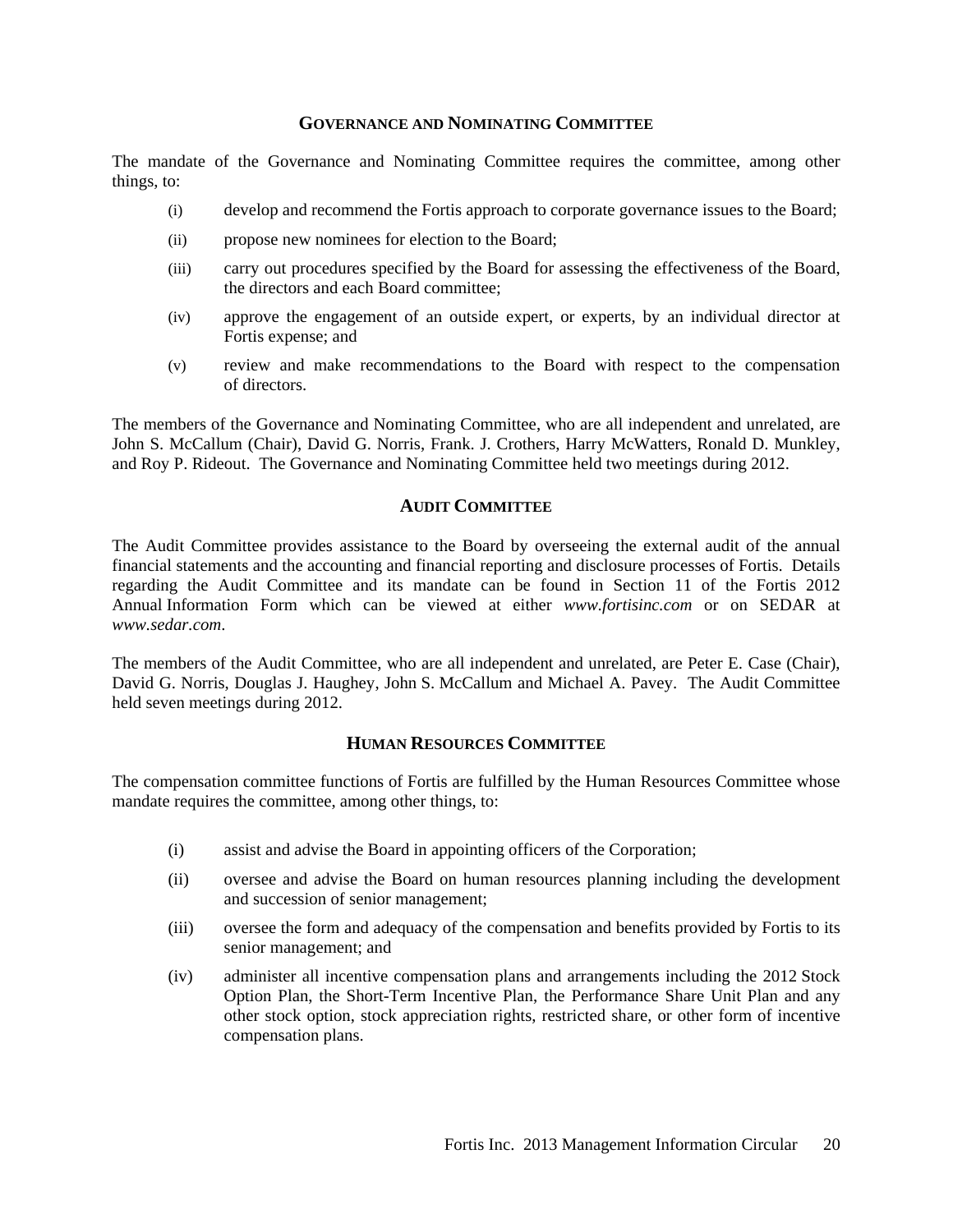The members of the Human Resources Committee, who are all independent and unrelated, are Roy P. Rideout (Chair), David G. Norris, Ida J. Goodreau, Ronald D. Munkley and Michael A. Pavey. The Human Resources Committee held five meetings during 2012.

Fortis recognizes the importance of appointing knowledgeable and experienced individuals to the Human Resources Committee. All Committee members have the necessary background and skills to provide effective oversight of executive compensation and ensure that sound risk-management principles are being adhered to in order to align corporate and shareholder interests. More specifically, all Committee members have significant senior leadership experience from their tenures at large organizations, as well as direct operational or functional experience overseeing executive compensation at large organizations similar in complexity to Fortis. The majority of the Committee members are currently serving or have served on compensation committees of the boards of other large organizations and all have received related education/training in executive compensation.

In fulfilling its duties and responsibilities, the Human Resources Committee seeks periodic input, advice and recommendations from various sources, including the Board, executive officers and external independent compensation consultants. Hay Group Limited ("Hay Group") has served as the primary external independent advisor and consultant to the Human Resources Committee on matters relating to executive compensation since 1997. In addition to the mandates as directed by the Human Resources Committee, Hay Group also provides Fortis and its subsidiaries with market compensation data from its national database. The Committee conducted its Triennial Review of the Executive Compensation Policy during 2012 and engaged Mercer (Canada) Limited ("Mercer") as an additional compensation consultant to assist the Committee in the review process.

The Human Resources Committee retains discretion in its executive compensation decisions and is not bound by the input, advice and/or recommendations received from the external independent consultants.

#### **REPORT ON EXECUTIVE COMPENSATION**

#### **2012 Report of the Human Resources Committee of the Board of Directors**

The *Compensation Discussion and Analysis* that follows discusses the Corporation's executive compensation programs and policies. The primary elements of the Human Resources Committee's mandate are oversight of the Corporation's succession planning, CEO selection, and compensation programs and policies while making decisions regarding the compensation of executives based on those programs and policies. As a result, the Human Resources Committee has participated in the preparation of the *Compensation Discussion and Analysis* and has recommended to the Board that the *Compensation Discussion and Analysis* be included in this Circular.

| Roy. P. Rideout (Chair) | Ronald D. Munkley |
|-------------------------|-------------------|
| David G. Norris         | Michael A. Pavey  |
| Ida J. Goodreau         |                   |

The following discussion pertains to the three Named Executive Officers ("NEOs") of Fortis:

- 1. H. Stanley Marshall President and Chief Executive Officer ("CEO");
- 2. Barry V. Perry Vice President, Finance and Chief Financial Officer ("CFO"); and
- 3. Ronald W. McCabe Vice President, General Counsel and Corporate Secretary ("General Counsel").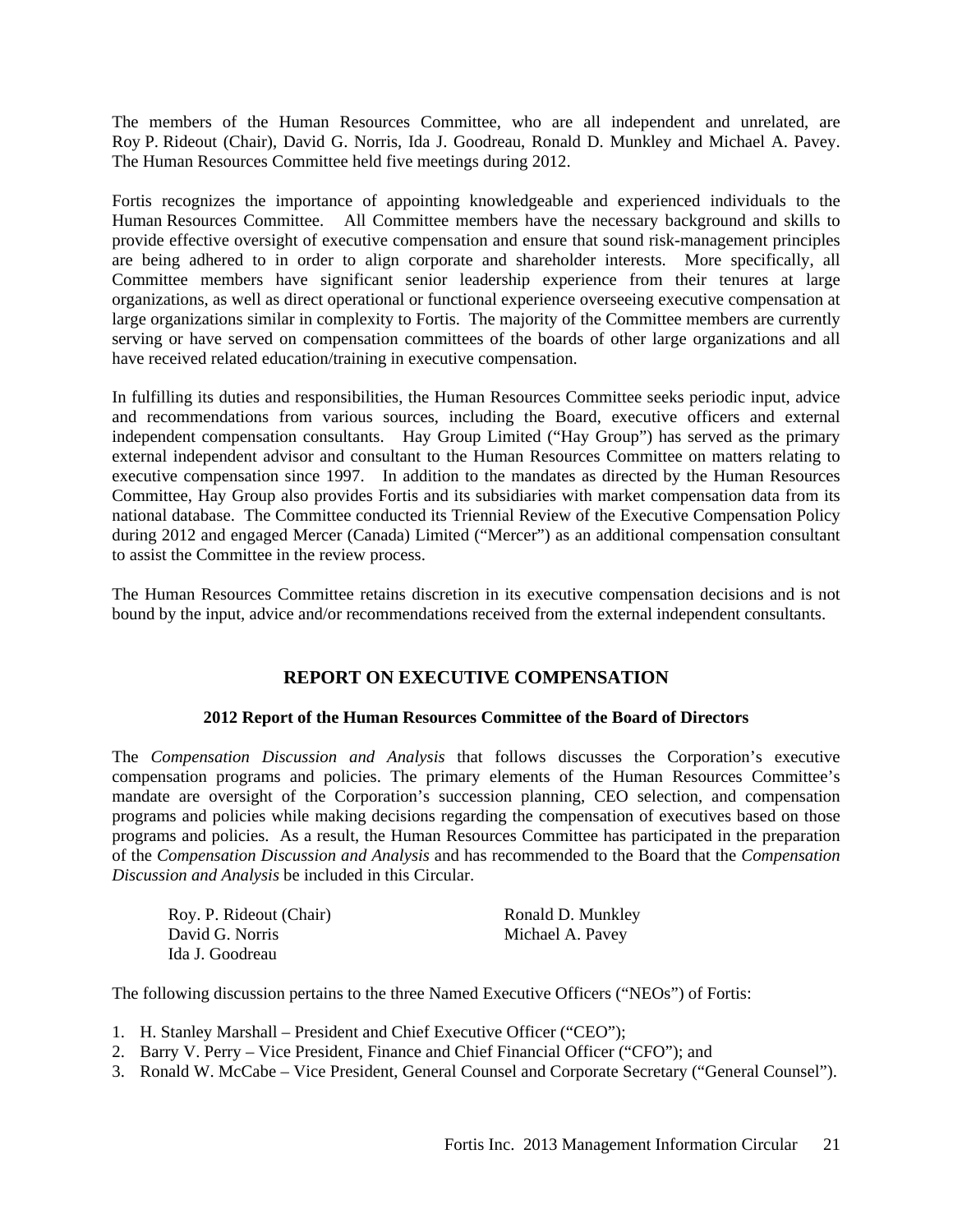#### **COMPENSATION DISCUSSION AND ANALYSIS**

The Corporation's executive compensation program is designed to attract and retain qualified and experienced executives as well as align the compensation level of each executive to that executive's level of responsibility.

#### **EXECUTIVE COMPENSATION POLICY**

#### **Objectives**

Executive compensation practices at Fortis are specifically designed to:

- Motivate executives to deliver strong business performance;
- Attract and retain highly qualified executives;
- Align the interests of executives and shareholders:
- Balance executive compensation paid for short-term and long-term results;
- Mitigate the perceived risks inherent in the compensation structure;
- Ensure that a significant portion of executive compensation is dependent upon individual and corporate performance while contributing to increasing shareholder value; and
- Keep the executive compensation program simple to communicate and administer.

#### **Compensation Review Framework**

#### *Annual Review*

Fortis monitors, reviews, and evaluates its executive compensation program annually to ensure that it provides reasonable compensation ranges at appropriate levels while remaining competitive and effective.

As part of the annual review process, Fortis engages Hay Group, its primary compensation consultant, to provide comparative analyses of market compensation data reflecting the pay levels and practices of Canadian Commercial Industrial companies. Using this data, a detailed review is prepared to analyze the competitive compensation positioning of Fortis against its reference group. Hay Group provides preliminary compensation recommendations on the basis of pay competitiveness, emerging market trends and best practices.

The Committee takes into account the corporate performance against pre-determined objectives and determines a set of new performance objectives for the following year. Individual performance reviews, incentive award payouts and compensation adjustments, if any, are also determined at this stage.

In the final step, the Human Resources Committee seeks approval from the Board regarding current year's compensation payouts and next year's performance objectives. The Human Resources Committee and the Board may exercise discretion when making compensation decisions in appropriate circumstances and make deviations from the prescribed incentive award formulas, if necessary.

#### *Triennial Review*

Fortis conducts a triennial review of its executive compensation and programs using the services of its primary compensation consultant and another compensation consultant. The triennial review seeks to address organizational and market changes that may affect the competitiveness of the existing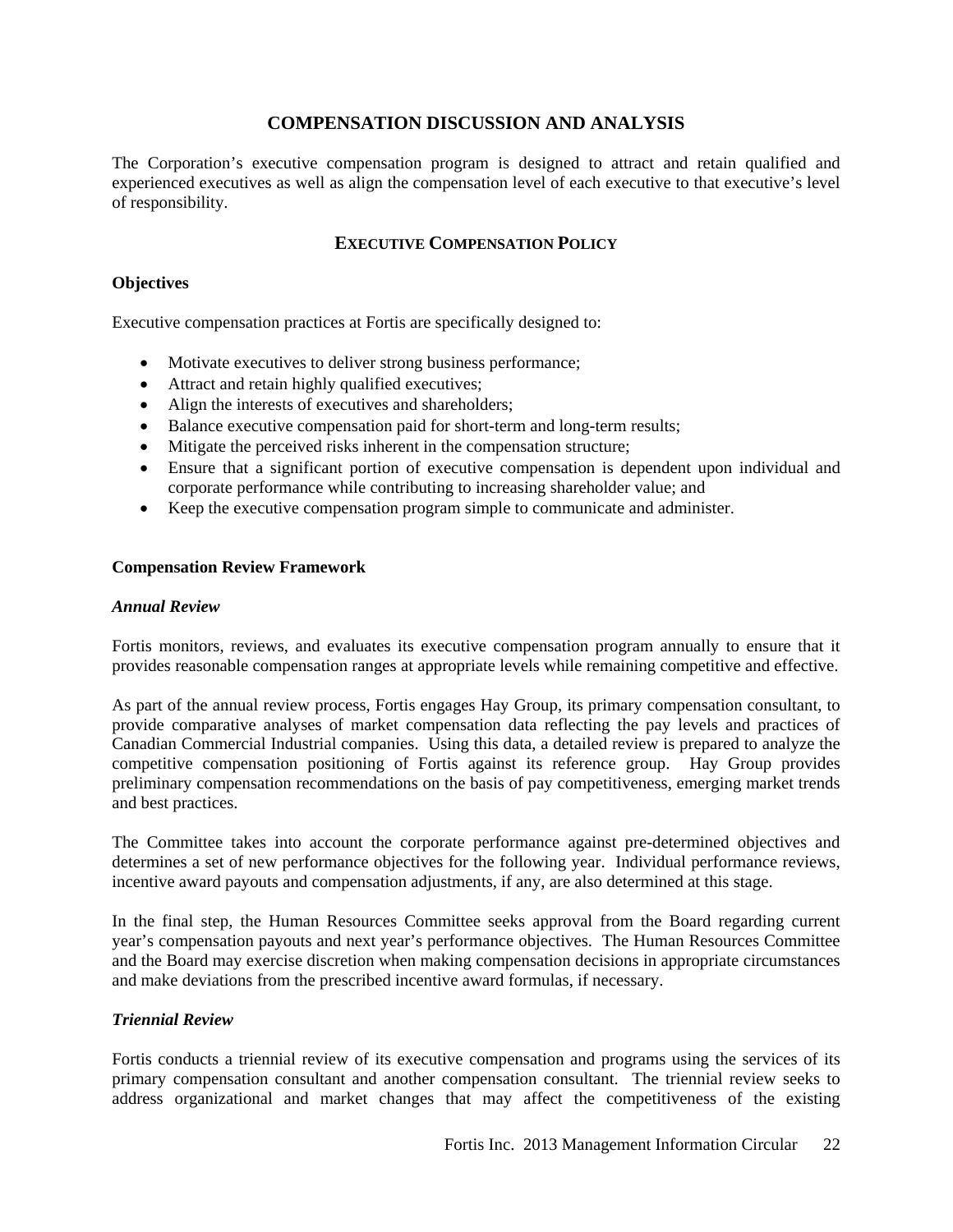compensation programs, identify and mitigate risks inherent in the current pay structure, as well as the ongoing compliance with disclosure and corporate governance requirements. More specifically, the triennial review covers the following areas:

- Relative ranking of jobs by value;
- Reference group relevance and appropriateness;
- Compensation mix review;
- Short- and long-term incentive plan design and performance measurement;
- Compensation risk review; and
- Other policies and provisions.

The Committee conducted a triennial review of executive compensation during 2012 with the assistance of Hay Group and Mercer. This review led to the implementation, effective 1 January 2013, of the 2013 Executive Compensation Policy. The next triennial review is scheduled to take place in 2015. The operating subsidiaries of Fortis follow a similar process to develop executive compensation policies reflecting their specific operating environments.

#### *Competitive Positioning*

As a general policy, Fortis compensates executives at a level approximately at the median of the practice among a broad reference group of 268 Canadian Commercial Industrial companies from the Hay Group database. This reference group does not include organizations in the financial services and broader public sectors. It does include organizations from the energy, mining and manufacturing sectors. This reference group represents a broad spectrum of Canadian Commercial Industrial organizations with which Fortis competes for executive talent. Fortis does not benchmark actual performance against a particular reference group.

The Human Resources Committee, at the recommendation of Hay Group, decided to use a blended approach when developing the CEO comparator group due to data limitation in the Hay Group database at the Fortis CEO level. The CEO's compensation is referenced against a group of 26 companies combining Hay Group and publicly disclosed compensation data. The selected companies comprise mainly large organizations that occupy leading positions in their respective industries and are comparable in scale and complexity to Fortis. This group of 26 companies represents the comparative talent market for the CEO on a national level while preserving the multi-industry characteristics of the Hay Group Commercial Industrial database that is used for analysis for other Fortis executives. The 26 companies considered as the comparator group for the purpose of assessing the 2012 compensation of the CEO are as follows:

| Atco Ltd.                       | IAMGOLD Corp.                             | <b>Teck Resources Limited</b> |
|---------------------------------|-------------------------------------------|-------------------------------|
| <b>Barrick Gold Corporation</b> | Imperial Oil Ltd.                         | <b>Teekay Corporation</b>     |
| Canadian Pacific Railway        | Kinross Gold Corporation                  | Tembec Inc.                   |
| Canadian Tire Corp Ltd.         | Methanex Corp.                            | Toromont Industries Ltd.      |
| Capital Power Corp.             | Nexen Inc.                                | TransAlta Corp.               |
| Emera Inc.                      | Potash Corp of Saskatchewan Inc.          | TransCanada Corp.             |
| Enbridge Inc.                   | Russel Metals Inc.                        | Wajax Corp.                   |
| Finning International Inc.      | <b>Sherritt International Corporation</b> | Xstrata Nickel Corp.          |
| Goldcorp Inc.                   | Suncor Energy Inc.                        |                               |

The continued appropriateness of both reference groups is discussed periodically and formally considered as part of the Triennial Review of the Executive Compensation Policy.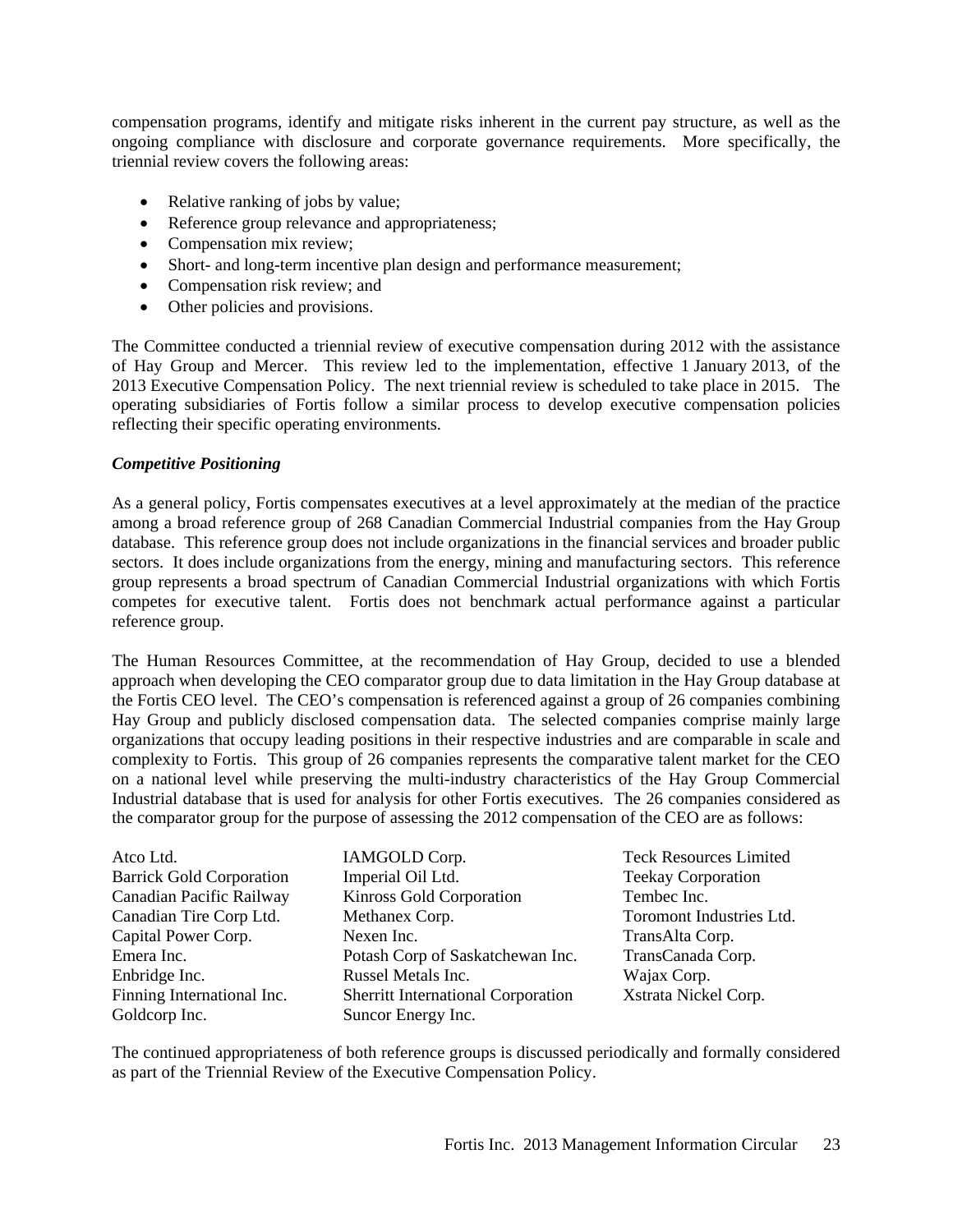Annually, the Human Resources Committee uses the median compensation data from the appropriate reference group to compare each executive position to jobs of similar responsibility within the reference group. This framework serves as a guide for the Human Resources Committee's deliberations. The actual total compensation and/or amount of each compensation element for an executive officer may be more or less than the median amount.

#### *Say On Pay*

Fortis implemented its first annual shareholder advisory vote on the approach to executive compensation in 2012 and received a 97.35% endorsement. The 2013 advisory vote on the approach to executive compensation is more particularly described on page 7 of this Circular.

#### **COMPENSATION RISK CONSIDERATIONS**

The Board annually reviews and approves Fortis strategic plan, considering business opportunities, earnings forecasts, and the level of risks and expenditure implications. Cross-committee membership is in place to facilitate information sharing and ensure that issues of mutual interest are addressed.

Risk is formally considered throughout the Fortis annual and triennial compensation review processes to ensure that effective control systems are in place to mitigate the perceived risks inherent in the compensation design, structure and decisions, both at the parent and at the subsidiary levels. The Human Resources Committee has identified the following external and internal risk controls within the Fortis executive compensation program:

#### *External Compensation Risk-Mitigating Controls*

With respect to the regulated gas and electric utility operations of the Corporation, there are extensive regulatory frameworks, as well as reporting and approval mechanisms that govern the operation of regulated utility subsidiaries. At the corporate level, the Corporation's ongoing compliance with existing regulatory requirements and emerging best practices ensures that risks within its compensation program are being continually monitored and controlled.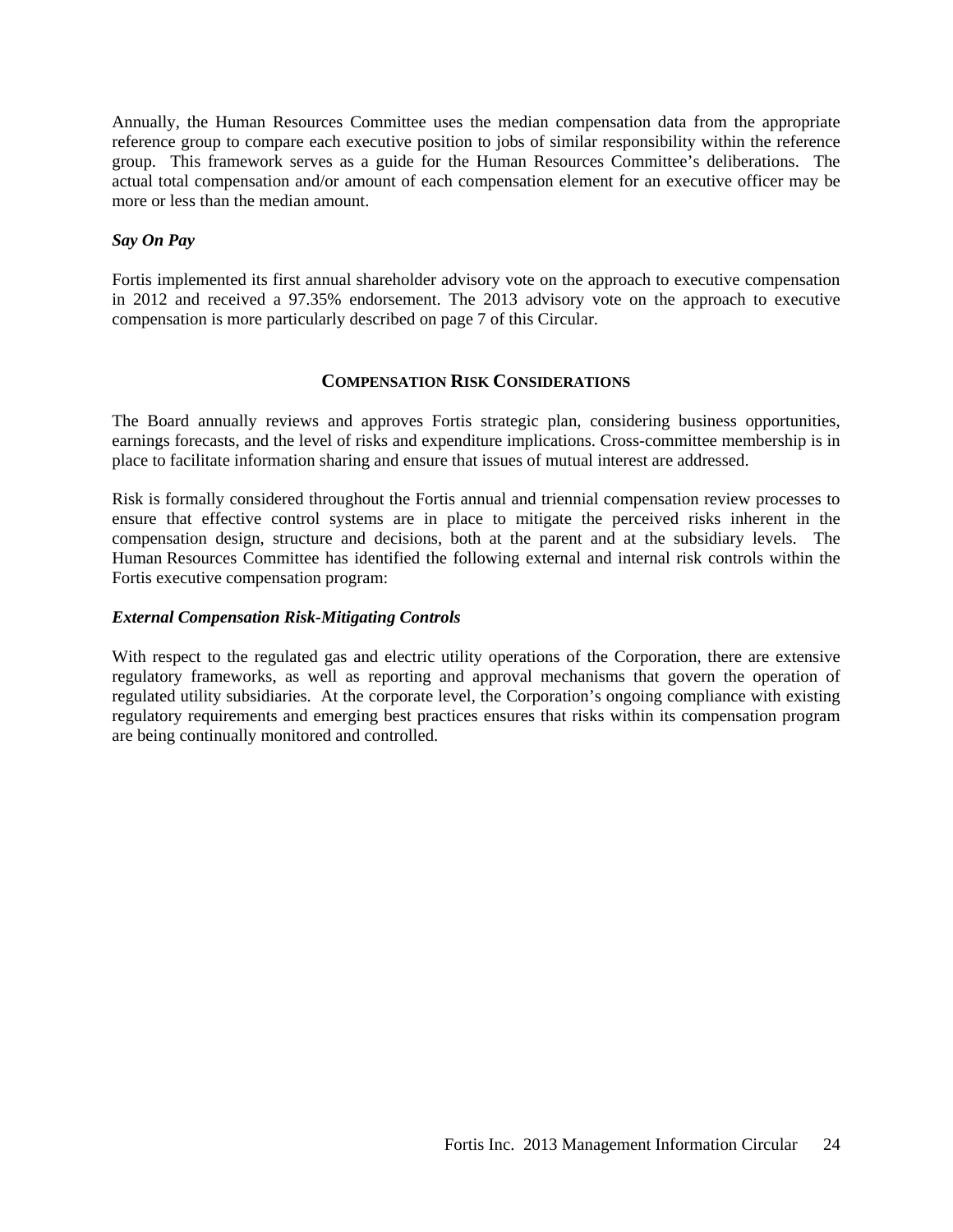#### *Internal Compensation Risk-Mitigating Controls*

The Fortis compensation program is designed such that risk is taken into consideration throughout the compensation review process:

| <b>Annual Salary</b>                   | Annual salaries are targeted approximately at market median levels and, as such,<br>do not encourage excessive risk taking.                                                                                                                                                                                                                                                                                                                                                                                                                                                                                                                                                                                                                                                                                                                                                                                                                                                                                                                                                                                                                                                                                                                                                                                                                                                                   |
|----------------------------------------|-----------------------------------------------------------------------------------------------------------------------------------------------------------------------------------------------------------------------------------------------------------------------------------------------------------------------------------------------------------------------------------------------------------------------------------------------------------------------------------------------------------------------------------------------------------------------------------------------------------------------------------------------------------------------------------------------------------------------------------------------------------------------------------------------------------------------------------------------------------------------------------------------------------------------------------------------------------------------------------------------------------------------------------------------------------------------------------------------------------------------------------------------------------------------------------------------------------------------------------------------------------------------------------------------------------------------------------------------------------------------------------------------|
| <b>Short-Term</b><br><b>Incentives</b> | <b>Board Discretion:</b> The Human Resources Committee retains the discretion to<br>$\bullet$<br>make upward or downward adjustments to the prescribed incentive payout<br>formulas and actual payouts based on its assessment of the risk assumed to<br>generate financial results, circumstances that may have influenced individual<br>performance, as well as external factors that may have impacted the<br>Corporation's financial performance.<br><b>Award Cap:</b> Short-term incentives awarded to executives are capped at 150% of<br>targeted annual incentive; however, the Human Resources Committee retains the<br>discretion to award up to a maximum of 200% of targeted annual incentive in<br>recognition of individual response to exceptional challenges or opportunities and                                                                                                                                                                                                                                                                                                                                                                                                                                                                                                                                                                                             |
|                                        | may make deviations in appropriate circumstances.<br>Multiple-Performance Factors and Prudent Financial Metrics: Fortis does not<br>use a single performance factor and its Short-Term Incentive plan encourages<br>behaviours that align with the long-term interests of the Corporation and its<br>shareholders by heavily weighting the achievement of Earnings per Common<br>Share ("EPS") targets, along with operational excellence and sustained individual<br>performance. To a large extent the Corporation's earnings reflect a roll-up of<br>earnings from its substantially autonomous regulated subsidiaries. Fortis<br>accordingly concluded that the use of an EPS-based annual target performance<br>measure including $a + or - 5\%$ performance range is appropriate. Such a narrow<br>band does not incentivize excessive risk taking and/or short-term decision<br>making. EPS has been used as a key factor in determining incentive payments for<br>the Corporation's executive officers for more than 10 years and Fortis has<br>achieved sustained growth and success over this time period. The use of EPS has<br>proven to be an effective performance objective which has not led to imprudent<br>management practices and encourages continuation of the Fortis record of<br>providing 40 consecutive years of annual common share dividend<br>payment increases. |
| Mid-Term<br><b>Incentives</b>          | Performance Share Units ("PSUs"): PSUs are awarded to the CEO to<br>$\bullet$<br>emphasize the CEO's greater ability to affect corporate performance, to reinforce<br>his accountability for developing and successfully implementing the continuing<br>growth strategy of the Corporation, and to be rewarded accordingly. Awarding<br>PSUs to the CEO also strengthens the proportion of deferred compensation in the<br>overall pay mix. The deferred component provides for an appropriate alignment<br>between incentive payouts and the timeline of risks for the Corporation.                                                                                                                                                                                                                                                                                                                                                                                                                                                                                                                                                                                                                                                                                                                                                                                                          |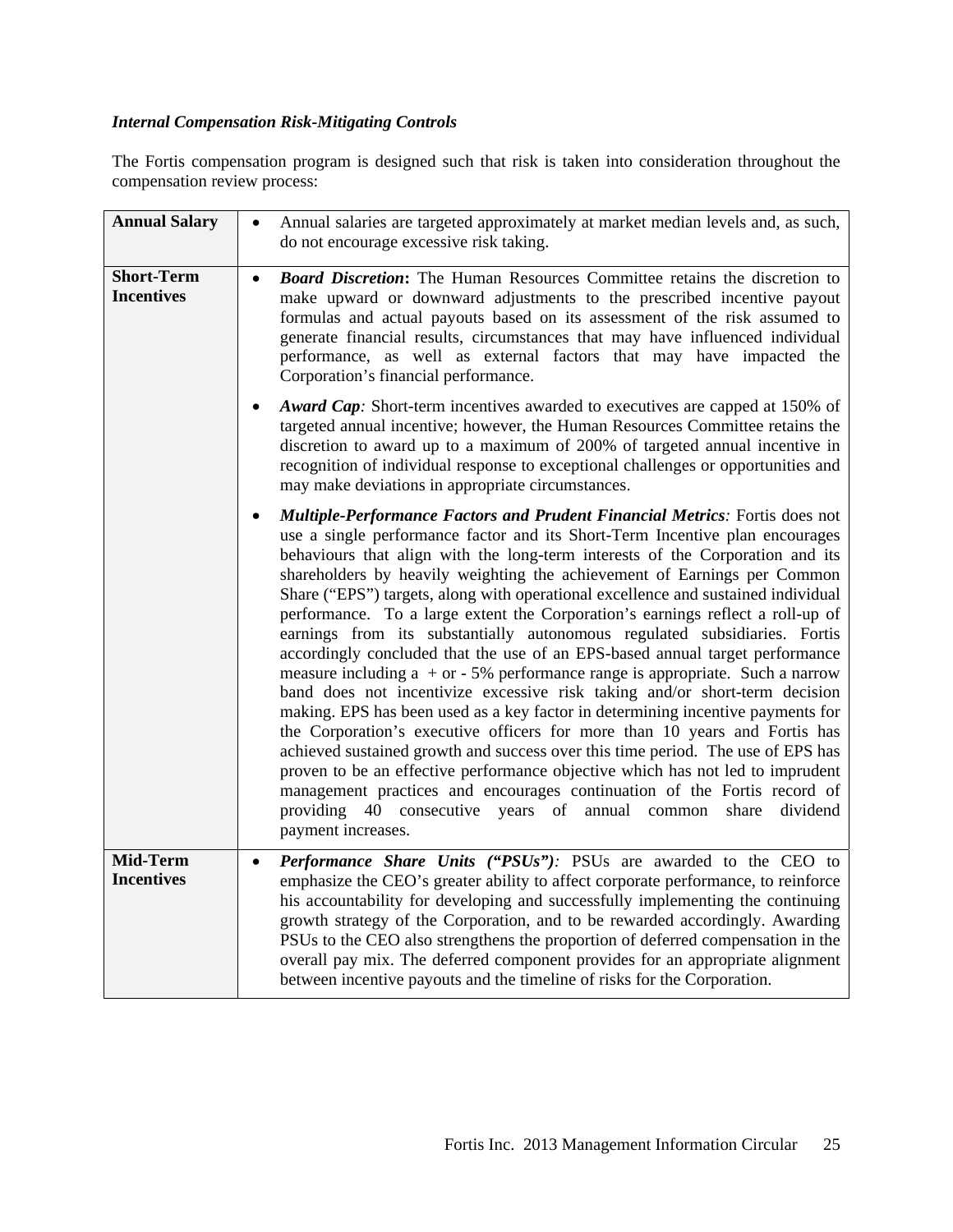| Long-Term         | Stock Option Grants linked directly to Share-Ownership Requirements: To                                                                                                                                                                                                                                                       |
|-------------------|-------------------------------------------------------------------------------------------------------------------------------------------------------------------------------------------------------------------------------------------------------------------------------------------------------------------------------|
| <b>Incentives</b> | encourage executive share ownership, Fortis implemented share-ownership                                                                                                                                                                                                                                                       |
|                   | guidelines requiring the CEO to hold, at minimum, shares equivalent to four                                                                                                                                                                                                                                                   |
|                   | times his annual base salary within five years of being appointed to the CEO                                                                                                                                                                                                                                                  |
|                   | position. The CEO currently exceeds this minimum ownership requirement.                                                                                                                                                                                                                                                       |
|                   | Share ownership for executives, including the NEOs, is encouraged through the                                                                                                                                                                                                                                                 |
|                   | Fortis Executive Compensation Policy whereby options granted each year to any                                                                                                                                                                                                                                                 |
|                   | executive are limited to the lesser of the number of options prescribed to that                                                                                                                                                                                                                                               |
|                   | particular position and the minimum number of shares actually owned by the                                                                                                                                                                                                                                                    |
|                   | individual since the beginning of the previous calendar year.                                                                                                                                                                                                                                                                 |
|                   | Although minimum share holdings had not been prescribed by policy, except in<br>the case of the CEO, tying the number of stock option grants to an executive's<br>share ownership encourages high levels of executive share ownership.<br>The<br>Common Share ownership of all NEOs is disclosed on page 40 of this Circular. |
|                   | Anti-Hedging Policy: Executive officers are not permitted to hedge against<br>declines in the market value of equity securities received as compensation.                                                                                                                                                                     |

#### *Triennial Compensation Risk Review*

As part of the Triennial Review of the Executive Compensation Policy in 2012, the Human Resources Committee requested its independent compensation consultant, Hay Group, to conduct a Compensation Risk Review. This assessment was conducted for Fortis and a representative selection of significant subsidiaries.

The review affirmed that executive compensation programs and practices at Fortis and the representative subsidiaries do not tend to promote significant risks that are likely to have a material adverse effect on the Corporation or its subsidiaries.

While the assessment did not indicate significant risks with regard to compensation, it was noted that the implementation of a compensation clawback policy in the event of misconduct or material financial restatement may strengthen the Corporation's risk management position. The Human Resources Committee recommended that the Board introduce a clawback policy as of 1 January 2013, which is more particularly described at page 41 of this Circular. The Human Resources Committee remains committed to reviewing the applicability of clawback policies to Fortis in the event of legislative changes or further review of market practices.

#### *Elements of 2012 Total Compensation*

Considering the objectives above, NEOs are rewarded for performance through the following three components of compensation:

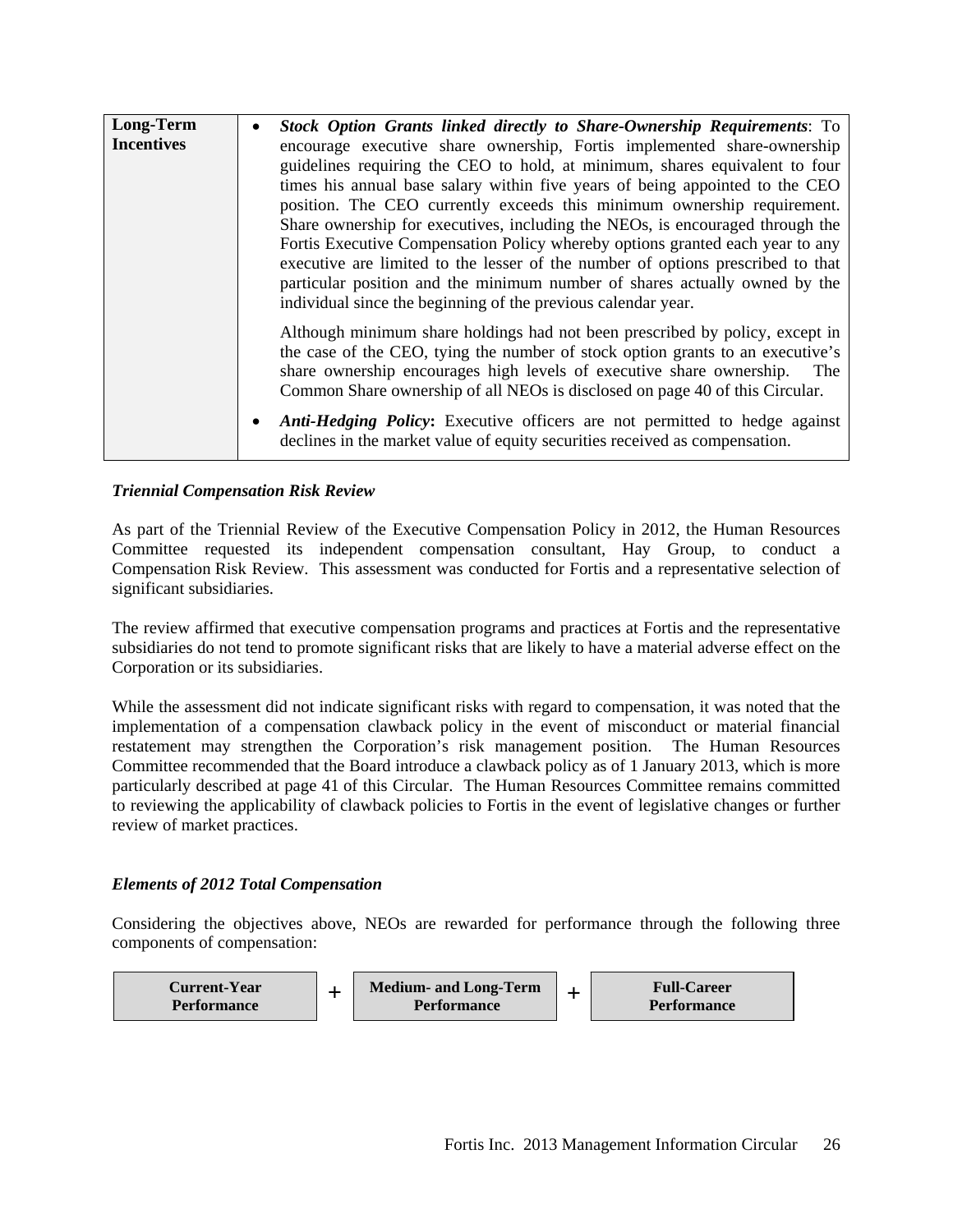| <b>Current-Year Performance</b>                     |                                                                                                        |                                                    |  |  |  |  |  |
|-----------------------------------------------------|--------------------------------------------------------------------------------------------------------|----------------------------------------------------|--|--|--|--|--|
| <b>Compensation</b><br><b>Element</b>               | <b>Description</b>                                                                                     | <b>Compensation Objectives</b>                     |  |  |  |  |  |
| ( <i>Eligibility</i> )<br><b>Annual Base Salary</b> | Salary is a market competitive, fixed level of<br>compensation.                                        | Attract and retain highly qualified<br>executives. |  |  |  |  |  |
| $\text{(all } NEOs)$                                |                                                                                                        | Motivate strong business performance.              |  |  |  |  |  |
| Annual Incentive                                    | Combined with salary, the target level of annual<br>incentive is intended to provide executives with a | Attract and retain highly qualified<br>executives. |  |  |  |  |  |
| $\text{(all } NEOs)$                                | market-competitive total cash opportunity.                                                             | Motivate strong business performance.              |  |  |  |  |  |
|                                                     | Annual incentive payouts depend on individual and<br>corporate performance.                            | Compensation dependent on individual               |  |  |  |  |  |
|                                                     | EPS is the corporate performance metric.                                                               | and corporate performance.                         |  |  |  |  |  |
|                                                     |                                                                                                        | Simple to communicate and administer.              |  |  |  |  |  |

| <b>Medium-Term Performance</b>                         |                                                                                                                                                                                                                                                                                                                                                   |                                                                                                                                                                                                              |  |  |  |  |  |
|--------------------------------------------------------|---------------------------------------------------------------------------------------------------------------------------------------------------------------------------------------------------------------------------------------------------------------------------------------------------------------------------------------------------|--------------------------------------------------------------------------------------------------------------------------------------------------------------------------------------------------------------|--|--|--|--|--|
| <b>Compensation</b><br><b>Element</b><br>(Eligibility) | <b>Description</b>                                                                                                                                                                                                                                                                                                                                | <b>Compensation Objectives</b>                                                                                                                                                                               |  |  |  |  |  |
| <b>PSUs</b>                                            | Equity grant value based on performance and<br>retention objectives for the CEO.                                                                                                                                                                                                                                                                  | Align executive and shareholder<br>interests.                                                                                                                                                                |  |  |  |  |  |
| (only the CEO)                                         | Grant value is converted to the number of units<br>granted by dividing the planned value by the<br>predetermined, formulaic planning price.<br>At the end of the three-year performance period,<br>the Human Resources Committee assesses the<br>performance of the CEO against the pre-defined<br>objectives as well as total shareholder return | Attract and retain highly qualified<br>executives.<br>Encourage strong longer-term business<br>performance.<br>Balance compensation for short-,<br>medium- and long-term results.                            |  |  |  |  |  |
|                                                        | performance and, if thought fit, authorizes<br>payment of the accumulated PSU balance<br>(inclusive of notional dividends) at the price<br>determined pursuant to the plan.<br>Paid in cash upon completion of the three-year<br>performance period.                                                                                              | Compensation dependent on<br>individual and corporate performance.<br>Encourages sustained, mid-term growth<br>by linking a portion of compensation to<br>mid-term performance.<br>Simple to communicate and |  |  |  |  |  |
|                                                        |                                                                                                                                                                                                                                                                                                                                                   | administer.                                                                                                                                                                                                  |  |  |  |  |  |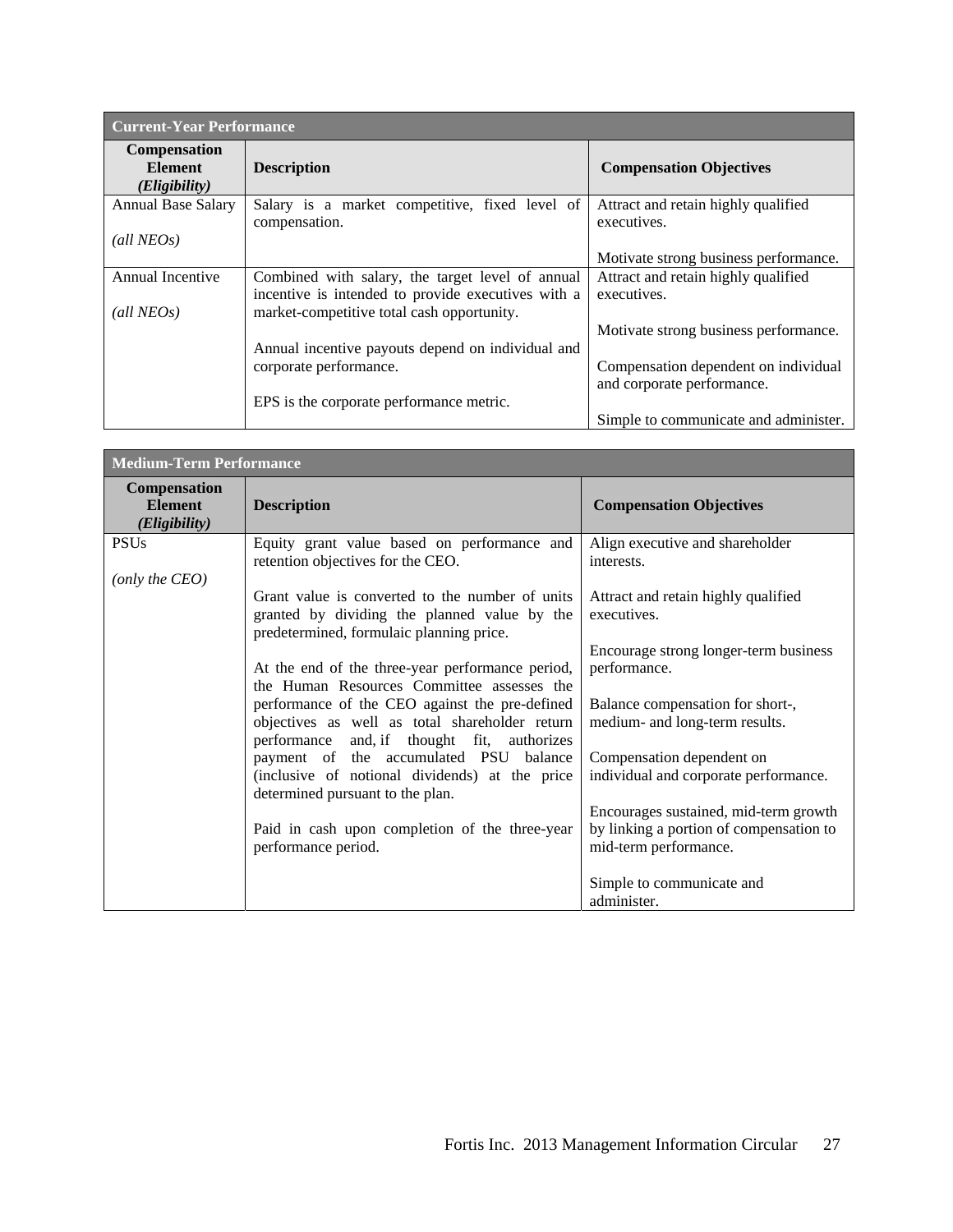| <b>Long-Term Performance</b>                                    |                                                                                                                                                                                                                                                                                                                                         |                                                                                                                                                                                   |  |  |  |  |  |  |  |
|-----------------------------------------------------------------|-----------------------------------------------------------------------------------------------------------------------------------------------------------------------------------------------------------------------------------------------------------------------------------------------------------------------------------------|-----------------------------------------------------------------------------------------------------------------------------------------------------------------------------------|--|--|--|--|--|--|--|
| <b>Compensation</b><br><b>Element</b><br>( <i>Eligibility</i> ) | <b>Description</b>                                                                                                                                                                                                                                                                                                                      | <b>Compensation Objectives</b>                                                                                                                                                    |  |  |  |  |  |  |  |
| <b>Stock Options</b>                                            | Annual equity grants are made in the form of stock<br>options.                                                                                                                                                                                                                                                                          | Align executive and shareholder<br>interests.                                                                                                                                     |  |  |  |  |  |  |  |
| $\text{(all NEOs)}$                                             | The amount of annual grant is dependent on the<br>level of the executive and his/her current share<br>ownership level.<br>Planned grant value is converted to the number of<br>options granted by dividing the planned value by<br>the predetermined, formulaic planning price derived<br>using the Black-Scholes Option Pricing Model. | Attract and retain highly qualified<br>executives.<br>Encourage strong longer-term business<br>performance.<br>Balance compensation for short-,<br>medium- and long-term results. |  |  |  |  |  |  |  |
|                                                                 | Options vest over a four-year period.                                                                                                                                                                                                                                                                                                   | Simple to communicate and administer.                                                                                                                                             |  |  |  |  |  |  |  |

| <b>Full-Career Performance</b>                                    |                                                                                                                                                         |                                                    |  |  |  |  |  |
|-------------------------------------------------------------------|---------------------------------------------------------------------------------------------------------------------------------------------------------|----------------------------------------------------|--|--|--|--|--|
| Compensation<br><b>Element</b><br>(Eligibility)                   | <b>Description</b>                                                                                                                                      | <b>Compensation Objectives</b>                     |  |  |  |  |  |
| <b>Employee Share</b><br>Purchase Plan<br>("ESPP")                | Executives can participate in the ESPP under the<br>same terms and conditions as other employees.                                                       | Align executive and shareholder<br>interests.      |  |  |  |  |  |
| (All employees,<br>including NEOs)                                |                                                                                                                                                         | Attract and retain highly qualified<br>executives. |  |  |  |  |  |
| Self-directed<br>Registered                                       | Fortis<br>contributes<br>on a matching<br>basis<br>to<br>self-directed RRSPs for each executive up to the                                               | Attract and retain highly qualified<br>executives. |  |  |  |  |  |
| <b>Retirement Savings</b><br>Plan ("RRSP")<br>$\text{(all NEOs)}$ | maximum RRSP contribution limit.<br>RRSP contributions for the CEO commenced on<br>1 January 2007.                                                      | Simple to communicate and administer.              |  |  |  |  |  |
|                                                                   |                                                                                                                                                         |                                                    |  |  |  |  |  |
| Defined<br>Contribution<br>Supplemental                           | Accrual of 13% of base salary and annual incentive<br>in excess of the maximum RRSP contribution limit.                                                 | Attract and retain highly qualified<br>executives. |  |  |  |  |  |
| Employee<br><b>Retirement Plan</b><br>("DC SERP")                 | Notionally accrues<br>interest at the 10-year<br>Government of Canada bond yield rate plus a<br>premium of 1% to 3% dependent upon years of<br>service. | Simple to communicate and administer.              |  |  |  |  |  |
| $\text{(all NEOs)}$                                               | At time of retirement, paid in one lump sum or in                                                                                                       |                                                    |  |  |  |  |  |
|                                                                   | equal payments up to 15 years at the option of<br>the NEO.                                                                                              |                                                    |  |  |  |  |  |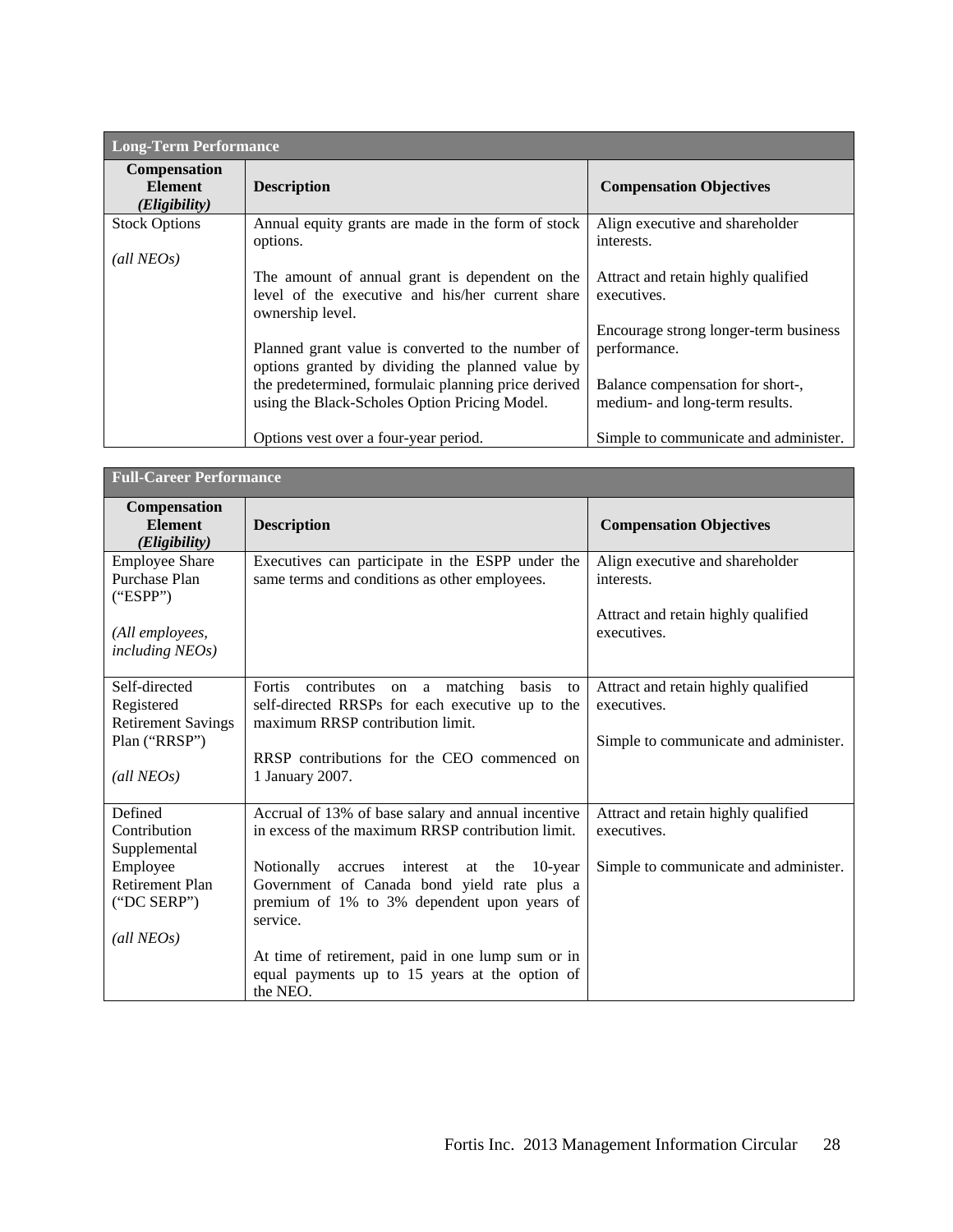#### *Annual Base Salary*

Annual base salaries for the NEOs are reviewed by the Human Resources Committee and established annually in the context of total compensation and by reference to the range of salaries paid by Hay Group's Canadian Commercial Industrial Companies comparator group, in the case of the CFO and General Counsel, and to the specific group of companies described on page 23 of this Circular for the CEO. The policy of Fortis is to pay executives at approximately the median of the salaries paid to executives in these comparator groups.

#### *Annual Incentive*

Fortis uses an annual incentive plan that provides for annual cash payouts to reward executives for performance over 12 months. The amount of each executive's annual incentive is determined by the Board upon recommendation of the Human Resources Committee following annual assessment of corporate and individual performance against pre-determined targets and is expressed as a percentage of each executive's annual base salary. The incentive plan is reviewed annually by the Board, upon recommendation from the Human Resources Committee, and is premised upon meeting and exceeding the current year's corporate performance targets and individual performance objectives.

Considerations relevant to the determination of corporate performance targets include general economic factors and business conditions, anticipated regulatory proceedings, and the derivation of and relative contribution to earnings of particular business segments. The ability to generate year-over-year earnings growth can be constrained by the absence of acquisitions, utility regulatory decisions, general economic factors and the relative earnings mix between regulated and non-regulated activities.

The directors have full discretion in respect of the operation of the annual incentive plan and are required to take into account all relevant circumstances in the exercise of judgment regarding the amounts and terms of annual incentive plan payments. The Board may make deviations from prescribed formulas in appropriate circumstances, having regard to the overall performance of the individual NEO, the Corporation and external considerations.

The sequential process for setting and determining the annual incentive payout is as follows:

#### *Target Setting*

- 1. Weightings are assigned between corporate and individual performance.
	- The relative ability of each executive to impact corporate performance is reflected in the weighting between corporate and individual elements, with 80% of the CEO's annual incentive primarily dependent upon corporate performance.

| <b>Position</b>        | Corporate<br>Performance<br>$\frac{0}{0}$ | <b>Individual</b><br><b>Performance</b><br>$\frac{0}{0}$ | <b>Total</b><br>$\frac{0}{0}$ |
|------------------------|-------------------------------------------|----------------------------------------------------------|-------------------------------|
| <b>CEO</b>             | 80                                        |                                                          | 100                           |
| <b>CFO</b>             | 70                                        | 30                                                       | 100                           |
| <b>General Counsel</b> | 50                                        | 50                                                       | 00                            |

#### **2012 Corporate and Individual Performance Mix**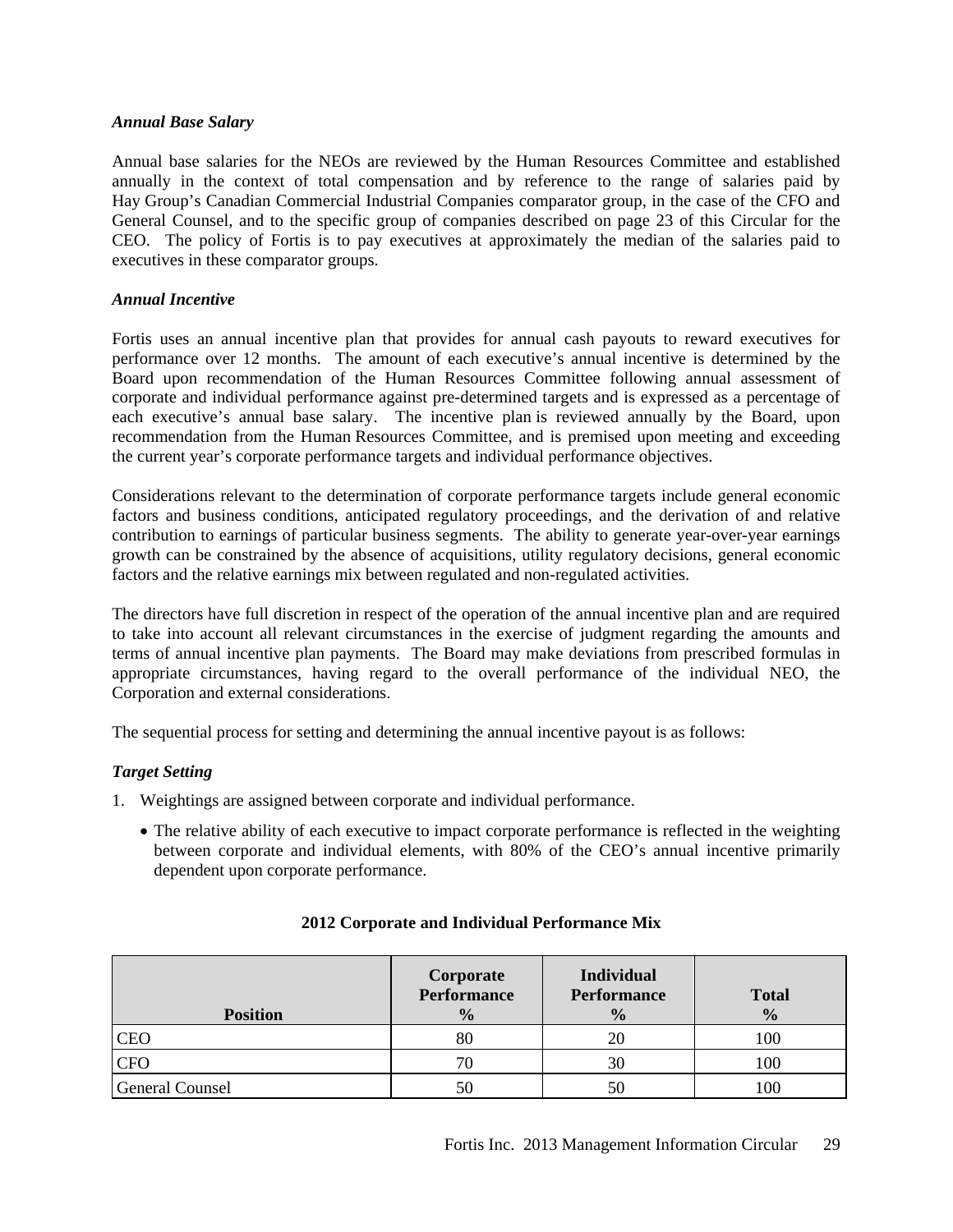- 2. Target and maximum annual incentive payouts are delineated as a percentage of base salary.
	- In 2012, the targeted annual incentives for the CEO, CFO and the General Counsel were set at 85% 50%, and 40% of their respective annual base salaries.
	- Annual incentive payouts are earned for meeting expected corporate performance targets as adjusted for factors determined to be beyond the reasonable control of management as reviewed by the Audit Committee and approved by the Human Resources Committee.
	- The annual incentive plan contemplates payment at 150% of target (normal maximum) when superior performance is achieved, with an additional 50% of target available to be awarded at the Board's discretion in recognition of individual response to exceptional challenges or opportunities.
	- The Board retains discretion to make deviations from the prescribed formulas in appropriate circumstances, having regard to the overall performance of the individual NEO, the Corporation and external considerations.
	- Generally, no payments will be made in respect of the corporate component where corporate performance is below a minimum threshold predetermined by the Board.
	- Where individual performance is judged to be unsatisfactory during the year, no annual incentive payment will be made, notwithstanding that certain thresholds/targets were met.

#### *Determinations*

- 1. Corporate performance is determined by reference to EPS results compared to the Corporation's annual Business Plan as approved by the Board.
	- The target EPS range of projected Business Plan performance is developed by the Human Resources Committee and recommended to the Board for adoption.
	- Events beyond the reasonable control of management are identified and adjusted, either upward or downward, by the Human Resources Committee when assessing measurement of actual EPS against target EPS.
	- The Audit Committee reviews the proposed adjustments to actual EPS for events beyond the reasonable control of management and confirms the financial implications of such events to the Human Resources Committee for its assessment in developing a recommendation for Board approval.
	- For 2012, the Board adopted a range of  $+$  or  $-5\%$  of the EPS projected in the Business Plan for the purpose of setting the maximum target and minimum acceptable corporate performance.

#### **Corporate Performance Targets**

|                               | <b>Earnings Per Share</b> | <b>Annual Incentive Payout</b> |
|-------------------------------|---------------------------|--------------------------------|
| 195% of Business Plan         |                           | 50%                            |
| <b>Business Plan</b>          | 1.60                      | 100\%                          |
| 105% or more of Business Plan | .68                       | 150%                           |

- Performance between 95% and 105% of Business Plan results in an interpolated payout between 50% and 150% of Target.
- Performance below 95% of Business Plan results in zero payout.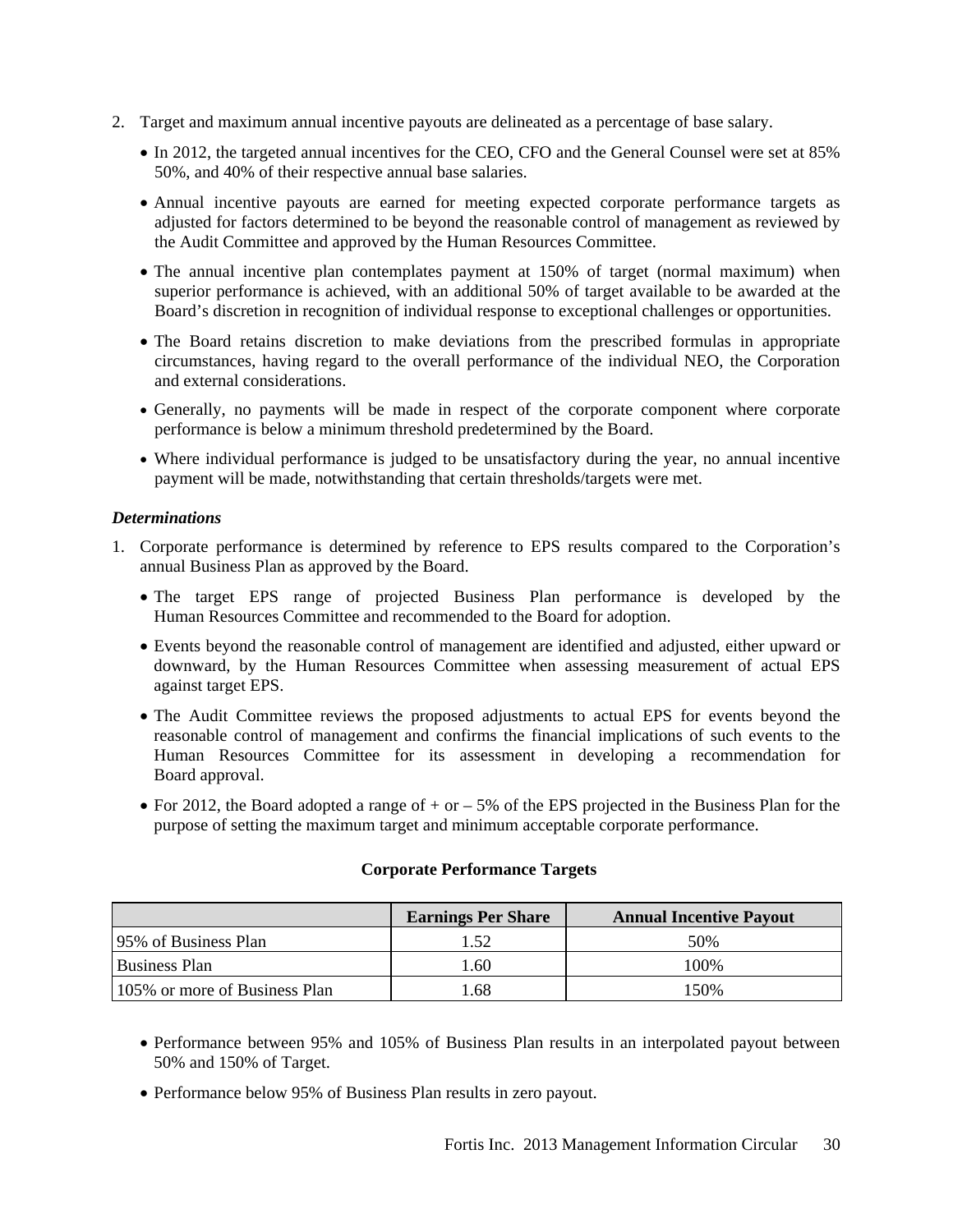- 2. Individual performance is determined by measuring results against individual executive performance objectives approved by the Human Resources Committee in the first quarter of the financial year.
- 3. Each NEO's annual incentive payment is determined by the Board upon recommendation from the Human Resources Committee.

A summary of the performance metrics, weightings, and potential payout range for each NEO is shown below.

| <b>Position</b>        | <b>Corporate Performance Targets</b> <sup>(1)</sup> |               |                     | Individual Performance Targets <sup>(1)</sup> |               |                     |
|------------------------|-----------------------------------------------------|---------------|---------------------|-----------------------------------------------|---------------|---------------------|
|                        | Weight                                              | <b>Metric</b> | <b>Payout Range</b> | Weight                                        | <b>Metric</b> | <b>Payout Range</b> |
| <b>CEO</b>             | 80%                                                 | <b>EPS</b>    | $0 - 150\%$         | 20%                                           | Multiple      | $0 - 150%$          |
| <b>CFO</b>             | 70%                                                 | <b>EPS</b>    | $0 - 150%$          | 30%                                           | Multiple      | $0 - 150%$          |
| <b>General Counsel</b> | 50%                                                 | <b>EPS</b>    | $0 - 150%$          | 50%                                           | Multiple      | $0 - 150%$          |

*(1) The Corporate Performance payout percentage plus the Individual Performance payout percentage can range from 0% to 150%. The final incentive percentage can be increased at the Board's discretion based on the NEO's response to exceptional challenges or opportunities.* 

#### *Medium- and Long-Term Performance*

 $\mathcal{L}_{\mathcal{A}}$ 

#### *Medium- and Long-Term Incentives*

Medium- and long-term incentives are granted to align executives' interests with shareholders' interests in increasing shareholder value. Two programs currently used by Fortis are: (i) Stock Options under the 2012 Stock Option Plan, which was approved by Shareholders at the meeting held on 4 May 2012 and replaced the 2006 Stock Option Plan; and (ii) PSUs under the Performance Share Unit Plan ("PSUP") established in 2004 for the CEO.

Descriptions of these two plans are set out below:

#### **1.** *2012 Stock Option Plan*

The 2012 Stock Option Plan was approved by Shareholders on 4 May 2012 for the grant of Options to Eligible Persons and has not been amended in the latest financial year. Directors are not eligible to participate in the 2012 Stock Option Plan. No Options shall be granted under the 2012 Stock Option Plan if, together with any other security-based compensation arrangement established or maintained by Fortis, such granting of options could result in: (i) the number of Common Shares issuable to insiders of Fortis, at any time, exceeding 10% of the issued and outstanding Common Shares; and (ii) the number of Common Shares issued to insiders of Fortis, within any one-year period, exceeding 10% of the issued and outstanding Common Shares.

The 2012 Stock Option Plan is administered by the Human Resources Committee. Pursuant to the 2012 Stock Option Plan, the determination of the exercise price of Options is made by the Human Resources Committee at a price not less than the volume-weighted average trading price of the Common Shares of Fortis determined by dividing the total value of the Common Shares traded on the TSX during the last five trading days immediately preceding the date of grant by the total volume of the Common Shares traded on the TSX during such five trading days. The Human Resources Committee determines: (i) which Eligible Persons are granted Options; (ii) the number of Common Shares covered by each Option grant; (iii) the price per share at which Common Shares may be purchased; (iv) the time when the Options will be granted; (v) the time when the Options will vest; and (vi) the time at which the Options will expire.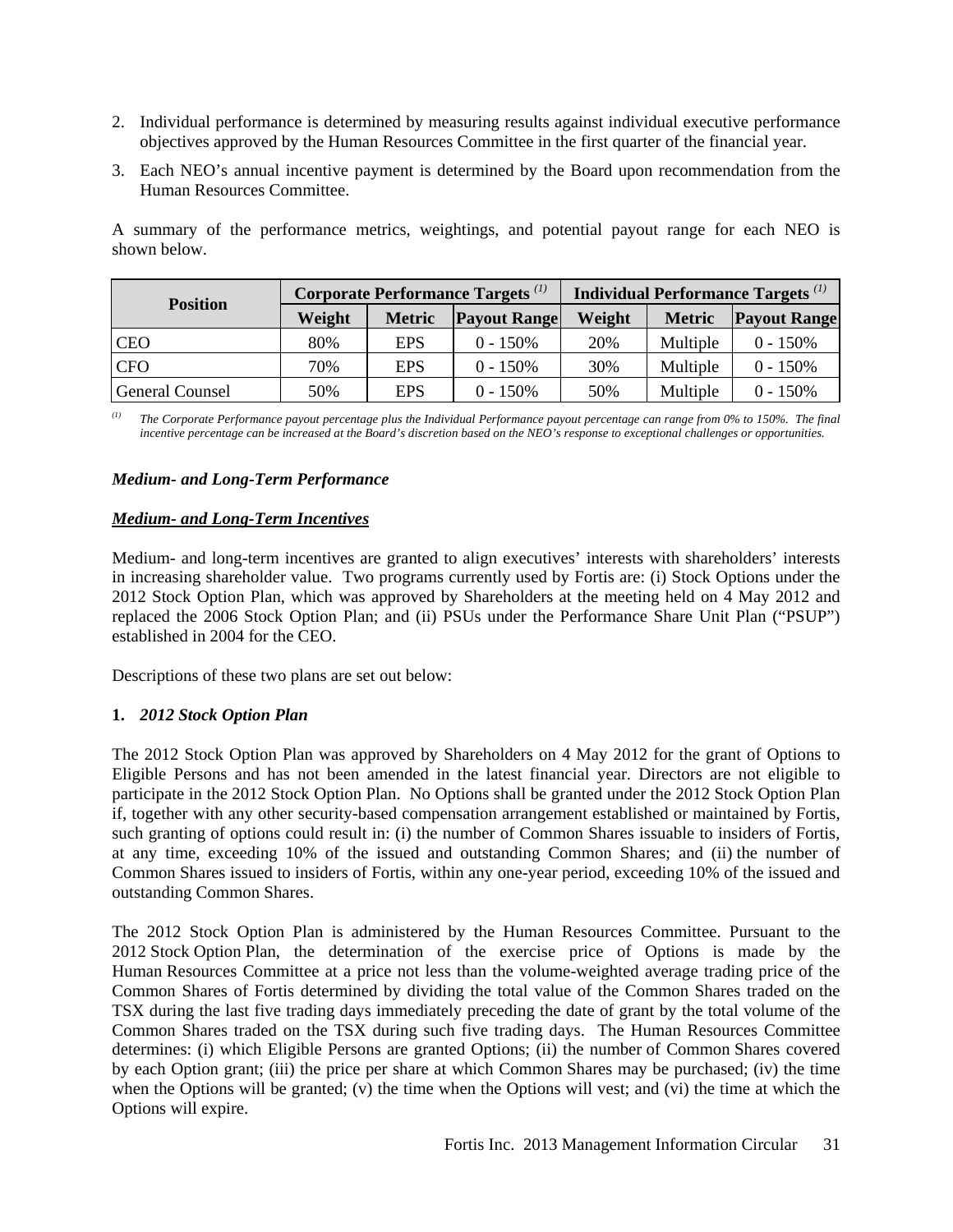Options granted under the 2012 Stock Option Plan are personal to the Eligible Person and not assignable, other than by testate succession or the laws of descent and distribution. In the event that a person ceases to be an Eligible Person, the 2012 Stock Option Plan will no longer be available to such person. The grant of Options does not confer any right upon an Eligible Person to continue employment or to continue to provide services to Fortis.

If the term of an Option granted pursuant to the 2012 Stock Option Plan, held by an Eligible Person, expires during a blackout period (being a period during which the Eligible Person is prohibited from trading in the securities of Fortis pursuant to securities regulatory requirements or then applicable written policies), then the term of such Option, or unexercised portion thereof, shall be extended and shall expire 10 business days after the end of the blackout period.

Options granted pursuant to the 2012 Stock Option Plan have a maximum term of ten years from the date of grant. Options will vest over a period of not less than four years from the date of grant. Options granted pursuant to the 2012 Stock Option Plan will expire no later than three years after the termination, death or retirement of an Eligible Person. Loans to Eligible Persons for the exercise of Options are prohibited by the 2012 Stock Option Plan.

The 2012 Stock Option Plan provides that, notwithstanding any provision in the plan to the contrary, no Option may be amended to reduce the Option Price below the Option Price as of the date the Option is granted.

Commencing 1 January 2009, where an executive has been granted options for five or more prior years, the maximum number of shares for which options will be granted in any calendar year will not exceed the minimum number of shares held by the executive since the beginning of the previous calendar year.

#### **2.** *Performance Share Units*

The CEO is granted PSUs in addition to stock options. Each PSU represents a unit with an underlying value equivalent to the value of a Common Share. Notional dividends are assumed to accrue to the holder of the PSU and to be reinvested on the quarterly dividend payment dates of Common Shares. The PSU maturation period is three years, at which time a cash payment is made to the CEO after evaluation by the Human Resources Committee of the achievement of predetermined personal and/or corporate objectives and total return performance. The payment is based on the number of PSUs outstanding multiplied by the volume-weighted average trading price of the Common Shares determined by dividing the total value of the Common Shares traded on the TSX during the last five trading days immediately preceding the date of grant by the total volume of the Common Shares traded on the TSX during such five trading days.

These units provide an additional incentive for the CEO to achieve specific mid- to long-term corporate performance goals and provide a disincentive to inappropriate actions impacting short-term performance metrics. If these goals are not achieved, then the CEO may ultimately receive less compensation than the approximate median of the CEO reference group of companies.

Effective 1 January 2013, the Corporation adopted a PSU plan for its executives to replace the current plan limited to the CEO and extend participation to designated management personnel of the Corporation and its subsidiaries. The 2013 Performance Share Unit Plan is administered by the Human Resources Committee which grants PSUs determined as a specified percentage of the participant's annual base salary divided by the volume-weighted average trading price of Common Shares in a similar manner as the current PSU plan. Payment will be made three years after the grant in an amount of 0-120% of the number of PSUs accumulated, including reinvestment of notional dividends, as determined appropriate by the Human Resources Committee upon measurement of Fortis performance over such three-year period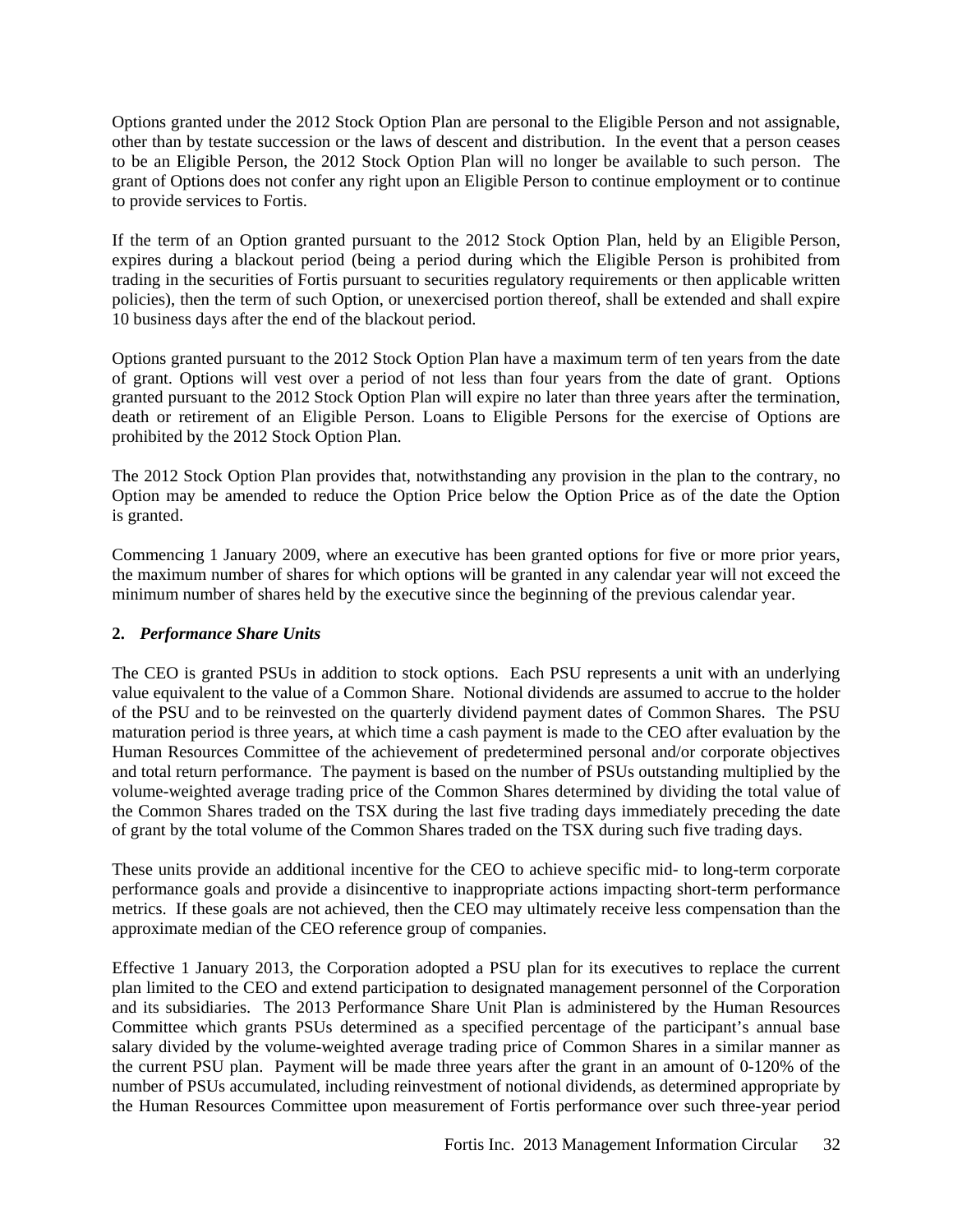against predetermined measures. These measures include compound annual growth rate in EPS and property plant and equipment and total shareholder return compared to the median performance metrics of a pre-determined performance comparator group of 25 North American gas and electric utilities and subject to maintaining a corporate credit rating consistent with the median credit rating of the performance comparator group.

#### **3.** *Other Security Based Arrangements*

In addition to the two incentive plans discussed above, Fortis maintains the 2002 and 2006 Stock Option Plans from which awards are no longer granted. Upon approval of the 2012 Stock Option Plan by the Shareholders on 4 May 2012, stock option grants ceased to be made under the 2006 Stock Option Plan; however, unexercised options remain outstanding under both the 2002 and 2006 Stock Option Plans. The 2002 and 2006 Stock Option Plans will terminate when all of the outstanding options are exercised or expire on or before 28 February 2016 in respect of the 2002 Stock Option Plan and 2 March 2018 in respect of the 2006 Stock Option Plan.

#### *Full-Career Performance*

#### *Employee Share Purchase Plan*

The optional ESPP was approved on 7 December 1987. In May 2010, the Board adopted an ESPP that satisfies share delivery obligations from purchases on the open market rather than issuance from treasury. This new feature of the ESPP became operational at the 1 September 2010 share purchase date. The market purchase ESPP is transparent to the participant and employs the same terms as the original ESPP. Details of this plan are discussed below.

Shareholders of Fortis approved adoption of the 2012 Employee Share Purchase Plan ("2012 ESPP") at the Annual Meeting of 4 May 2012. The 2012 ESPP allocated 2,044,664 Common Shares for issuance from treasury under the 2012 ESPP while retaining flexibility for the Corporation to satisfy share delivery requirements thereunder by secondary market purchases. Commencing with the share purchase date on 1 September 2012, the Corporation has been delivering treasury shares to satisfy share delivery requirements under the 2012 ESPP.

Employees of Fortis and its subsidiaries are encouraged to share in the financial performance of Fortis by investing in Common Shares as facilitated through the 2012 ESPP and predecessor plans for all permanent employees and stock option plans for senior management. The 2012 ESPP is available to permanent employees and persons who retire upon becoming eligible to do so under the terms of their employer's pension plan and who were participants in the 2012 ESPP at the time of their retirement ("Retirees"). As at 31 December 2012, the total number of Common Shares outstanding under the ESPP and 2012 ESPP was 2,518,619. This represents 1.31% of the total number of issued and outstanding Common Shares.

Permanent employees wishing to participate in the 2012 ESPP may inform their employer that they wish to participate in the plan by completing an employee participation form. The proposed investment in Common Shares cannot be less than \$100 and cannot exceed, in the aggregate, in any calendar year, 10% of the permanent employee's annual base salary for the year. A Retiree's participation will be limited to the reinvestment of dividends on Common Shares recorded for participation in the ESPP or 2012 ESPP. The benefits of the plan are not assignable.

The permanent employee's contribution represents 90% of the purchase price of the Common Shares under the 2012 ESPP and the permanent employee's employer contributes the remaining 10%. Shares are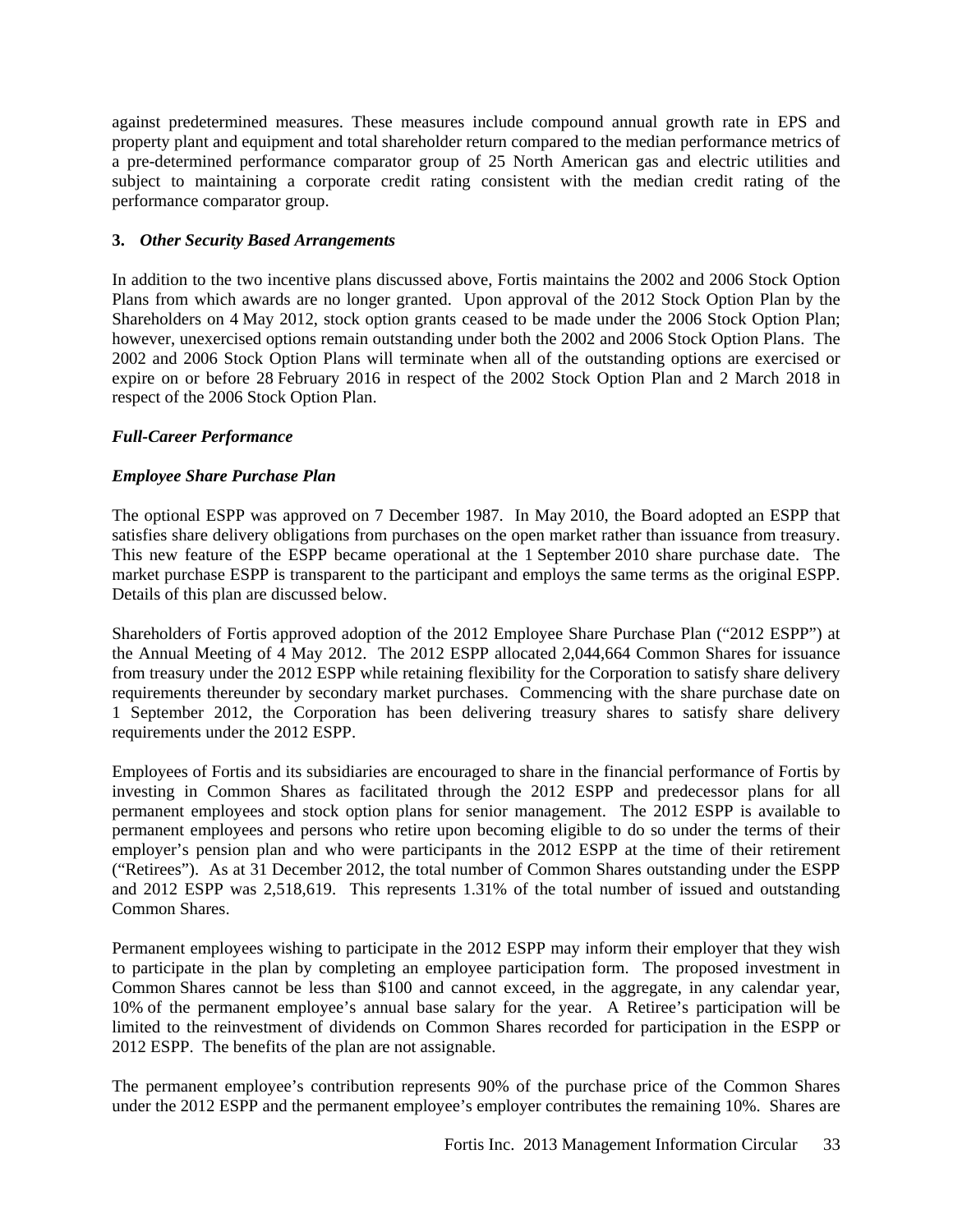either acquired in the open market by Computershare Trust Company of Canada, the trustee under the ESPP and 2012 ESPP, or issued from treasury. The Corporation can elect between treasury issue or secondary market purchase of Common Shares by notice to the trustee at least 15 business days prior to a share purchase date. From 1 September 2010 through 1 June 2012, all of the shares were purchased from the open market. Commencing 1 September 2012, the Corporation resumed satisfaction of share delivery requirements from treasury.

Where payments received by the employer from the permanent employee are less than the amounts directed to be invested, the Employer will make a loan ("Employee Loan") to the permanent employee for the amount of the balance. The permanent employee must repay any Employee Loan amount, without interest, over a term not exceeding 52 weeks immediately following the date of the loan. The full amount of an Employee Loan outstanding becomes due and payable immediately upon termination of employment, when any compensation owing to the permanent employee will be applied to repayment of the Employee Loan.

All Common Shares purchased and retained under the 2012 ESPP are registered in the name of Computershare Trust Company of Canada, as trustee, for the benefit of the permanent employees participating in the plan. Certificates for Common Shares purchased through an Employee Loan will not be provided to the permanent employee until such Employee Loan is repaid in full. Otherwise, certificates for Common Shares held by a permanent employee under the 2012 ESPP are provided upon written request to Fortis or upon termination of the permanent employee's participation in the 2012 ESPP.

#### **PENSION PLAN BENEFITS**

Mr. Marshall's participation in a Defined Benefit Registered Pension Plan ("DB RPP") and the Defined Benefit Supplemental Plan ("DB SERP") (collectively the "DB Plans") ceased with respect to contribution and accrual of benefit on 31 December 2006. Commencing 1 January 2007, Fortis contributes an amount, which is matched by Mr. Marshall, up to the maximum RRSP contribution limit, as allowed by the *Income Tax Act* (Canada), to a self-directed RRSP for Mr. Marshall. Commencing 1 January 2007, he also participates in the non-contributory Defined Contribution Supplemental Employee Retirement Plan ("DC SERP").

#### *Defined Benefit Plans*

In accordance with the terms of Mr. Marshall's employment agreement entered at the time he was appointed CEO in April 1996, the combined result of the DB Plans is to entitle Mr. Marshall to receive an annual payment following retirement equal to 70% of his highest three-year average annual base salary and annual cash incentive determined as at 31 December 2006. The annual benefit that will be paid to Mr. Marshall upon retirement under the DB Plans is subject to actuarial adjustment resulting from delayed commencement of Mr. Marshall's retirement after 1 January 2007. The annual pension that would have been paid as of 31 December 2012 to Mr. Marshall, if his retirement had commenced on 1 January 2013, was \$1,308,282 for life with 50% payable to his surviving spouse.

All payments to Mr. Marshall under the DB SERP will be paid from the operating funds of the Corporation and are not secured through a trust fund. The DB SERP operates as a supplement to the Corporation's regular defined benefit pension plan which provides a pension up to the maximum limits allowed by the applicable pension rules of the *Income Tax Act* (Canada).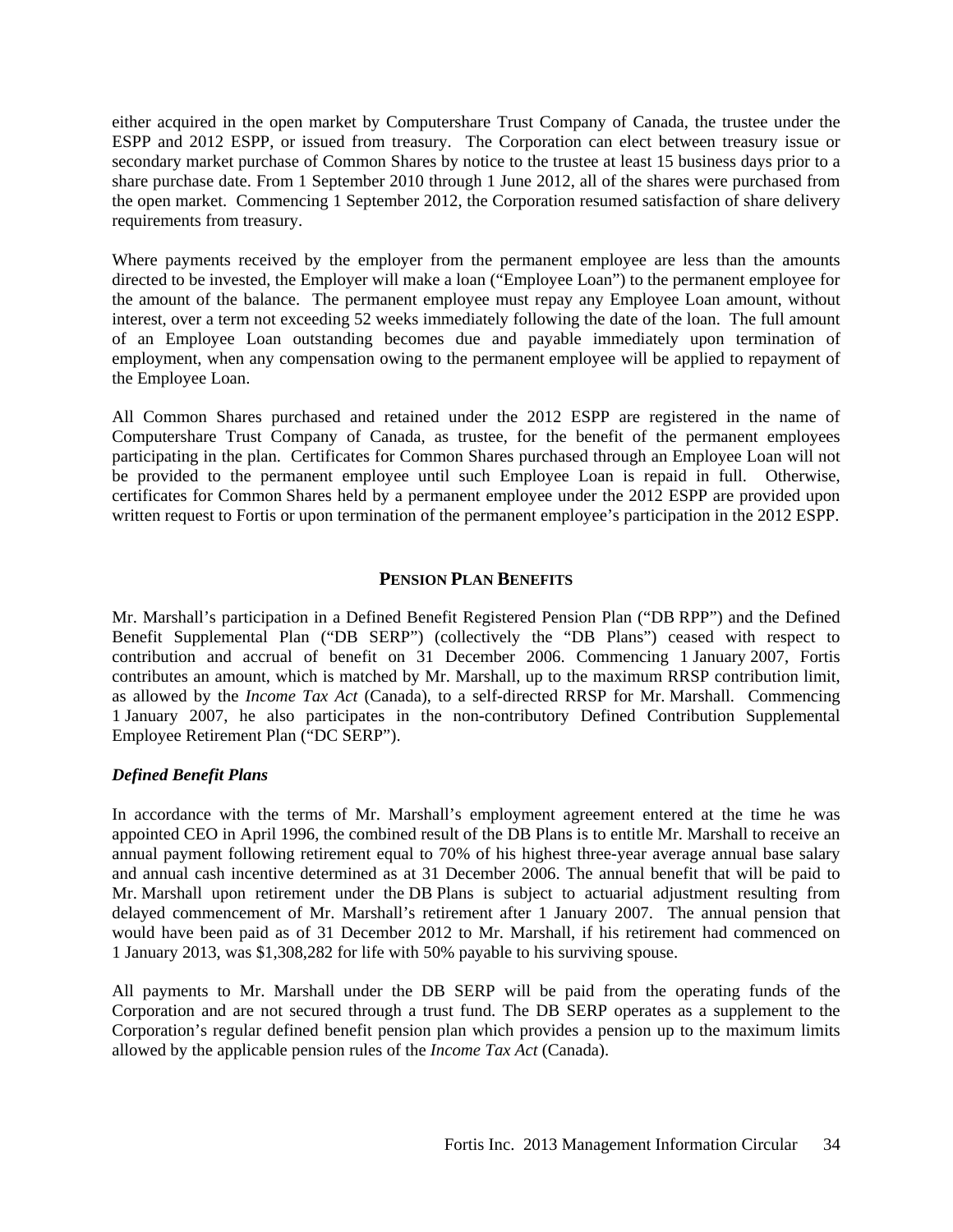#### *Other Retirement Arrangements*

Messrs. Perry and McCabe do not participate in a defined benefit pension plan and Mr. Marshall's participation in the DB Plans ceased as at 31 December 2006, other than in regards to his entitlement to pension payment on retirement. Fortis contributed to self-directed RRSPs for Messrs. Marshall, Perry and McCabe, which contribution was matched by them up to the maximum RRSP contribution limit as allowed by the *Income Tax Act* (Canada).

#### *Defined Contribution Supplemental Employee Retirement Plan*

Messrs. Marshall, Perry and McCabe participate in the DC SERP. The DC SERP provides for the accrual by Fortis of an amount equal to 13% of the annual base salary and annual cash incentive of the participant in excess of the allowed maximum for contribution to an RRSP, to an account which accrues interest equal to the rate of a 10-year Government of Canada bond yield plus a premium of 1% to 3% dependent upon years of service. At the time of retirement, the notional amounts accumulated under the DC SERP may be paid to the participant in one lump sum or in equal payments over 15 years.

#### **2012 EXECUTIVE COMPENSATION**

#### *Objective Setting*

Following approval of the Business Plan by the Board, the CEO recommends a range of the EPS projected in the Business Plan to be used to assess corporate performance by the Human Resources Committee. Each NEO also proposes individual performance objectives that support the Business Plan. The CEO submits his individual performance objectives directly to the Human Resources Committee and reviews the individual performance objectives for the other NEOs with the Human Resources Committee. The Human Resources Committee then reviews and submits the corporate and individual performance objectives to the Board for approval.

#### *Annual Base Salary*

In accordance with the executive compensation philosophy, the Human Resources Committee adjusts annual base salaries for each NEO referenced against the market medians for the applicable comparator group(s) of Canadian commercial industrial companies.

#### *Annual Incentive*

Fortis used EPS, adjusted either upward or downward for matters beyond the reasonable control of management, to determine the corporate performance component of annual incentive payouts for 2012.

The individual performance metrics established for 2012 were intended to drive personal development and performance outside of corporate goals.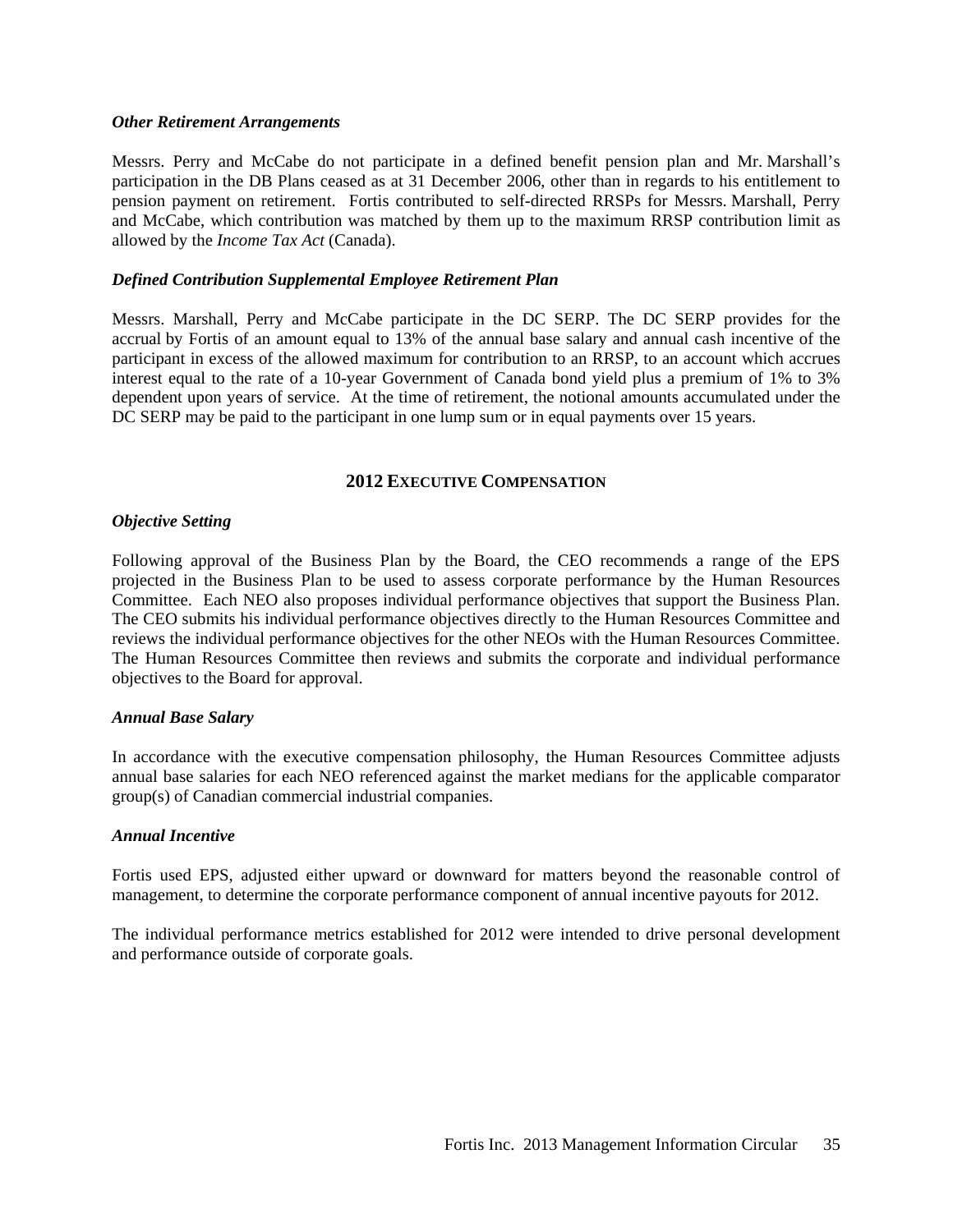#### *CEO Individual Performance Metrics*

In addition to general performance against his position description, individual metrics for the CEO included strategically positioning Fortis and its subsidiaries for continued profitable growth by:

- Weathering the world economic crisis and recessionary economic environment; and
- Realizing opportunities for growth.

#### *CFO Individual Performance Metrics*

In addition to general performance against his position description, individual metrics for the CFO included:

- Managing financial aspects of acquisition or divestiture investigations and transactions for Fortis and its subsidiaries;
- Implementation of migration to US GAAP financial reporting; and
- Triennial Review of the Executive Compensation Policy.

#### *General Counsel Individual Performance Metrics*

In addition to general performance against his position description, individual metrics for the General Counsel included:

- Managing legal aspects of acquisition or divestiture investigations and transactions for Fortis and its subsidiaries;
- Progress the Belize Electricity Limited Compensation Claim;
- Amend the By-Laws of the Corporation;
- Implement the 2012 Stock Option and 2012 Employee Share Purchase Plans; and
- Triennial Review of the Executive Compensation Policy.

In respect of identification and analysis of the impact of matters beyond the reasonable control of management, the Human Resources Committee, with the assistance of the Audit Committee, performed an assessment of the performance of the Corporation and individual NEOs against the predetermined corporate and individual performance metrics to develop its recommendation to the Board for the 2012 annual incentive payments. The assessment of the Human Resources Committee was as follows:

|                       |               | <b>Actual Performance</b>                 |                                          | <b>Resultant Payout</b>                         |                                          |                         |
|-----------------------|---------------|-------------------------------------------|------------------------------------------|-------------------------------------------------|------------------------------------------|-------------------------|
| <b>Type of Metric</b> | <b>Metric</b> | <b>Target</b>                             | <b>Actual</b><br>$%$ of<br><b>Target</b> | Actual % of<br><b>Target</b><br><b>Multiple</b> | <b>STI</b><br>Weighting<br>$\frac{6}{9}$ | $\frac{6}{6}$<br>Payout |
| Corporate<br>Metrics  | <b>EPS</b>    | <b>Business</b><br>Plan EPS<br>(adjusted) | 107                                      | 150                                             | 80                                       | 120                     |
| Individual<br>Metrics | Various       | Full<br>Achievement                       |                                          | 120                                             | 20                                       | 24                      |
| Total                 |               |                                           |                                          |                                                 | 100                                      | 144                     |

#### **President & CEO:**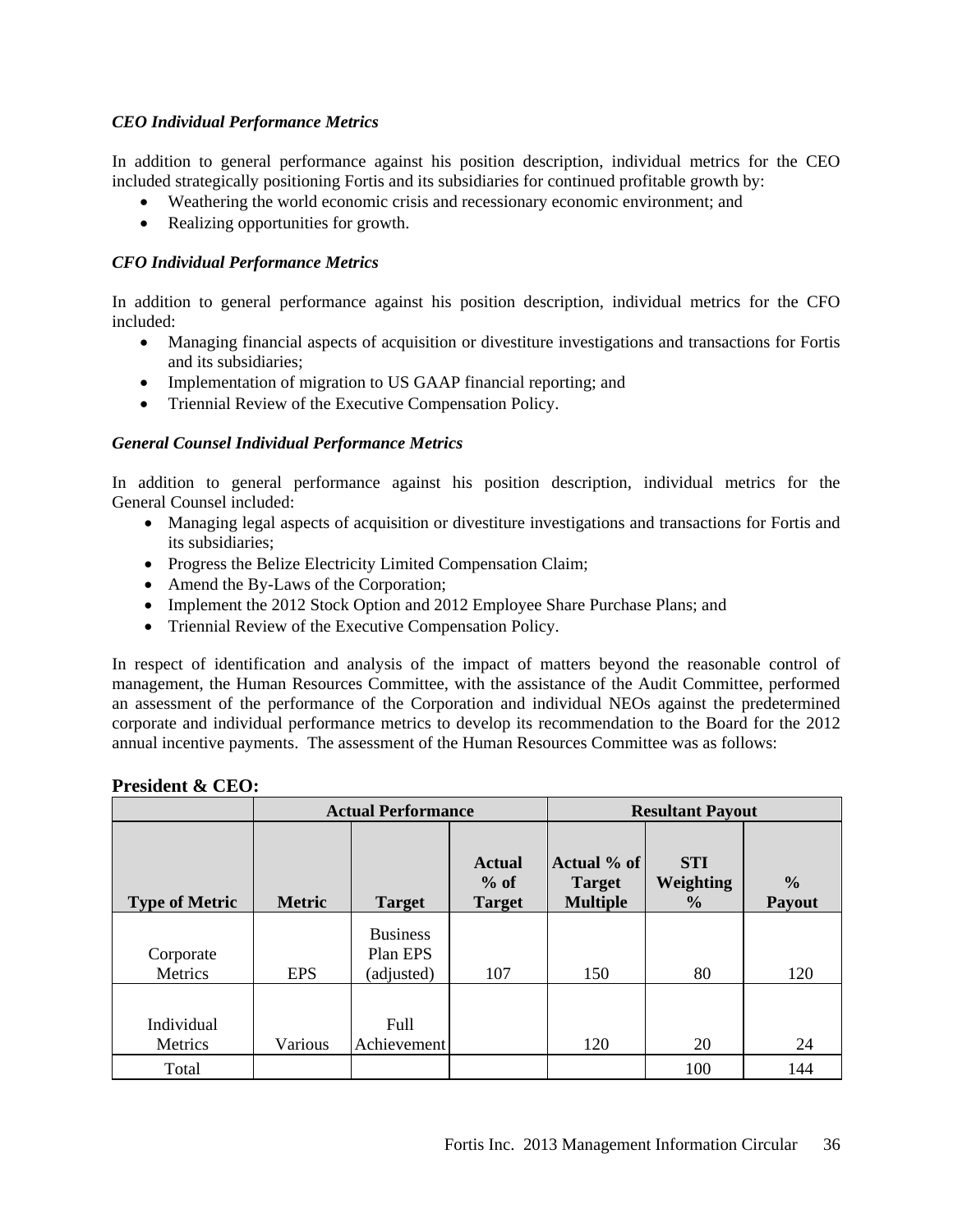#### **VP, Finance & CFO:**

|                       |               | <b>Actual Performance</b><br><b>Resultant Payout</b> |                                          |                                                 |                                          |                         |
|-----------------------|---------------|------------------------------------------------------|------------------------------------------|-------------------------------------------------|------------------------------------------|-------------------------|
| <b>Type of Metric</b> | <b>Metric</b> | <b>Target</b>                                        | <b>Actual</b><br>$%$ of<br><b>Target</b> | Actual % of<br><b>Target</b><br><b>Multiple</b> | <b>STI</b><br>Weighting<br>$\frac{6}{6}$ | $\frac{0}{0}$<br>Payout |
| Corporate<br>Metrics  | <b>EPS</b>    | <b>Business</b><br>Plan EPS<br>(adjusted)            | 107                                      | 150                                             | 70                                       | 105                     |
| Individual<br>Metrics | Various       | Full<br>Achievement                                  |                                          | 140                                             | 30                                       | 42                      |
| Total                 |               |                                                      |                                          |                                                 | 100                                      | 147                     |

#### **VP, General Counsel:**

|                       |               | <b>Actual Performance</b>                 |                                          |                                                 | <b>Resultant Payout</b>                  |                         |  |
|-----------------------|---------------|-------------------------------------------|------------------------------------------|-------------------------------------------------|------------------------------------------|-------------------------|--|
| <b>Type of Metric</b> | <b>Metric</b> | <b>Target</b>                             | <b>Actual</b><br>$%$ of<br><b>Target</b> | Actual % of<br><b>Target</b><br><b>Multiple</b> | <b>STI</b><br>Weighting<br>$\frac{6}{6}$ | $\frac{0}{0}$<br>Payout |  |
| Corporate<br>Metrics  | <b>EPS</b>    | <b>Business</b><br>Plan EPS<br>(adjusted) | 107                                      | 150                                             | 50                                       | 75                      |  |
| Individual<br>Metrics | Various       | Full<br>Achievement                       |                                          | 120                                             | 50                                       | 60                      |  |
| Total                 |               |                                           |                                          |                                                 | 100                                      | 135                     |  |

Based on performance against corporate and individual objectives mentioned above and in exercise of the discretion vested in the Board, the following annual incentive payments were awarded:

|                     | 2012 Actual Annual<br><b>Incentive Payment</b><br>$$^{\circ}$ | Percentage of<br><b>Target Payout</b><br>(9/0) |
|---------------------|---------------------------------------------------------------|------------------------------------------------|
| H. Stanley Marshall | \$1,530,000                                                   | 150                                            |
| Barry V. Perry      | \$420,000                                                     |                                                |
| Ronald W. McCabe    | \$170,000                                                     | 160                                            |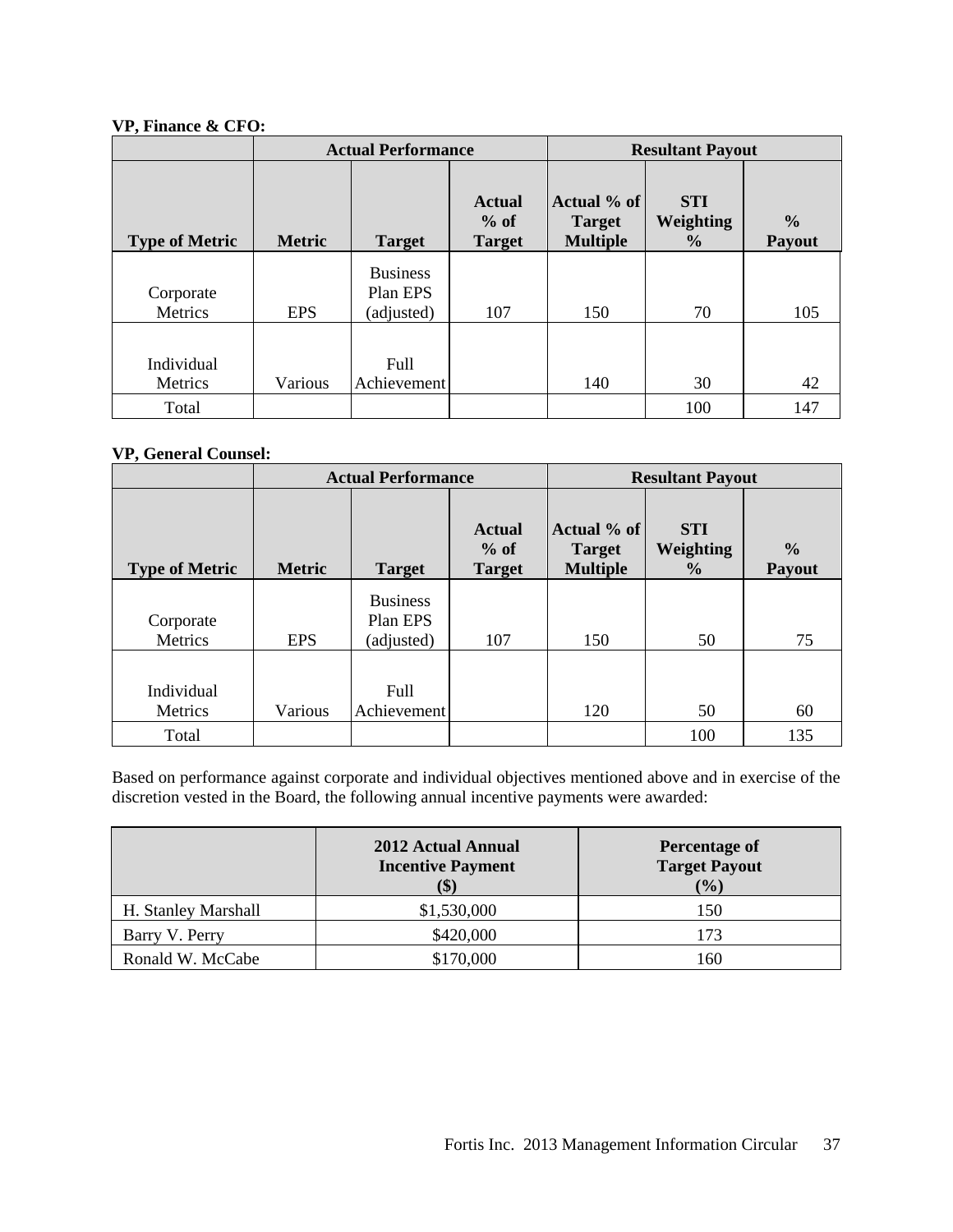#### *Medium- and Long-term Incentives*

#### *Performance Share Units*

#### **2012 – 2015 PSU Grant**

In 2012, the CEO was granted 62,000 PSUs valued at a total of \$2,109,860 at the date of issue. The payout criteria established by the Human Resources Committee, in respect of the 2012 grant, were directed at:

- Successfully minimizing the impacts of adverse economic factors on the Corporation over the next three years and taking advantage of growth opportunities;
- Successfully progressing the position of the Corporation's British Columbia utilities;
- Maintenance of reasonably successful results for Fortis as a whole relative to the return reported for the S&P/TSX Utilities Index over the three-year period commencing 1 March 2012.

#### **2009 – 2012 PSU Grant**

The Human Resources Committee considered the PSU award made in 2009 at its meeting on 13 March 2012. The Human Resources Committee reviewed performance over the three-year period from 2009 through 2012 of the Corporation and the CEO against the pre-defined payout criteria of:

- Successfully minimizing the negative impacts and maximizing the growth opportunities likely to result from the global economic crisis on the Corporation over the next three years;
- Successfully consolidating the position of the Corporation's British Columbia utilities; and
- Maintenance of reasonably successful results for Fortis as a whole as measured by total return equal to, or better than, the return reported for the S&P/TSX Utilities Index over the three-year period commencing 1 March 2009.

The Human Resources Committee concluded that Mr. Marshall fully achieved the performance criteria and authorized payment pursuant to the plan in the amount of \$1,453,462.

#### **Stock Options**

The number of options granted to NEOs is based upon each NEO's annual base salary. Under guidelines approved by the Board, each executive may receive one option grant per year. In 2012, the CEO, CFO and General Counsel received option grants at 400%, 400% and 150% of their respective annual base salaries.

Based on the Black-Scholes Option Pricing Model, these levels of grants are equivalent to an economic value of 49.1%, 49.1% and 18.4% of their respective annual base salaries. In terms of the number of options, these percentages resulted in 140,064, 56,612 and 11,600 stock options being granted to the CEO, CFO and General Counsel, respectively.

Options were granted at an exercise price of \$34.27. Options granted in 2012 have a maximum term of ten years from the date of grant and the Options will vest over a period of not less than four years from the date of grant. No options will vest immediately upon being granted. Options will expire no later than three years after the termination, death or retirement of the NEO.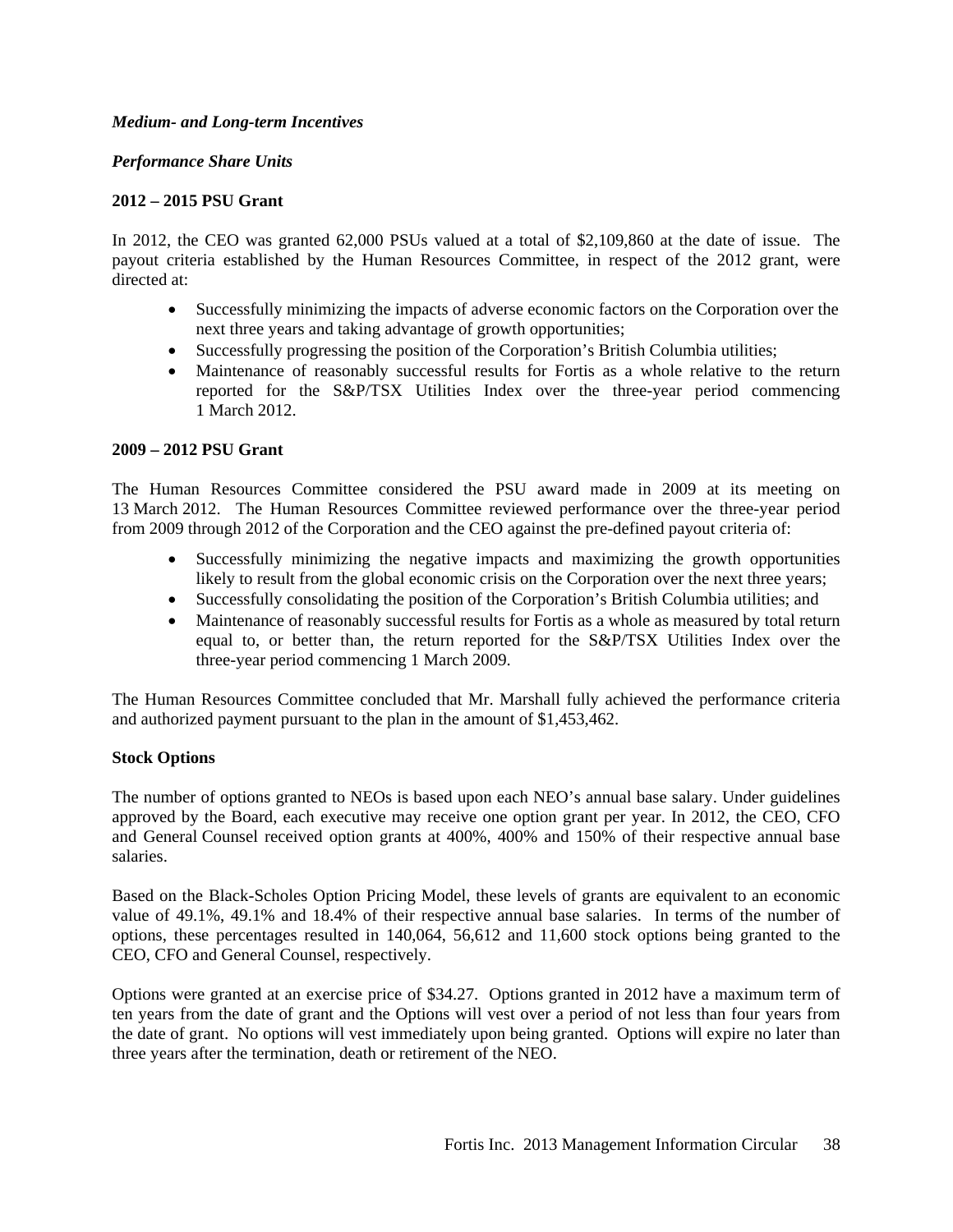There were no amendments, replacements, or any modifications to option grants during 2012. However, a total of 42,926 options were cancelled during 2012 by reason of termination of employment of the optionee.

#### *2012 Total Direct Compensation Components*

(Base Salary + Annual Incentive + PSUs + Stock Options)

The Fortis approach to total direct compensation is to provide a comprehensive compensation package that links to overall corporate strategy by rewarding individual performance based on Fortis corporate performance. A significant portion of total direct compensation is "at risk" – meaning it will vary annually based on corporate and individual performance with the remainder derived from salary. In 2012, the portion of total direct compensation "at risk" for the CEO, CFO and General Counsel was approximately 78%, 58% and 45%, respectively. This level of "at risk" compensation encourages the alignment of executive and shareholder interests. The Corporation's executive compensation regime is structured in a manner that emphasizes the greater ability of the CEO to affect corporate performance by making a greater portion of the CEO's compensation dependent upon corporate performance. A breakdown of the components of 2012 Total Direct Compensation for each NEO is shown below.

| <b>NEO</b>             | <b>Base Salary</b><br>\$) | Annual<br><b>Incentive</b><br>\$) | <b>Stock Options</b><br>\$) | <b>PSUs</b><br>\$)       | <b>Total At-Risk</b> |
|------------------------|---------------------------|-----------------------------------|-----------------------------|--------------------------|----------------------|
| <b>CEO</b>             | 1,200,000                 | 1,530,000                         | 589,669                     | 2,109,860                | 4,229,529            |
| <b>CFO</b>             | 485,000                   | 420,000                           | 238,337                     | $\overline{\phantom{0}}$ | 658,337              |
| <b>General Counsel</b> | 265,000                   | 170,000                           | 48,836                      | -                        | 218,836              |



#### *Retirement Plans*

In 2012, the Corporation contributed to self-directed individual RRSPs for Messrs. Marshall, Perry and McCabe, which contributions were matched by them up to the maximum RRSP contribution limit of \$22,970 as allowed by the *Income Tax Act* (Canada).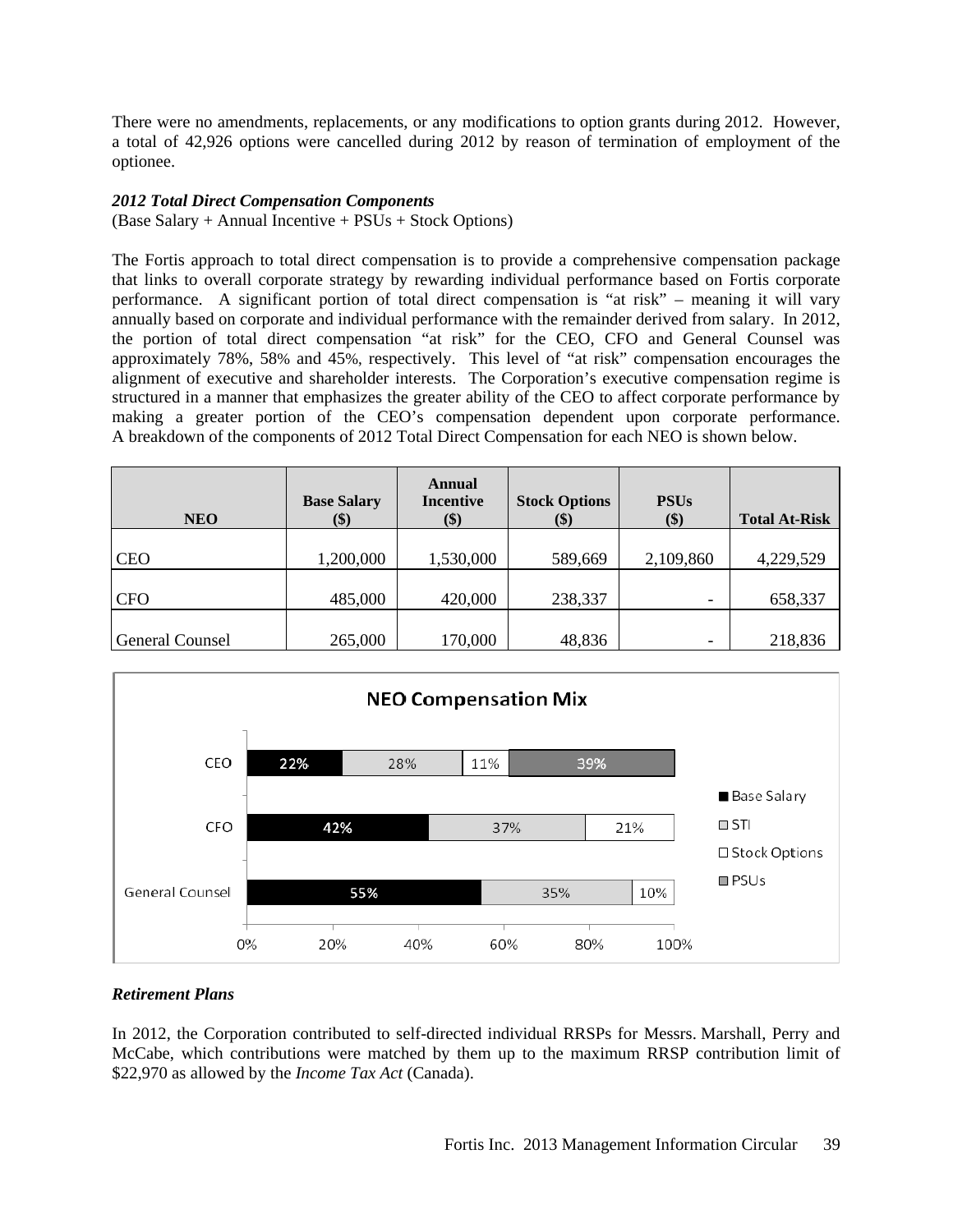Additional amounts were accrued into DC SERP accounts equal to 13% of the annual base salary and annual cash incentive above the threshold required to meet the maximum RRSP contribution limit for each NEO in the amounts of \$344,280, \$92,080 and \$33,580 for Messrs. Marshall, Perry and McCabe, respectively. A detailed breakdown of retirement plans for each NEO is provided in the *Retirement Plan Tables* of this Circular.

#### **SHARE OWNERSHIP GUIDELINES**

The Board adopted a policy in 2003 that requires the CEO to acquire Common Shares to a value equivalent to three times annual base salary within three years of being appointed to the position of CEO. The requirement was increased as of 1 January 2012 to four times annual base salary within five years of being appointed to the position of CEO. Mr. Marshall's ownership of Common Shares exceeds this requirement.

Rather than prescribe minimum share holding guidelines for the other NEOs, the Board elected to encourage share ownership by participants in the stock option plans. In the 2007 Executive Compensation Policy the Board elected to limit annual option grants to any participant who has been granted options for at least five years to the lesser of the number of options prescribed under the Executive Compensation Policy related to the particular position rating of the individual and the minimum number of shares actually owned by the individual since the beginning of the previous calendar year. This guideline became effective with the option grants made on 11 March 2009. This provision continues to apply to grants issued under the 2012 Stock Option Plan.

In addition to the minimum share holding criteria aspect of the award of stock options, effective 1 January 2013, the Board adopted minimum shareholding guidelines for senior management positions. The new guidelines did not alter the CEO minimum and introduced a requirement to own Common Shares equivalent to two times annual base salary above a prescribed Hay point rating which extends to the CFO such that the share ownership guidelines applicable to the NEOs, commencing 1 January 2013, is as follows:

| <b>Position</b> | <b>Share Ownership Guideline</b> |  |
|-----------------|----------------------------------|--|
| ± 'Hr           | 4 times annual base salary       |  |
|                 | 2 times annual base salary       |  |

The current share ownership of the NEOs compared to a multiple of their 2012 annual base salary is as follows:

|  |  | <b>Common Share Ownership of Named Executive Officers</b> |  |  |  |
|--|--|-----------------------------------------------------------|--|--|--|
|--|--|-----------------------------------------------------------|--|--|--|

| <b>Name</b>             | <b>Shares Owned at</b><br>21 March 2013 $^{(1)}$<br>(# ) | Value of<br>Shares <sup><math>(2)</math></sup><br>$($ \$) | <b>Common Share Value</b><br>as a Multiple of 2012<br><b>Base Salary</b><br>(x) |  |  |
|-------------------------|----------------------------------------------------------|-----------------------------------------------------------|---------------------------------------------------------------------------------|--|--|
| H. STANLEY MARSHALL     | 365,632                                                  | 12,285,235                                                | 10.2                                                                            |  |  |
| <b>BARRY V. PERRY</b>   | 117.715                                                  | 3,955,224                                                 | 8.2                                                                             |  |  |
| <b>RONALD W. McCABE</b> | 76,540                                                   | 2,571,744                                                 | 9.7                                                                             |  |  |

 *(1) Represents both direct and indirect ownership of Common Shares as reported by each NEO (2) Calculated using the closing price of Common Shares as at 21 March 2013 of \$33.60.*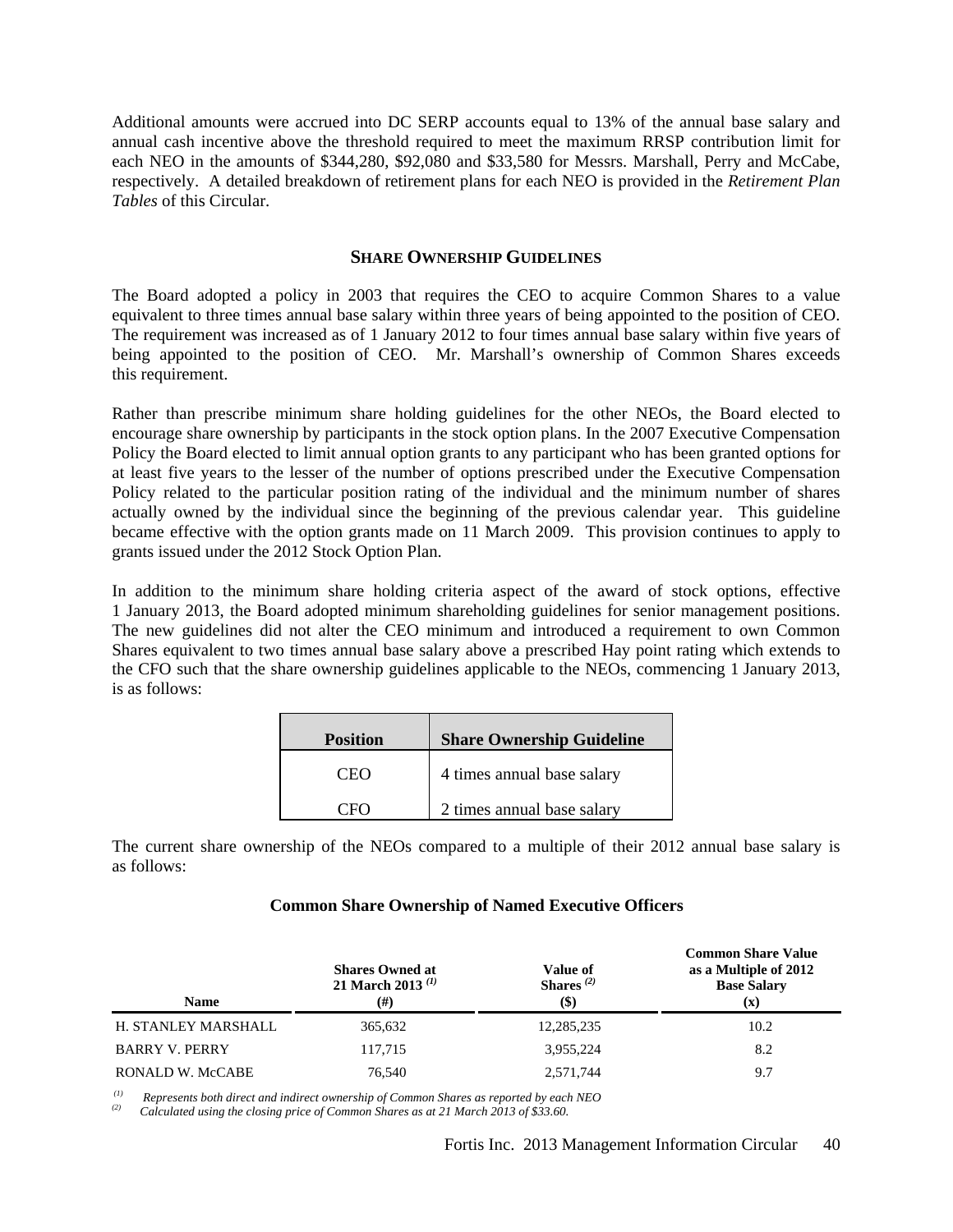#### *Note on Trading Restrictions*

Fortis prohibits employees, officers and directors from entering into short sales, calls and puts of any of its securities. Directors and officers of Fortis and its subsidiaries are also required to pre-clear any buying or selling of Fortis securities, including stock options, with the CFO or General Counsel.

#### **"Clawback" Policy**

Effective 1 January 2013, the Corporation adopted a compensation recoupment policy as an element of its 2013 Executive Compensation Policy. This policy provides that, in the event of a material restatement of the financial results of the Corporation caused by the fraud or intentional misconduct of one or more employees of the Corporation or a subsidiary of the Corporation, the Human Resources Committee may determine to recoup or require repayment of any compensation linked to the financial or share performance of the Corporation that was paid, awarded or granted to any employee of the Corporation or a subsidiary over such time period as the Human Resources Committee determines to be appropriate in the specific circumstances.

#### **COMPENSATION CONSULTANT**

Fortis currently engages Hay Group as its primary compensation consultant. As previously discussed, Hay Group also provides Fortis subsidiaries with job evaluation services and market compensation data from its national database. The engagement with Hay Group at the subsidiary level is solely subject to the direction and decision of the respective subsidiary boards of directors, which operate autonomously from the Corporation. The Human Resources Committee acknowledges this working structure which has been established for years and, as such, requires no pre-approval so long as such services are consistent with the compensation philosophy of the Corporation. In conjunction with the Triennial Review of the Executive Compensation Policy in 2012, the Human Resources Committee engaged Mercer to provide advice in addition to the primary mandate of Hay Group.

Fortis also engages Mercer to consult on certain pension and compensation issues and to perform certain administrative and actuarial functions related to the Corporation's pension programs.

| <b>Type of Fee by Consultant</b>                                           | 2012<br><b>Consultant Fees</b> | <b>Percentage of Total</b><br><b>2012 Consulting Fees</b> | 2011<br><b>Consultant Fees</b> |
|----------------------------------------------------------------------------|--------------------------------|-----------------------------------------------------------|--------------------------------|
|                                                                            | \$)                            | (%)                                                       | $\left( \text{\$}\right)$      |
| Hay Group - Executive Compensation<br>Consulting $^{(1)}$                  | 313.865                        | 46.2                                                      | 102,998                        |
| All other Fees<br>Hay Group - Job evaluation, market<br>compensation data  |                                |                                                           | 13,113                         |
| Mercer Triennial Review of Executive<br>Compensation Policy <sup>(2)</sup> | 191.744                        | 28.3                                                      |                                |
| Mercer - Pension consulting and actuarial<br>services                      | 173,049                        | 25.5                                                      | 195,399                        |
| Total                                                                      | 678.658                        | 100.0                                                     | 311.510                        |

*(1) Mandate given to Hay Group in 2012 was for the following work: compensation analysis for executive positions, estimated salary increases, incentive valuation and Compensation Discussion and Analysis disclosure consulting, triennial review of executive compensation and assessment of compensation risk considerations.*

*(2) Mandate given to Mercer in 2012 was for the triennial review of executive compensation and assessment of director compensation.*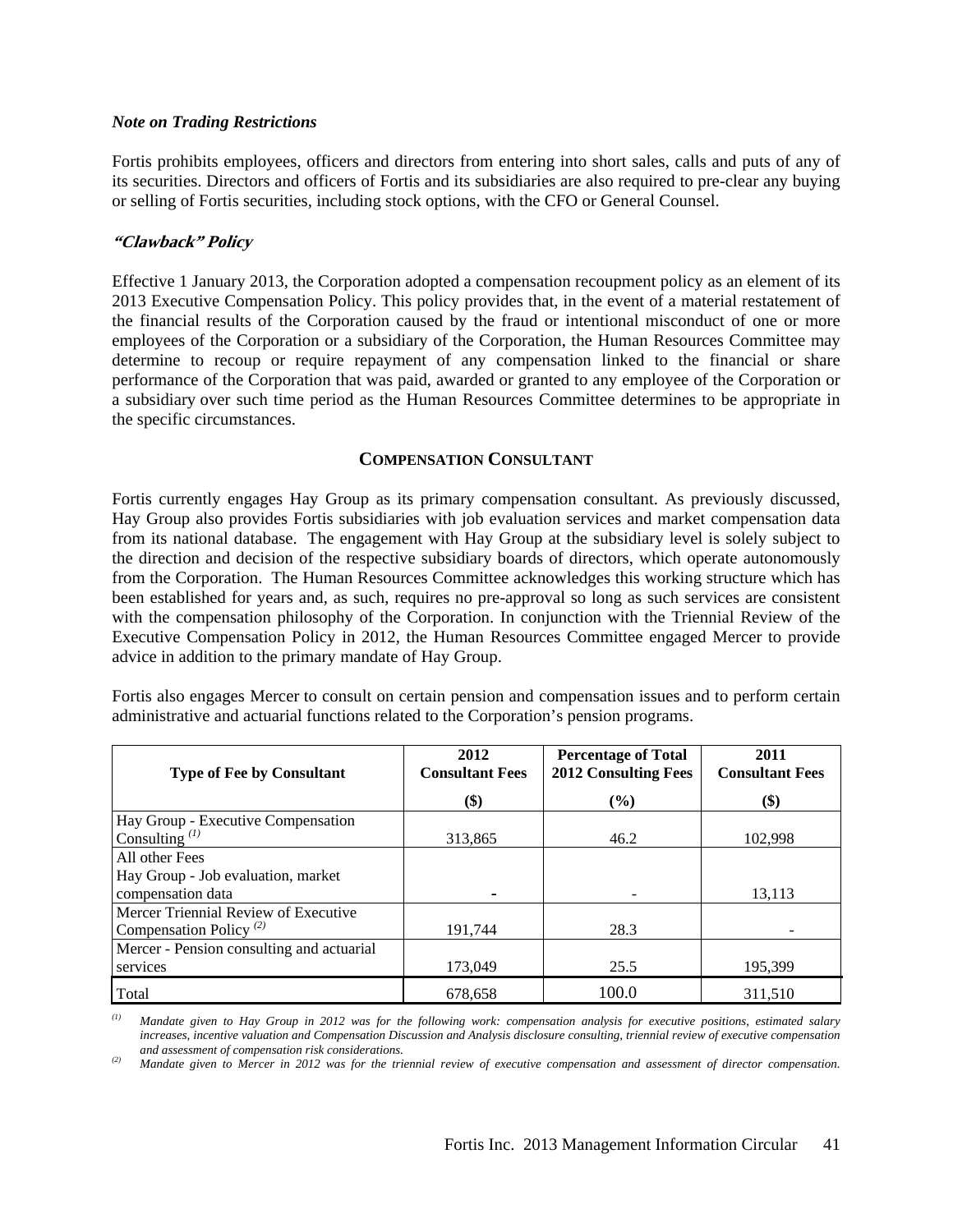#### **PERFORMANCE GRAPH**

The following graph compares the total cumulative shareholder return for \$100 invested in Fortis Common Shares on 31 December 2007 with the cumulative total return of the S&P/TSX Composite Index and the S&P/TSX Capped Utilities Index for the five most recently completed financial years. Dividends declared on the Common Shares are assumed to be reinvested at the closing share price of the Common Shares on each dividend payment date. The S&P/TSX Composite Index and S&P/TSX Capped Utilities Index are total return indices and include reinvested dividends.





The Corporation's executive compensation programs are designed to reward NEOs at approximately the median practice of Canadian commercial industrial companies. Total Shareholder Return ("TSR") is one of the factors considered by the Human Resources Committee during its deliberation over the short-, medium- and long-term incentive components of compensation. Therefore, a direct correlation between the performance graph and executive compensation levels over any given period is not to be expected.

As demonstrated in the graph above, Fortis TSR has increased 43% since 31 December 2007. The Corporation's cumulative performance has exceeded the two comparator indices over the five most recently completed financial years. From 31 December 2007 through 31 December 2012, the S&P/TSX Composite Index increased 4% and the S&P/TSX Capped Utilities Index increased 24%. Consequently, Fortis outperformed the S&P/TSX Composite and S&P/Capped Utilities Indices by 975% and 79%, respectively. During this time, the total assets of Fortis increased by 46% from \$10.3 billion as at 31 December 2007 to \$15.0 billion as at 31 December 2012. This increase in assets was largely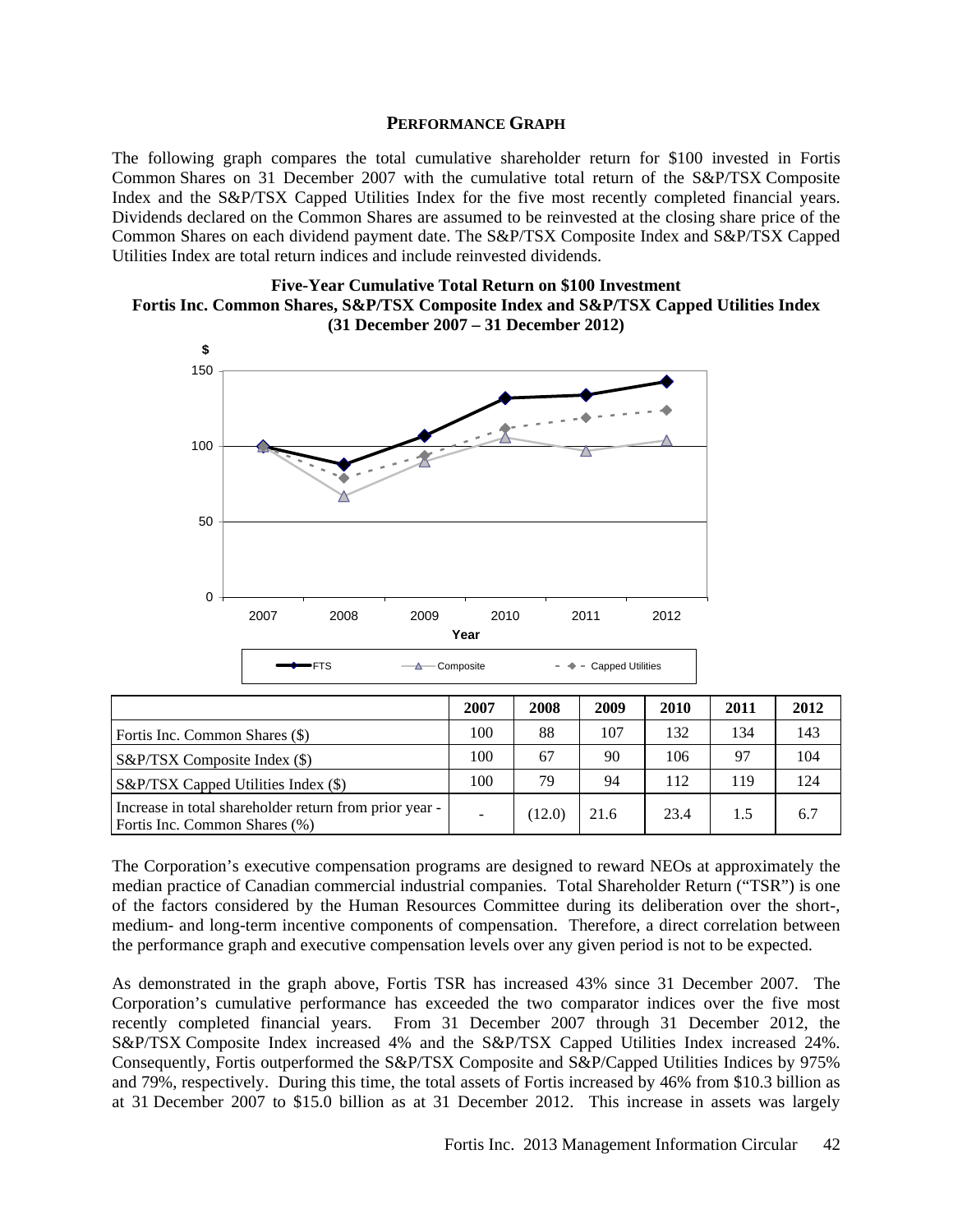influenced by the Corporation's capital expenditure program which surpassed \$1 billion per year for the last four years including \$436 million invested in the construction of the Waneta Expansion hydroelectric generating facility since the development began in late 2010.

Earnings to common shareholders increased by 63% from \$193 million in 2007 to \$315 million in 2012. Growth in revenue over the same time period reached 34%, largely reflecting revenue from the acquisition of the natural gas distribution business in British Columbia, which was completed on 17 May 2007. Revenue from 2008 onwards has remained relatively flat, due largely to declining natural gas commodity prices, which have offset increased revenue associated with a growing rate base and increased energy consumption associated with customer and sales growth.

The increase in NEO Total Compensation for 2012 when compared to 2007 was 80.7%. NEO Total Compensation, as a percentage of Fortis earnings, was 2.51% in 2012 compared to 2.27% in 2007. The major contributing factor to the increase in the NEO Total Compensation was an increase in the value of PSUs granted to the CEO in order to continue to provide compensation at approximately the median practice of the applicable comparator group. This increase was consistent with the Corporation's focus on longer-term performance. The component of at-risk longer-term compensation (PSUs + Stock Options) for the CEO, when compared to Total Direct Compensation (Base Salary + STI + PSUs + Stock Options) for the CEO, increased from 34% in 2007 to 50% in 2012.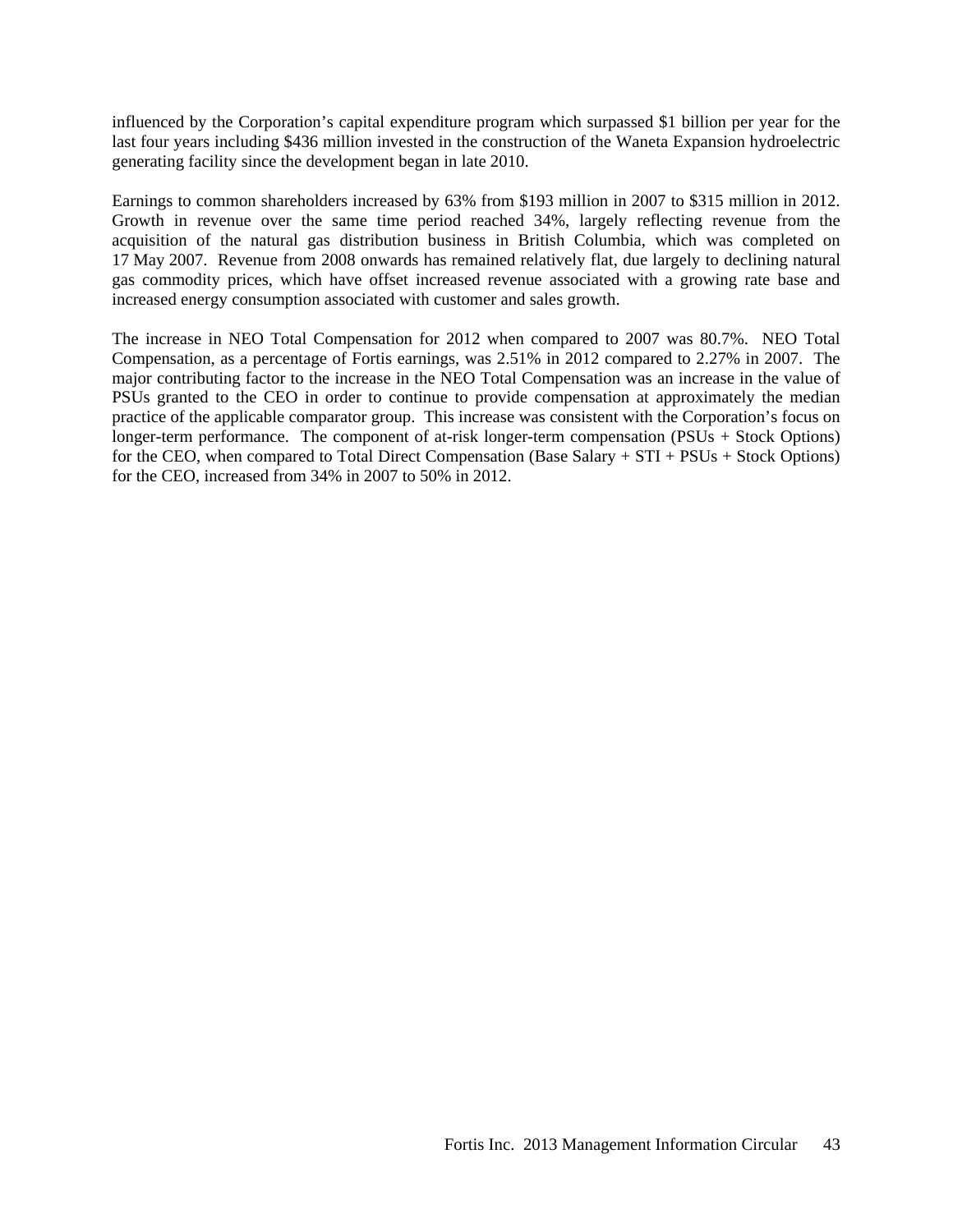#### **COMPENSATION TABLES**

#### **Compensation of Named Executive Officers**

The following table sets forth information concerning the annual and long-term compensation earned for services rendered during the last financial year by the CEO of Fortis and each of the other NEOs as defined in National Instrument 51-102F6 – *Statement of Executive Compensation*, with comparative information for the two previous financial years.

#### **Summary Compensation Table**

| Name and<br><b>Principal Position</b>              | Year | <b>Salary</b><br>$($ \$) | Share-<br><b>Based</b><br>Awards $(1)$<br>$($)$ | Option-<br><b>Based</b><br>Awards <sup>(2)</sup><br>$($)$ | Annual<br><b>Incentive</b><br>Plans $(3)$<br>$($)$ | <b>Pension</b><br>Value $(4)$<br>$($)$ | All Other<br>Compensation <sup>(5)</sup><br>$(\$)$ | <b>Total</b><br>Compensation <sup>(4)</sup><br>$($)$ |
|----------------------------------------------------|------|--------------------------|-------------------------------------------------|-----------------------------------------------------------|----------------------------------------------------|----------------------------------------|----------------------------------------------------|------------------------------------------------------|
| H. STANLEY MARSHALL<br>President and CEO           | 2012 | 1.200.000                | 2,109,860                                       | 589.669                                                   | 1,530,000                                          | 344,280                                | 184,794                                            | 5,958,603                                            |
|                                                    | 2011 | 1,125,000                | 1,494,000                                       | 624,134                                                   | 1,625,000                                          | 274,600                                | 201,067                                            | 5,343,801                                            |
|                                                    | 2010 | 1,000,000                | 1,407,600                                       | 483,565                                                   | 1,160,000                                          | 261,920                                | 242,859                                            | 4,555,944                                            |
| <b>BARRY V. PERRY</b>                              | 2012 | 485,000                  | ٠                                               | 238,337                                                   | 420,000                                            | 92,080                                 | 150,391                                            | 1,385,808                                            |
| Vice President, Finance and<br><b>CFO</b>          | 2011 | 470,000                  | $\overline{\phantom{a}}$                        | 260,746                                                   | 400,000                                            | 81,680                                 | 155,119                                            | 1,367,545                                            |
|                                                    | 2010 | 450,000                  | $\overline{\phantom{a}}$                        | 217,607                                                   | 331,000                                            | 79,498                                 | 147,703                                            | 1,225,808                                            |
| <b>RONALD W. McCABE</b><br>Vice President, General | 2012 | 265,000                  |                                                 | 48,836                                                    | 170,000                                            | 33,580                                 | 37,110                                             | 554,526                                              |
| Counsel and Corporate                              | 2011 | 255,000                  | $\overline{\phantom{a}}$                        | 53,049                                                    | 170,000                                            | 24,480                                 | 40,893                                             | 543,422                                              |
| Secretary                                          | 2010 | 240,000                  | ٠                                               | 58,036                                                    | 106,000                                            | 22,772                                 | 37,565                                             | 464,373                                              |

*(1) Represents the PSUs awarded in 2010, 2011 and 2012 – see 2012 Executive Compensation – Performance Share Units on page 38 of this Circular. The value of the PSUs awarded was determined using the underlying value of Common Shares as of the grant date. The value used was actuarially determined to be \$23.46, \$33.20 and \$33.61 per PSU for 2010, 2011 and 2012, respectively. Prior to 2012, the value used to determine the number of PSUs issued was based on 90% of the estimated Commercial Industrial Median Target of CEO compensation, which included salary, STI payout and LTI. Since this practice was determined to be below median practice, beginning in 2012, the value of the PSUs awarded was based on providing 100% of the estimated Expanded Commercial Industrial Median Target for CEO compensation. For accounting purposes, the awards for 2010, 2011 and 2012 were measured at fair value, which was determined as the weighted average price of Common Shares traded on the TSX for the five trading days immediately preceding the date of the grant.* 

- This value was determined to be \$27.39, \$33.04 and \$33.61 per PSU for 2010, 2011 and 2012, respectively.<br>Represents the fair value of stock options to acquire Common Shares. The fair values of \$4.41, \$4.57 and \$4.21 per op *determined at the date of grant using the Black-Scholes Option Pricing Model in 2010, 2011 and 2012, respectively. The key assumptions used to determine the stock option value included: a weighted average expected 4.5-year maturity period, which is based on the vesting policy under the current stock option plan; dividend yield, which is based on the average dividends paid/average share prices over the historical maturity period; interest rate, which is the Government of Canada bond yield to match the maturity period of the options; and*
- volatility, which is the variation of the share price over the historical maturity period.<br>Represents amounts earned under the Corporation's annual short-term incentive program in the form of cash bonus related to the 2010
- *2011 and 2012 financial years. (4) The amount reported for Pension Value is comprised of the compensatory charge in the DC SERP. Amounts reported for Pension Value and Total Compensation for 2010 and 2011 were restated to reflect current year's calculations prepared in accordance with US GAAP. Pension Value for the CEO for each of 2010 and 2011, and the resulting Total Compensation for both years, were reduced by \$423,918 and \$280,154, respectively. (5) Includes the dollar value of insurance premiums paid by Fortis with respect to term life and disability insurance; imputed interest benefits*
- *of loans provided to NEOs in respect of the acquisition of Common Shares in accordance with the ESPP; vehicle benefits; transportation costs; share discount benefits; employer contributions to the self-directed RRSP of the NEO; and amounts paid by subsidiaries of Fortis as directors' fees to Messrs. Marshall and Perry in 2010 (\$175,038 and \$110,060, respectively), 2011 (\$128,575 and \$113,100, respectively) and 2012 (\$118,484 and \$106,000, respectively).*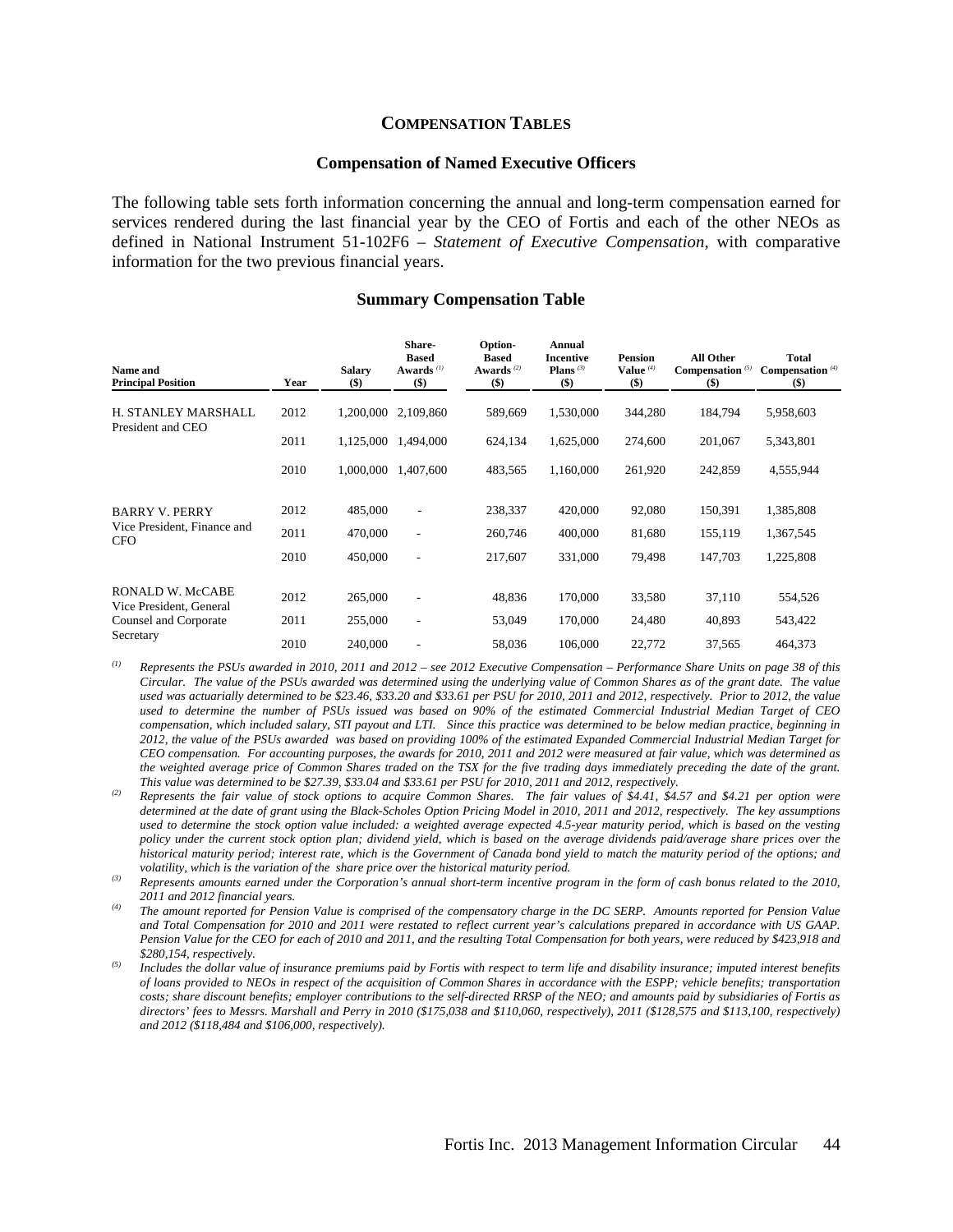#### **Incentive Plan Awards**

The following tables set forth details of all LTI Plan awards as at 31 December 2012. The LTI Plans are described on page 31 of the *Report on Executive Compensation*.

#### **Outstanding Option-Based and Share-Based Awards Table (as at 31 December 2012)**

|                       |                                  | <b>Option Based Awards</b>                                                   |                                    |                              | <b>Share Based Awards</b>                                         |                                                                        |                                                                                                |                                                                                                                   |
|-----------------------|----------------------------------|------------------------------------------------------------------------------|------------------------------------|------------------------------|-------------------------------------------------------------------|------------------------------------------------------------------------|------------------------------------------------------------------------------------------------|-------------------------------------------------------------------------------------------------------------------|
| Name                  | Year<br>Option<br><b>Granted</b> | Number of<br>securities<br>underlying<br>unexercised<br>options<br>$($ # $)$ | Option<br>exercise<br>price<br>\$) | Option<br>expiration<br>date | Value of<br>unexercised<br>in-the-money<br>options $(1)$<br>$($)$ | Number of<br>shares or<br>units that<br>have not<br>vested<br>$^{(#)}$ | Market or<br>payout<br>value of share-<br>based awards<br>that have not<br>vested $(2)$<br>\$) | <b>Market</b> or<br>payout<br>value of vested<br>share-based<br>awards not paid<br>out or<br>distributed<br>$($)$ |
| H. STANLEY MARSHALL   | 2012                             | 140,064                                                                      | 34.270                             | 4 May 2022                   |                                                                   | 62,000                                                                 | 2,121,640                                                                                      |                                                                                                                   |
|                       | 2011                             | 136,572                                                                      | 32.950                             | 2 Mar 2018                   | 173,447                                                           | 45,000                                                                 | 1,539,900                                                                                      |                                                                                                                   |
|                       | 2010                             | 109,652                                                                      | 27.360                             | 1 Mar 2017                   | 752,212                                                           | 60,000                                                                 | 2,053,200                                                                                      |                                                                                                                   |
|                       | 2009                             | 134,592                                                                      | 22.290                             | 11 Mar 2016                  | 1,605,683                                                         |                                                                        |                                                                                                |                                                                                                                   |
|                       | 2008                             | 92,324                                                                       | 28.270                             | 26 Feb 2015                  | 549,328                                                           |                                                                        |                                                                                                |                                                                                                                   |
|                       | 2007                             | 77,156                                                                       | 28.190                             | 7 May 2014                   | 465,251                                                           |                                                                        |                                                                                                |                                                                                                                   |
|                       | 2006                             | 73,561                                                                       | 22.940                             | 28 Feb 2016                  | 829,768                                                           |                                                                        |                                                                                                |                                                                                                                   |
|                       | 2005                             | 88,292                                                                       | 18.405                             | 1 Mar 2015                   | 1,396,338                                                         |                                                                        |                                                                                                |                                                                                                                   |
|                       | 2004                             | 101,440                                                                      | 15.280                             | 10 Mar 2014                  | 1,921,274                                                         |                                                                        |                                                                                                |                                                                                                                   |
|                       | 2003                             | 52,694                                                                       | 12.810                             | 13 Mar 2013                  | 1,128,179                                                         |                                                                        |                                                                                                |                                                                                                                   |
| <b>Total</b>          |                                  | 1,006,347                                                                    |                                    |                              | 8,821,480                                                         | 167,000                                                                | 5,714,740                                                                                      |                                                                                                                   |
| <b>BARRY V. PERRY</b> | 2012                             | 56,612                                                                       | 34.270                             | 4 May 2022                   |                                                                   |                                                                        |                                                                                                |                                                                                                                   |
|                       | 2011                             | 57,056                                                                       | 32.950                             | 2 Mar 2018                   | 72,461                                                            |                                                                        |                                                                                                |                                                                                                                   |
|                       | 2010                             | 24,672                                                                       | 27.360                             | 1 Mar 2017                   | 169,250                                                           |                                                                        |                                                                                                |                                                                                                                   |
|                       | 2009                             | 15,142                                                                       | 22.290                             | 11 Mar 2016                  | 180,644                                                           |                                                                        |                                                                                                |                                                                                                                   |
| <b>Total</b>          |                                  | 153,482                                                                      |                                    |                              | 422,355                                                           |                                                                        |                                                                                                |                                                                                                                   |
| RONALD W. McCABE      | 2012                             | 11,600                                                                       | 34.270                             | 4 May 2022                   |                                                                   |                                                                        |                                                                                                |                                                                                                                   |
|                       | 2011                             | 11,608                                                                       | 32.950                             | 2 Mar 2018                   | 14,743                                                            |                                                                        |                                                                                                |                                                                                                                   |
|                       | 2010                             | 13,160                                                                       | 27.360                             | 1 Mar 2017                   | 90,278                                                            |                                                                        |                                                                                                |                                                                                                                   |
|                       | 2009                             | 16,152                                                                       | 22.290                             | 11 Mar 2016                  | 192,693                                                           |                                                                        |                                                                                                |                                                                                                                   |
|                       | 2008                             | 12,204                                                                       | 28.270                             | 26 Feb 2015                  | 72,614                                                            |                                                                        |                                                                                                |                                                                                                                   |
|                       | 2007                             | 11,440                                                                       | 28.190                             | 7 May 2014                   | 68,983                                                            |                                                                        |                                                                                                |                                                                                                                   |
|                       | 2006                             | 13,535                                                                       | 22.940                             | 28 Feb 2016                  | 152,675                                                           |                                                                        |                                                                                                |                                                                                                                   |
|                       | 2005                             | 8,150                                                                        | 18.405                             | 1 Mar 2015                   | 128,892                                                           |                                                                        |                                                                                                |                                                                                                                   |
| <b>Total</b>          |                                  | 97,849                                                                       |                                    |                              | 720,878                                                           |                                                                        |                                                                                                |                                                                                                                   |

*(1) The value of unexercised in-the-money options as at 31 December 2012 is the difference between the option exercise price and the closing price of Common Shares as at 31 December 2012 on the TSX of \$34.22 applied to outstanding options. Where the exercise price is greater than the closing price, no value is assigned.*

*(2) Market or payout value of share-based awards that have not vested is the payout value of outstanding PSUs based on the closing price of Common Shares on the TSX as at 31 December 2012 of \$34.22.*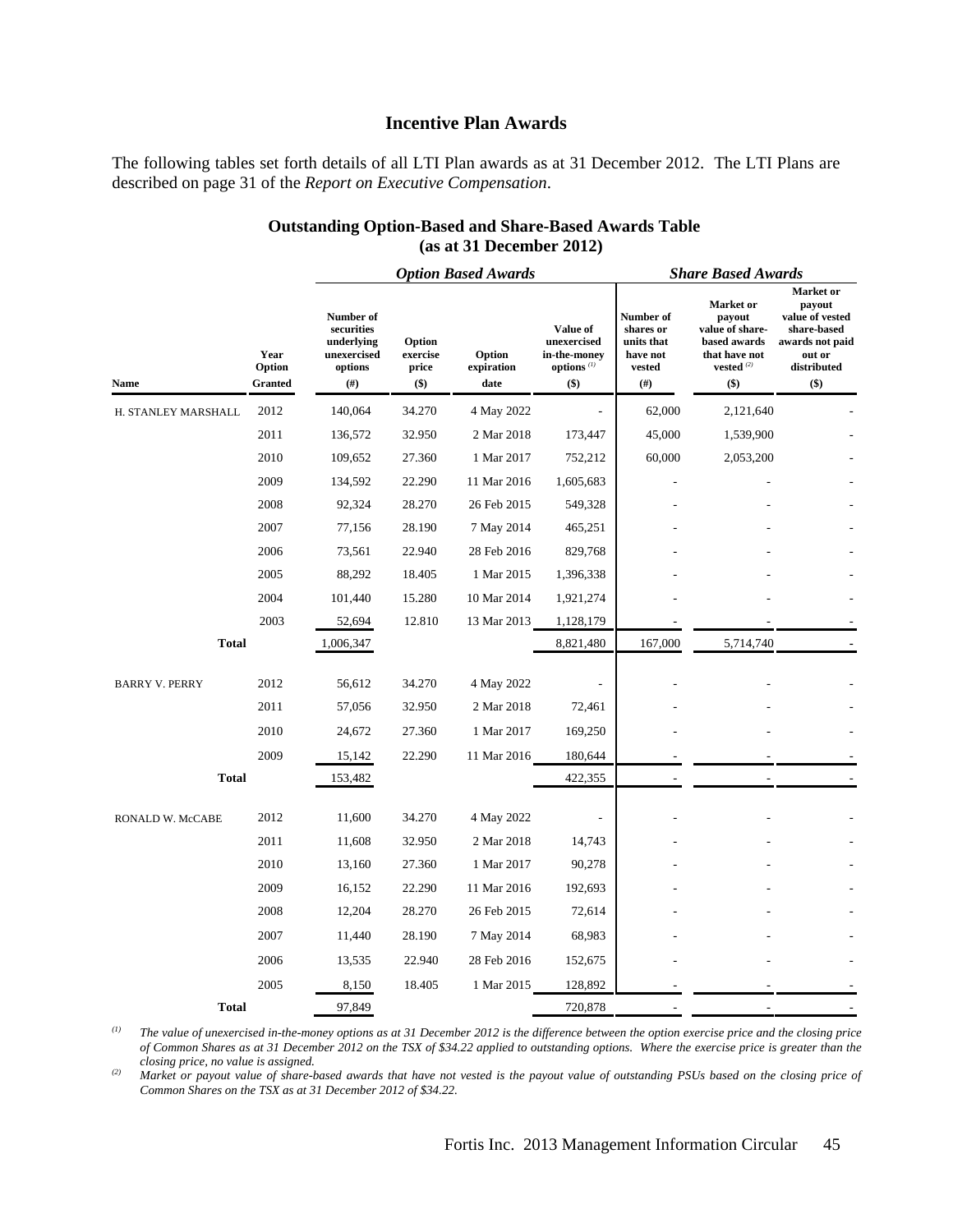#### **Incentive Plan Awards - Value Vested or Earned - 2012**

| <b>Name</b>             | <b>Option-based awards - Value</b><br>vested during the year $(1)$<br><b>(\$)</b> | <b>Share-based awards - Value</b><br>vested during the year $(2)$<br>$($ \$) | Non-equity incentive plan<br>compensation - Value earned<br>during the year $(3)$<br>$\left( \text{\$}\right)$ |  |  |
|-------------------------|-----------------------------------------------------------------------------------|------------------------------------------------------------------------------|----------------------------------------------------------------------------------------------------------------|--|--|
| H. STANLEY MARSHALL     | 508,023                                                                           | 1,453,462                                                                    | 1,530,000                                                                                                      |  |  |
| <b>BARRY V. PERRY</b>   | 229,276                                                                           | ۰                                                                            | 420,000                                                                                                        |  |  |
| <b>RONALD W. McCABE</b> | 61.791                                                                            | -                                                                            | 170,000                                                                                                        |  |  |

*(1) Represents the aggregate value that would have been realized if options that vested during the year had been exercised on the vesting date. The value is calculated as the difference between the closing price of the Common Shares on the TSX on the vesting date and the grant price* 

% of the respective grant.<br>
<sup>(2)</sup> Represents the value of PSUs that were realized and paid in 2012. No payments were deferred in 2012.<br>
<sup>(3)</sup> Represents the annual incentive earned for 2012. See the Summary Compensation T

#### **Equity Compensation Plan Information as at 31 December 2012**

| <b>Plan Category</b>                                      | Number of securities to be<br>issued upon exercise of<br>outstanding options<br>(#) | Weighted average exercise<br>price of outstanding options<br>$\left( \text{\$}\right)$ | $\sim$<br>remaining available for<br>future issuance under equity<br>compensation plans<br>(excluding options issued and<br>outstanding)<br>$^{(#)}$ |
|-----------------------------------------------------------|-------------------------------------------------------------------------------------|----------------------------------------------------------------------------------------|------------------------------------------------------------------------------------------------------------------------------------------------------|
| Equity compensation plans<br>approved by security holders | 4,742,665                                                                           | 27.49                                                                                  | 9,214,526                                                                                                                                            |

#### **Stock Options Outstanding**

|                        |                                                        |                                                         | % of Common Shares Issued<br>and Outstanding |                      |  |  |
|------------------------|--------------------------------------------------------|---------------------------------------------------------|----------------------------------------------|----------------------|--|--|
| <b>Option Plan</b>     | <b>Options Outstanding</b><br>31 December 2012<br>(# ) | <b>Options Outstanding</b><br>21 March 2013 $(1)$<br>#) | 31 December 2012                             | <b>21 March 2013</b> |  |  |
| 2012 Stock Option Plan | 789,220                                                | 1,596,820                                               | 0.40                                         | 0.83                 |  |  |
| 2006 Stock Option Plan | 3,160,844                                              | 3,067,487                                               | 1.70                                         | 1.59                 |  |  |
| 2002 Stock Option Plan | 792,601                                                | 694.033                                                 | 0.40                                         | 0.36                 |  |  |
| <b>Total</b>           | 4,742,665                                              | 5,358,340                                               | 2.50                                         | 2.78                 |  |  |

*(1) Shares remaining in reserve for options to be issued under the Fortis stock option plans are limited to 9,214,526 Common Shares, which represents* 4.79*% of the total number of issued and outstanding Common Shares and are all issuable pursuant to the 2012 Stock Option Plan. In aggregate, options granted and outstanding, combined with shares remaining in reserve for issuance of stock options pursuant to Fortis stock options plans are limited to 13,765,266 Common Shares, which represents 7.15% of the total number of issued and outstanding Common Shares.* 

**Number of securities**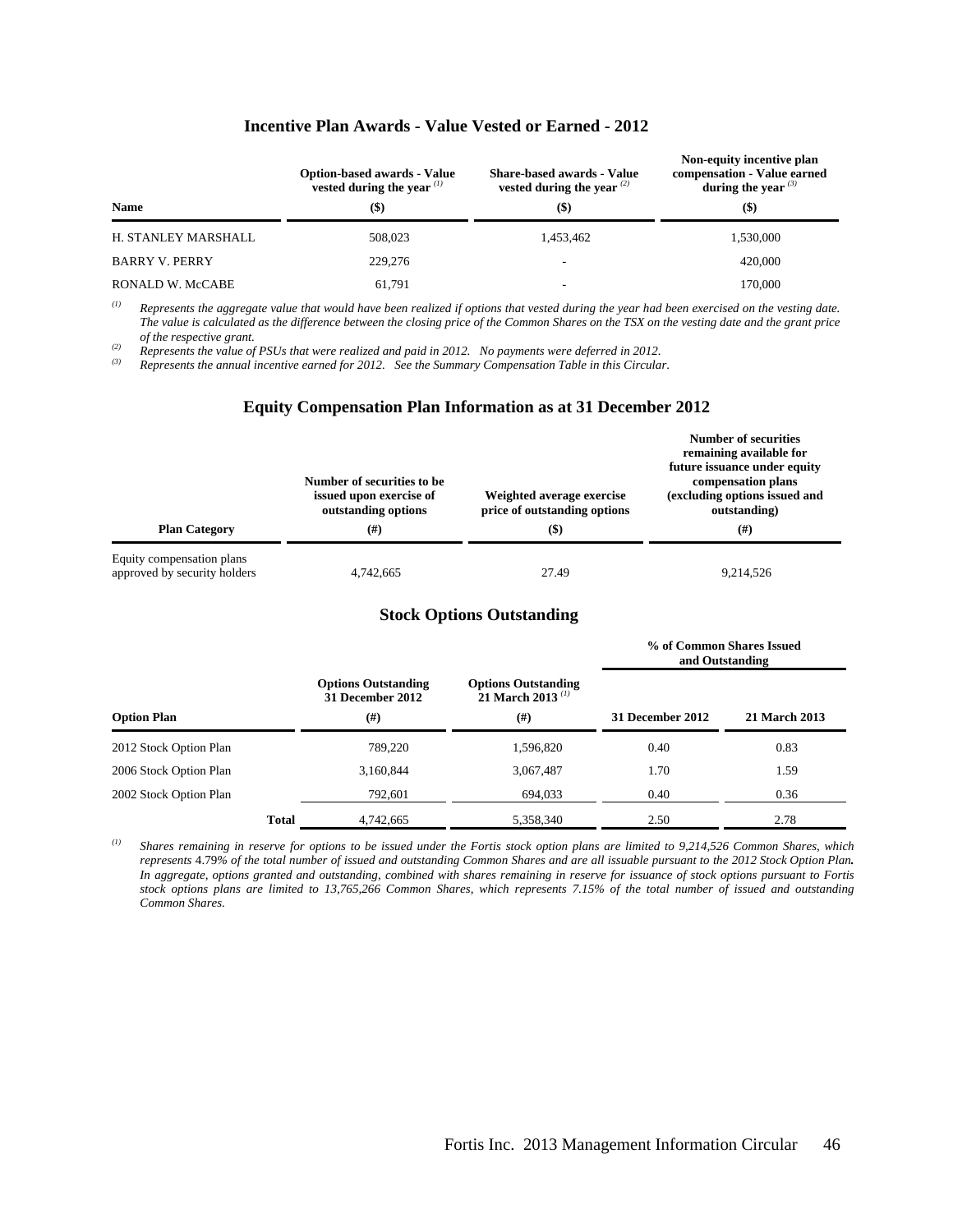#### **Retirement Plan Tables**

The following tables set out the estimated annual pension for the NEOs from the defined benefit and the defined contribution pension arrangements.

#### **Defined Benefit Plans Table**

 **Annual Benefits Payable** 

| <b>Name</b>         | Number of<br>vears of<br>credited<br>service<br>(# | At year-end<br>2012<br>$($ \$ | At age 65<br>$($ \$ | Accrued<br>obligation at<br>start of year<br>$($ \$ | <b>Compensatory</b><br>charge<br>$($ \$ | Non-<br>compensatory<br>charge $(4)$<br>$($ \$) | Accrued<br>obligation at<br>vear end<br>$($ \$ |
|---------------------|----------------------------------------------------|-------------------------------|---------------------|-----------------------------------------------------|-----------------------------------------|-------------------------------------------------|------------------------------------------------|
| H. STANLEY MARSHALL | $35^{(1)}$                                         | $.308.282^{(2)}$              | $.308.282^{(3)}$    | 17.910.192                                          |                                         | 1.256.584                                       | 19.166.776                                     |

*(1) Mr. Marshall's participation in defined benefit pension plans ceased with respect to contribution and accrual of benefits on 31 December 2006. The annual pension to which he was entitled, had he retired on 1 January 2007, was \$910,000. He has received credit*  for 35 years of Credited Service at 31 December 2006 while his actual number of years of service with the Corporation as of *31 December 2006 was 27.07. An additional 7.93 years of Credited Service were granted, as of 31 December 2006, in accordance with the terms of the employment contract entered upon his appointment as CEO in 1996. His actual number of years of service at 31 December 2012 was 33.07. Since Mr. Marshall's entitlement to pension benefit under this plan was fixed as at 31 December 2006, there* 

 $^{(2)}$  Mr. Marshall's pension entitlement under the defined benefit pension plan was fixed as at 31 December 2006 and is subject to actuarial *adjustment to the time of actual retirement and commencement of pension payments. This figure reflects the actuarially adjusted value of the pension benefit earned and payable as at 31 December 2006, assuming commencement of payment on 1 January 2013, of \$1,308,282* 

<sup>(3)</sup> *The annual benefit payable at age 65 will be the actuarial equivalent of a \$910,000 annual pension payment, earned as at 31 December 2006, as adjusted to actual commencement of payment.* 

*Reflects the impact on the obligation of the change in the discount rate as at the measurement date. The discount rate used as at 31 December 2012 was 4.40% compared to 5.25% as at 31 December 2011.* 

|                         | <b>Accumulated value</b><br>at start of year | <b>Compensatory</b> | <b>Non-Compensatory</b> | Accumulated value<br>at year end |
|-------------------------|----------------------------------------------|---------------------|-------------------------|----------------------------------|
| <b>Name</b>             | $\left( \mathbb{S}\right)$                   | $($ \$)             | (\$)                    | $($ \$)                          |
| H. STANLEY MARSHALL     | 1,382,887                                    | 344,280             | 91.336                  | 1,818,503                        |
| <b>BARRY V. PERRY</b>   | 662,990                                      | 92,080              | 25.727                  | 780,797                          |
| <b>RONALD W. McCABE</b> | 328,893                                      | 33,580              | 16,053                  | 378,526                          |

#### **Defined Contribution Plans Table** *(1)*

*(1) All payments to be made under the DC SERP will be paid from the operating funds of the Corporation as the DC SERP is not secured through a trust fund or letter of credit.*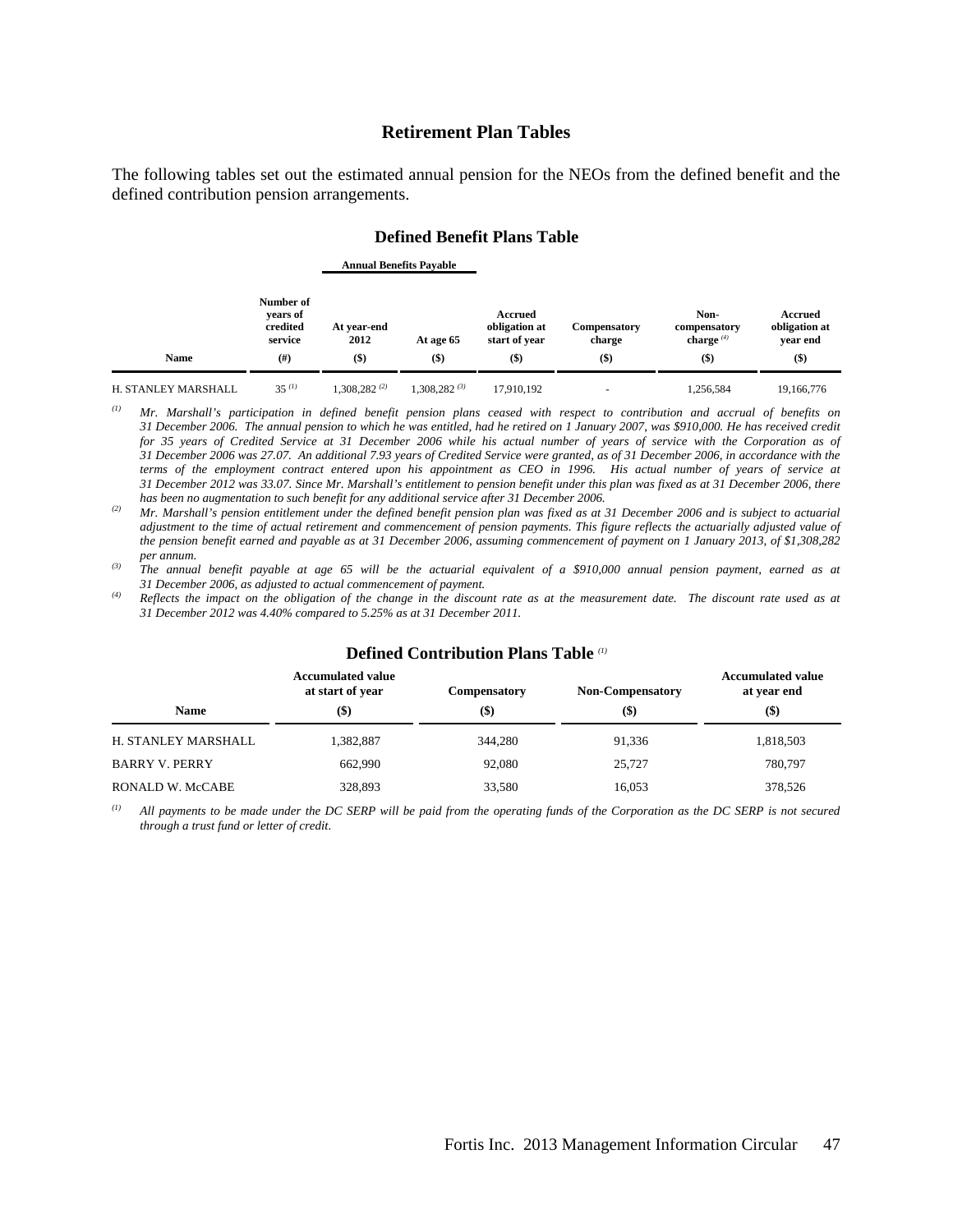#### **TERMINATION AND CHANGE OF CONTROL BENEFITS**

The Corporation has entered into agreements with each of Messrs. Marshall, Perry and McCabe which provide, in effect, that in the event the employment of any such individual is terminated by the Corporation, for other than just cause, the Corporation shall pay to such individual an amount equal to three times that individual's then current annual base salary. In addition, the terms of the employment contract between the Corporation and Mr. Marshall provide that he may elect to terminate his service under the agreement at any time within two years of a defined change of control of the Corporation. In such circumstances, the Corporation shall pay to Mr. Marshall an amount equal to three times his then current annual base salary. If such agreements had become operative as at 31 December 2012, the amounts payable by the Corporation thereunder to each of Messrs. Marshall, Perry and McCabe would have been \$3,600,000, \$1,455,000 and \$795,000, respectively.

The 2012 and 2006 Stock Option Plans provide for an immediate vesting of options granted thereunder upon the happening of a defined change of control event. If such an event had occurred as at 31 December 2012, the gross amounts potentially realizable by each of Messrs. Marshall, Perry and McCabe upon the exercise of outstanding options that have not vested would have been \$907,612, \$404,240 and \$93,312, respectively.

The PSUP provides that payments authorized by the Human Resources Committee will be made whether or not the CEO is an employee of the Corporation. There are no specific provisions related to a change of control event. Since the measurement period for payments pursuant to the PSUP is three years, the date of termination of employment will be a relevant factor to be considered by the Human Resources Committee when deciding whether the performance measures have been satisfied.

| <b>TERMINATION AND CHANGE OF CONTROL BENEFITS</b> |                                                                          |                                                                                                                                                                                                                                                                                                         |                                                                                                       |                                                                          |                                                                      |
|---------------------------------------------------|--------------------------------------------------------------------------|---------------------------------------------------------------------------------------------------------------------------------------------------------------------------------------------------------------------------------------------------------------------------------------------------------|-------------------------------------------------------------------------------------------------------|--------------------------------------------------------------------------|----------------------------------------------------------------------|
|                                                   | <b>Voluntary</b><br><b>Resignation</b>                                   | <b>Retirement</b><br>(Early or Normal)                                                                                                                                                                                                                                                                  | <b>Termination</b><br><b>With Cause</b>                                                               | <b>Termination</b><br><b>Without Cause</b>                               | <b>Change in Control</b><br>(CEO Only)                               |
| <b>Annual Salary</b>                              | Annual Salary pro-rated<br>to the date of<br>resignation                 | Annual Salary pro-rated<br>to the date of<br>retirement                                                                                                                                                                                                                                                 | Ceases immediately                                                                                    | Three times Annual<br>Salary                                             | Three times Annual<br>Salary                                         |
| <b>Annual Bonus</b>                               | Bonus awarded on a pro-<br>rated basis to the date<br>of resignation     | Bonus awarded on a pro-<br>rated basis to the date of<br>retirement                                                                                                                                                                                                                                     | Forfeited                                                                                             | Bonus awarded on a pro-<br>rated basis to the date of<br>termination     | Bonus awarded on a pro-<br>rated basis to the date of<br>termination |
| <b>Stock Options</b>                              | All unexercised options<br>expire after 90 days<br>from resignation date | All unvested options<br>continue to vest as per<br>normal schedule for two<br>years after retirement; all<br>remaining unvested options<br>after the second year vest<br>immediately. Options<br>expire on the earlier of the<br>original expiry date or three<br>years from the date of<br>retirement. | All vested and unvested<br>options immediately<br>expire and are forfeited<br>on the termination date | All unexercised options<br>expire after 90 days from<br>termination date | All unvested options<br>vest immediately and<br>become exercisable   |
| Performance Share<br>Units                        | All unvested<br>PSUs vest immediately                                    | All unvested PSUs vest<br>immediately                                                                                                                                                                                                                                                                   | Forfeited                                                                                             | All unvested<br>PSUs vest immediately                                    | Continue to vest as per<br>normal schedule                           |
| <b>Retirement Benefits</b>                        | Entitled to accrued<br>pension                                           | Entitled to accrued<br>pension and retiree health<br>benefits                                                                                                                                                                                                                                           | Entitled to accrued<br>Pension                                                                        | Entitled to accrued<br>pension                                           | Entitled to accrued<br>pension                                       |
| Perquisites                                       | Cease immediately                                                        | Cease immediately                                                                                                                                                                                                                                                                                       | Cease immediately                                                                                     | Cease immediately                                                        | Cease immediately                                                    |

The following table outlines key severance and change-of-control provisions: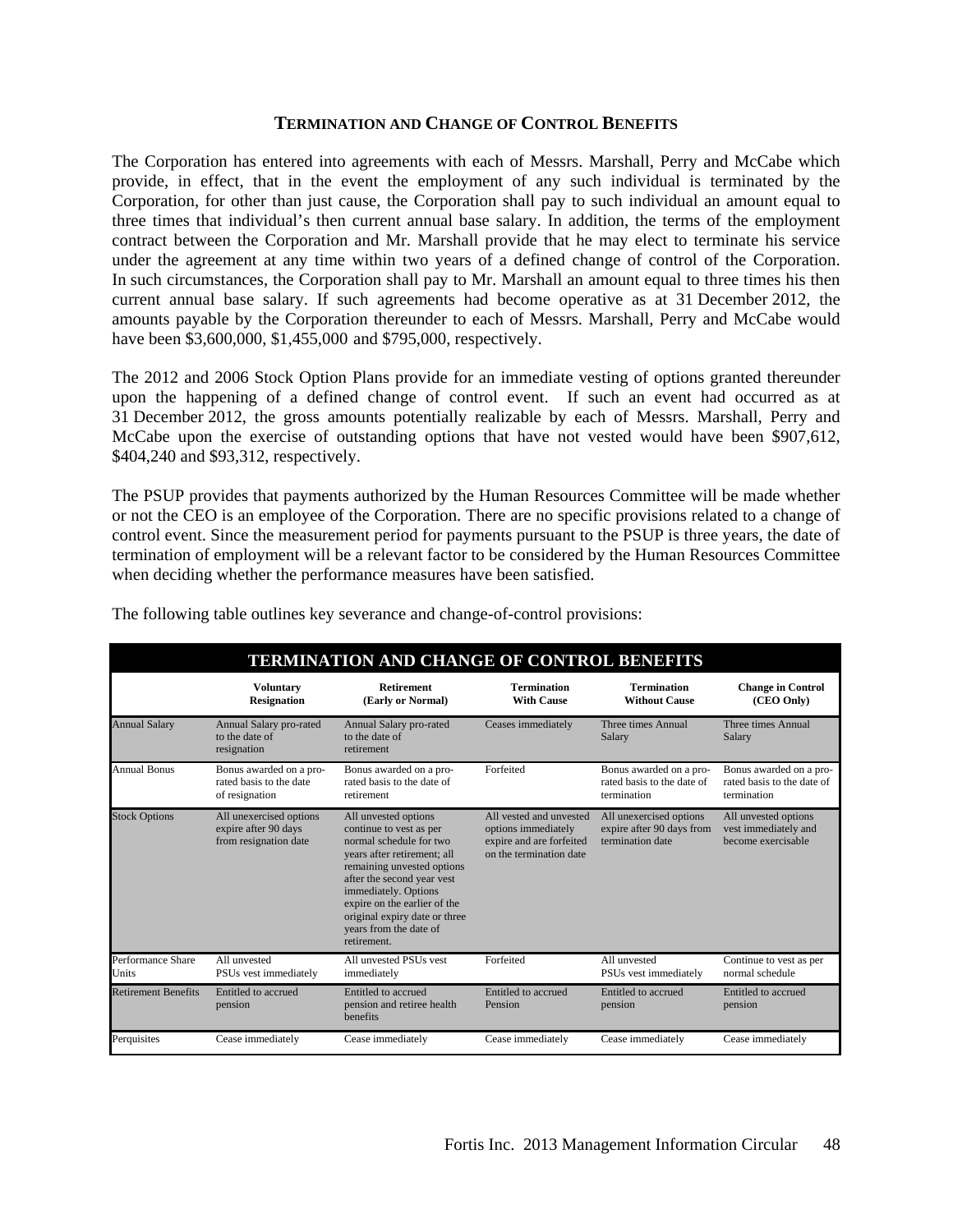#### **INDEBTEDNESS OF EXECUTIVE OFFICERS, DIRECTORS AND EMPLOYEES**

The following table sets forth details of the aggregate indebtedness of all executive officers, directors, employees and former executive officers, directors and employees outstanding as at 21 March 2013 to Fortis and its subsidiaries.

#### **Aggregate Indebtedness To Fortis and its Subsidiaries To Another Entity Purpose (\$) (\$)**  Share Purchases and the state of the state of the state of the state of the state of the state of the state of the state of the state of the state of the state of the state of the state of the state of the state of the sta Other 2,624,994 NIL

All of the indebtedness reported in the following table was incurred under Fortis stock option plans or the ESPP. Optionees, who are employees of Fortis or its subsidiaries, are entitled to receive loans for the full value of Common Shares purchased on the exercise of options under the 2002 Stock Option Plan; however, loans are not permitted under the either of the 2012 or 2006 Stock Option Plans. Optionees availing of such financing must pledge the Common Shares acquired with loans to Fortis, or applicable subsidiary, as security and pay the amount of any dividends received on the related shares as an interest charge. Share option loans must be repaid on the earlier of sale of the pledged Common Shares, one year following cessation of employment or 10 years. ESPP loans are interest free and are repayable within one year through regular payroll deductions.

The following table sets forth details of the indebtedness of the Directors and Executive Officers of Fortis under securities purchase programs as at 21 March 2013. There is no indebtedness to Fortis by executive officers, directors, employees or former executive officers, directors and employees of Fortis for any purposes other than indebtedness under securities purchase programs.

| <b>Name and Principal Position</b>                                             | <b>Involvement of</b><br>Corporation or<br><b>Subsidiary</b> | Largest<br>Amount<br>Outstanding<br>During 2012<br>$(\$)$ | Amount<br>Outstanding<br>as at<br><b>21 March 2013</b><br>$(\$)$ | Financially<br><b>Assisted Securities</b><br><b>Purchased During</b><br>2012<br>(# ) | <b>Security for</b><br><b>Indebtedness</b> |
|--------------------------------------------------------------------------------|--------------------------------------------------------------|-----------------------------------------------------------|------------------------------------------------------------------|--------------------------------------------------------------------------------------|--------------------------------------------|
| H. STANLEY MARSHALL<br>President and CEO                                       | Fortis Inc.<br>As Lender                                     |                                                           |                                                                  |                                                                                      |                                            |
| <b>BARRY V. PERRY</b><br>Vice President, Finance and CFO                       | Fortis Inc.<br>As Lender                                     |                                                           |                                                                  |                                                                                      |                                            |
| RONALD W. McCABE<br>Vice President, General Counsel and<br>Corporate Secretary | Fortis Inc.<br>As Lender                                     | $6,000^{(1)}$                                             | $9,231^{(2)}$                                                    | 331                                                                                  | The Securities<br>Purchased                |

#### **Indebtedness of Directors and Executive Officers Under Securities Purchase Programs**

*(1) The amount represents Mr. McCabe's participation in the ESPP during 2012 (2) The amount represents Mr. McCabe's participation in the ESPP during 2013.*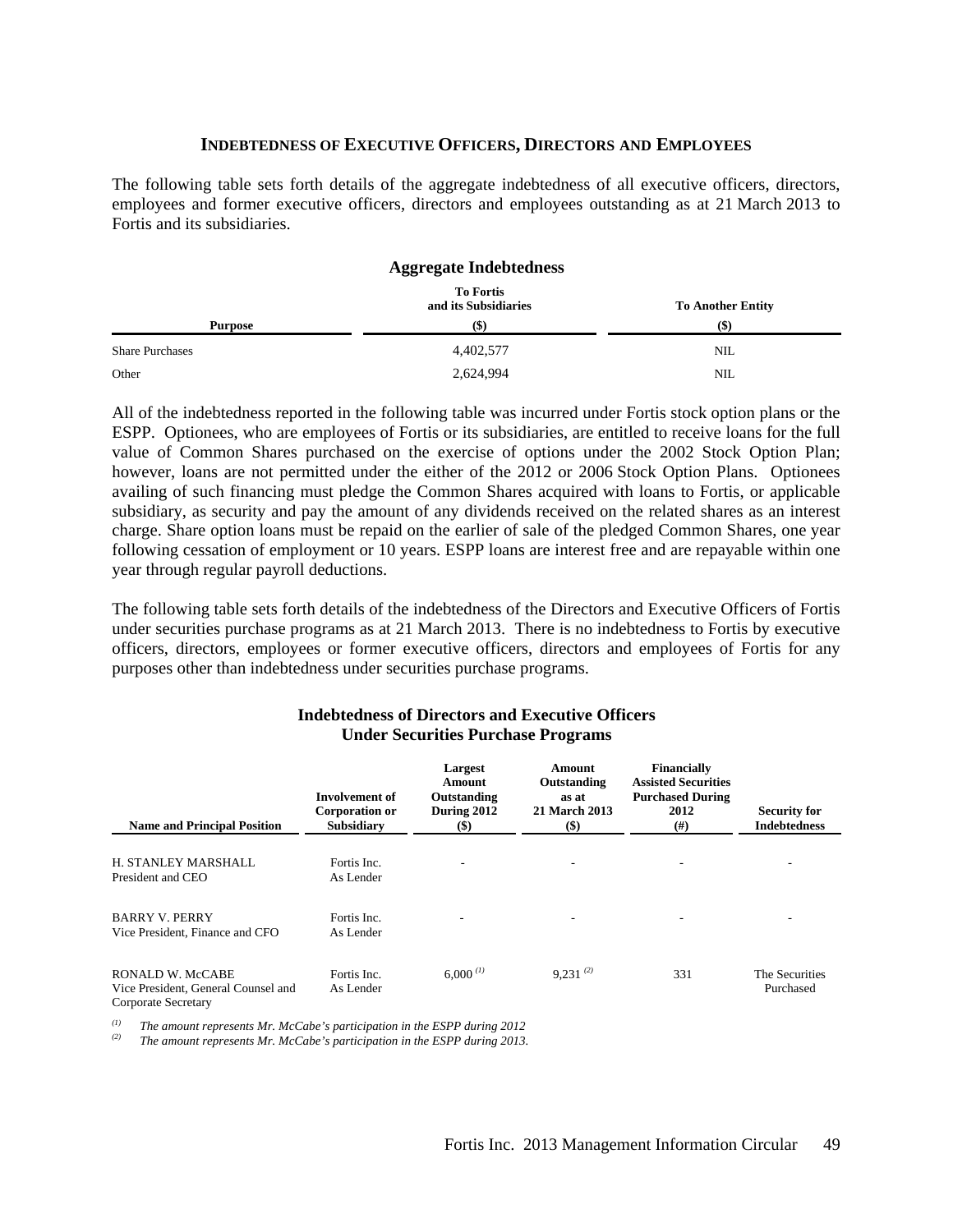#### **ADDITIONAL INFORMATION**

Additional information relating to Fortis is available on SEDAR at *www.sedar.com*. Financial information relating to Fortis is provided in its comparative financial statements and Management Discussion and Analysis for the most recently completed financial year. A copy of the Corporation's most recent consolidated financial statements, interim financial statements, management discussion and analysis and Annual Information Form may be obtained by shareholders, without charge, on SEDAR at *www.sedar.com*, on the Fortis website at *www.fortisinc.com*, or upon request from the Secretary of Fortis at the following address:

Fortis Inc. The Fortis Building, Suite 1201 139 Water Street St. John's, NL A1B 3T2

#### **CONTACTING THE BOARD OF DIRECTORS**

Shareholders, employees and other interested parties may communicate directly with the Board of Directors through the Chair of the Board as follows:

Chair of the Board of Directors Fortis Inc. The Fortis Building, Suite 1201 139 Water Street St. John's, NL A1B 3T2 Tel: 709 -737-2800 Fax: 709-737-5307 Email: dnorris@fortisinc.com

#### **DIRECTORS' APPROVAL**

The contents and the sending of this Circular have been approved by the Board of Directors of Fortis.

St. John's, Newfoundland and Labrador 21 March 2013

WNchy

 Ronald W. McCabe Vice President, General Counsel and Corporate Secretary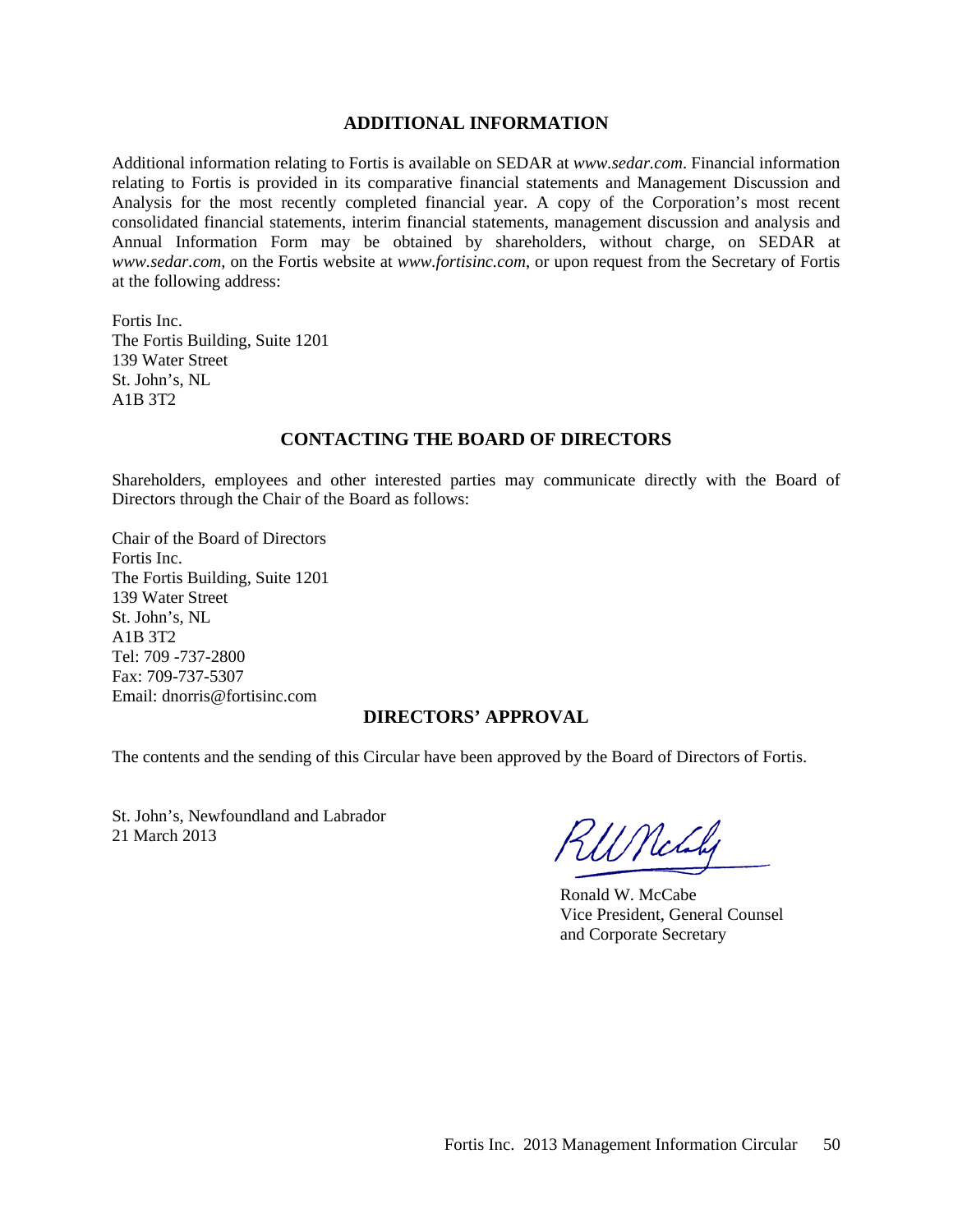#### **SCHEDULE A FORM 58-101F1**

#### **DISCLOSURE OF CORPORATE GOVERNANCE PRACTICES**

*All page references in this Schedule A are to the Management Information Circular dated 21 March 2013.* 

| <b>DISCLOSURE REQUIREMENT</b>                                                                                                                                                                                                                                                                                                                                                                                                                                                                                                                                                              | <b>COMPLIANCE</b> | <b>GOVERNANCE PROCEDURES</b><br><b>FOR FORTIS INC.</b>                                                                                                                                                                                                                                                                                                                                                                                                                                                                                                                                                                         |
|--------------------------------------------------------------------------------------------------------------------------------------------------------------------------------------------------------------------------------------------------------------------------------------------------------------------------------------------------------------------------------------------------------------------------------------------------------------------------------------------------------------------------------------------------------------------------------------------|-------------------|--------------------------------------------------------------------------------------------------------------------------------------------------------------------------------------------------------------------------------------------------------------------------------------------------------------------------------------------------------------------------------------------------------------------------------------------------------------------------------------------------------------------------------------------------------------------------------------------------------------------------------|
| <b>Board of Directors</b><br>1.                                                                                                                                                                                                                                                                                                                                                                                                                                                                                                                                                            |                   |                                                                                                                                                                                                                                                                                                                                                                                                                                                                                                                                                                                                                                |
| (a) Disclose the identity of directors<br>who are independent.                                                                                                                                                                                                                                                                                                                                                                                                                                                                                                                             | Yes               | Nine of the ten directors proposed for nomination on<br>pages 8 through 13 are independent in accordance                                                                                                                                                                                                                                                                                                                                                                                                                                                                                                                       |
| (b) Disclose the identity of directors<br>who are not independent and<br>describe the basis for that<br>determination.                                                                                                                                                                                                                                                                                                                                                                                                                                                                     | Yes               | with the Meaning of Independence set out in<br>Section 1.4 of NI-52-110 - Audit Committees. The<br>Board considers Ms. Goodreau and Messrs. Norris,<br>Case, Crothers, Haughey, McCallum, McWatters,<br>Munkley and Pavey to be independent. The director<br>who the Board considers not to be independent is                                                                                                                                                                                                                                                                                                                  |
| (c) Disclose whether or not a<br>of<br>majority<br>directors<br>are<br>independent.                                                                                                                                                                                                                                                                                                                                                                                                                                                                                                        | Yes               | Mr. Marshall, who is the President and CEO of Fortis.                                                                                                                                                                                                                                                                                                                                                                                                                                                                                                                                                                          |
| (d) If a director is presently a<br>director of any other issuer that<br>is a reporting issuer (or the<br>equivalent) in a jurisdiction or a<br>foreign jurisdiction, identify both<br>the director and the other issuer.                                                                                                                                                                                                                                                                                                                                                                  | Yes               | All of the directorships of the nominee directors with<br>other reporting issuers are set out on page 19 of this<br>Circular.                                                                                                                                                                                                                                                                                                                                                                                                                                                                                                  |
| (e) Disclose whether or not the<br>independent<br>directors<br>hold<br>regularly scheduled meetings at<br>which non-independent directors<br>and members of management are<br>not in attendance. If the<br>independent directors hold such<br>meetings, disclose the number of<br>meetings<br>held<br>since<br>the<br>beginning of the issuer's most<br>recently completed financial<br>year. If the independent directors<br>do not hold such meetings,<br>describe what the board does to<br>candid<br>facilitate<br>open<br>and<br>discussion<br>among<br>its<br>independent directors. | Yes               | The directors regularly meet without Mr. Marshall and<br>other management present at meetings of the Board<br>and its committees. Private sessions during meetings<br>conducted by telephone are held when circumstances<br>warrant. During 2012, the directors of the Board and<br>committees held private sessions at every meeting of<br>the Board and each Committee. The number of<br>meetings involving periods without Mr. Marshall and<br>other management present during 2012 were as<br>follows:<br>10<br>Board<br>Audit<br>7<br>$\overline{\mathbf{c}}$<br>Governance and Nominating<br>5<br><b>Human Resources</b> |
| (f) Disclose whether or not the chair<br>of the board is an independent<br>director. If the board has a chair<br>or lead director who is an<br>independent director, disclose<br>the identity of the independent<br>chair or lead director, and<br>describe his or her role and<br>responsibilities.                                                                                                                                                                                                                                                                                       | Yes               | David G. Norris was appointed non-executive Chair<br>effective 14 December 2010.<br>Mr. Norris is an<br>independent director. He is responsible for the<br>management and effective functioning of the Board<br>by providing leadership in every aspect of its work.<br>Mr. Norris serves as a member of all committees and<br>is the link between the Board and management on all<br>matters concerning the Board.                                                                                                                                                                                                            |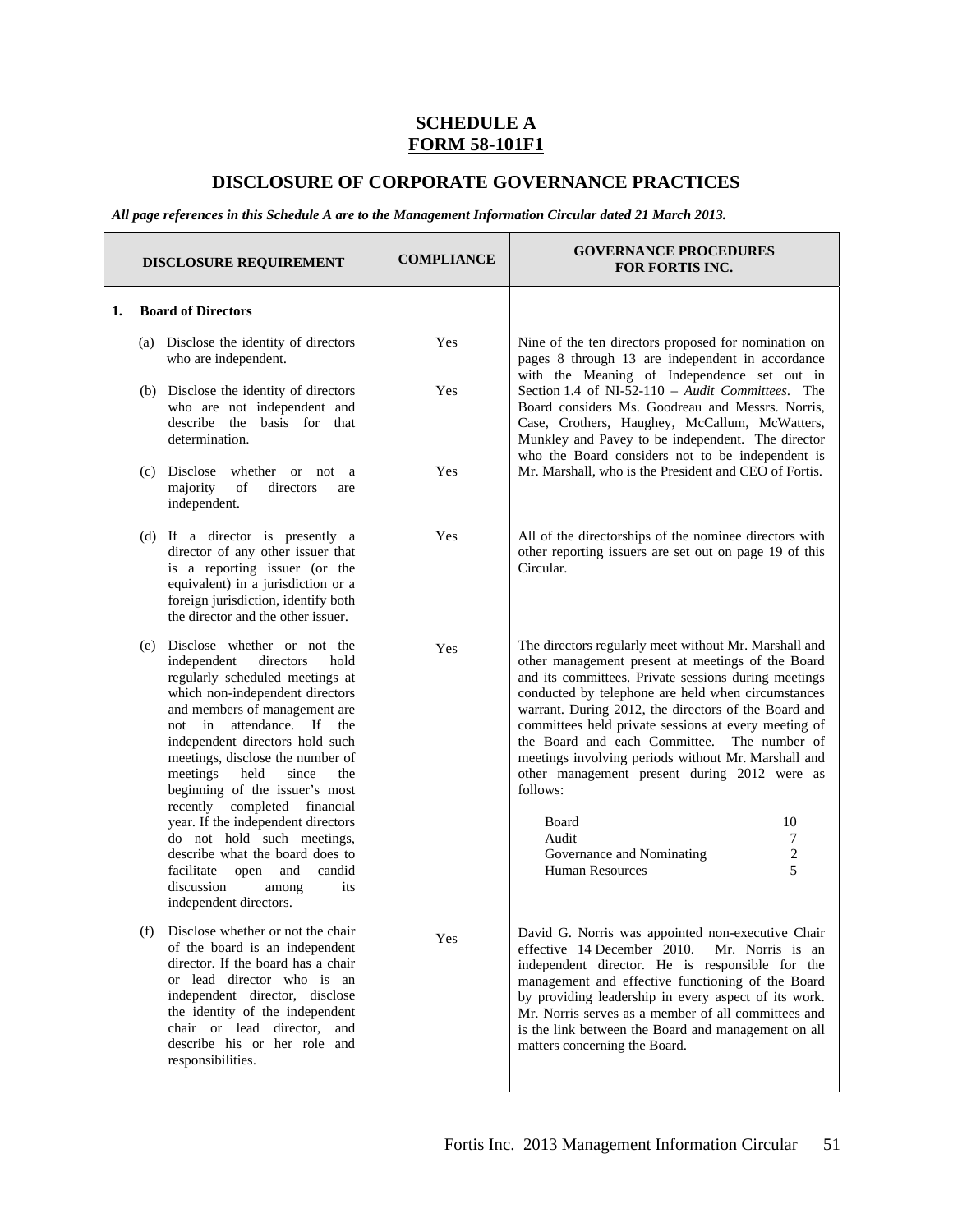|    | <b>DISCLOSURE REQUIREMENT</b>                                                                                                                                                                                                                                                                                                                                                                  | <b>COMPLIANCE</b> | <b>GOVERNANCE PROCEDURES</b><br><b>FOR FORTIS INC.</b>                                                                                                                                                                                                                                                                                                                                                                                    |
|----|------------------------------------------------------------------------------------------------------------------------------------------------------------------------------------------------------------------------------------------------------------------------------------------------------------------------------------------------------------------------------------------------|-------------------|-------------------------------------------------------------------------------------------------------------------------------------------------------------------------------------------------------------------------------------------------------------------------------------------------------------------------------------------------------------------------------------------------------------------------------------------|
|    | (g) Disclose the attendance record of<br>each director for all board<br>meetings<br>held<br>since<br>the<br>beginning of the issuer's most<br>completed<br>recently<br>financial<br>year.                                                                                                                                                                                                      | Yes               | The attendance record of each director for Board and<br>committee meetings during 2012 is disclosed in the<br>tables on pages 8 through 13 of this Circular.                                                                                                                                                                                                                                                                              |
| 2. | <b>Board Mandate</b>                                                                                                                                                                                                                                                                                                                                                                           |                   |                                                                                                                                                                                                                                                                                                                                                                                                                                           |
|    | Disclose the text of the board's<br>written mandate.                                                                                                                                                                                                                                                                                                                                           | Yes               | The text of the Board Mandate is disclosed in<br>Schedule A-1.                                                                                                                                                                                                                                                                                                                                                                            |
| 3. | <b>Position Descriptions</b>                                                                                                                                                                                                                                                                                                                                                                   |                   |                                                                                                                                                                                                                                                                                                                                                                                                                                           |
|    | Disclose whether or not the board<br>(a)<br>has developed written position<br>descriptions for the chair and the<br>chair of each board committee. If<br>the board has not developed written<br>position descriptions for the chair<br>and/or the chair of each board<br>committee, briefly describe how the<br>board delineates the role and<br>responsibilities of each<br>such<br>position. | Yes               | The Board, with the assistance of the Governance and<br>Nominating Committee, has developed a written<br>position description for the Chair of the Board. There<br>are no specific position descriptions for the chair of<br>each committee; however, there are written mandates<br>committee<br>which<br>delineate<br>for<br>each<br>the<br>responsibilities of each committee with which the<br>chair thereof is responsible to comply. |
|    | Disclose whether or not the board<br>(b)<br>and CEO have developed a written<br>position description for the CEO. If<br>the board and CEO have not<br>such<br>developed<br>$\mathbf{a}$<br>position<br>description, briefly describe how<br>the board delineates the role and<br>responsibilities of the CEO.                                                                                  | Yes               | The Board has developed a written position<br>description for the CEO.                                                                                                                                                                                                                                                                                                                                                                    |
| 4. | <b>Orientation and Continuing</b><br><b>Education</b>                                                                                                                                                                                                                                                                                                                                          | Yes               | Each new recruit to the Board meets with<br>management of Fortis and its subsidiaries for                                                                                                                                                                                                                                                                                                                                                 |
|    | (a) Briefly describe what measures the<br>board takes to orient new directors<br>regarding:<br>the role of the board, its<br>(i)<br>committees and its directors,<br>and                                                                                                                                                                                                                       |                   | orientation information on Board operation and<br>policies, as well as current and historical data<br>pertaining to the operation of Fortis and an assessment<br>of current strategic opportunities and issues<br>facing Fortis.                                                                                                                                                                                                          |
|    | (ii) the nature and operation of the<br>issuer's business.                                                                                                                                                                                                                                                                                                                                     |                   |                                                                                                                                                                                                                                                                                                                                                                                                                                           |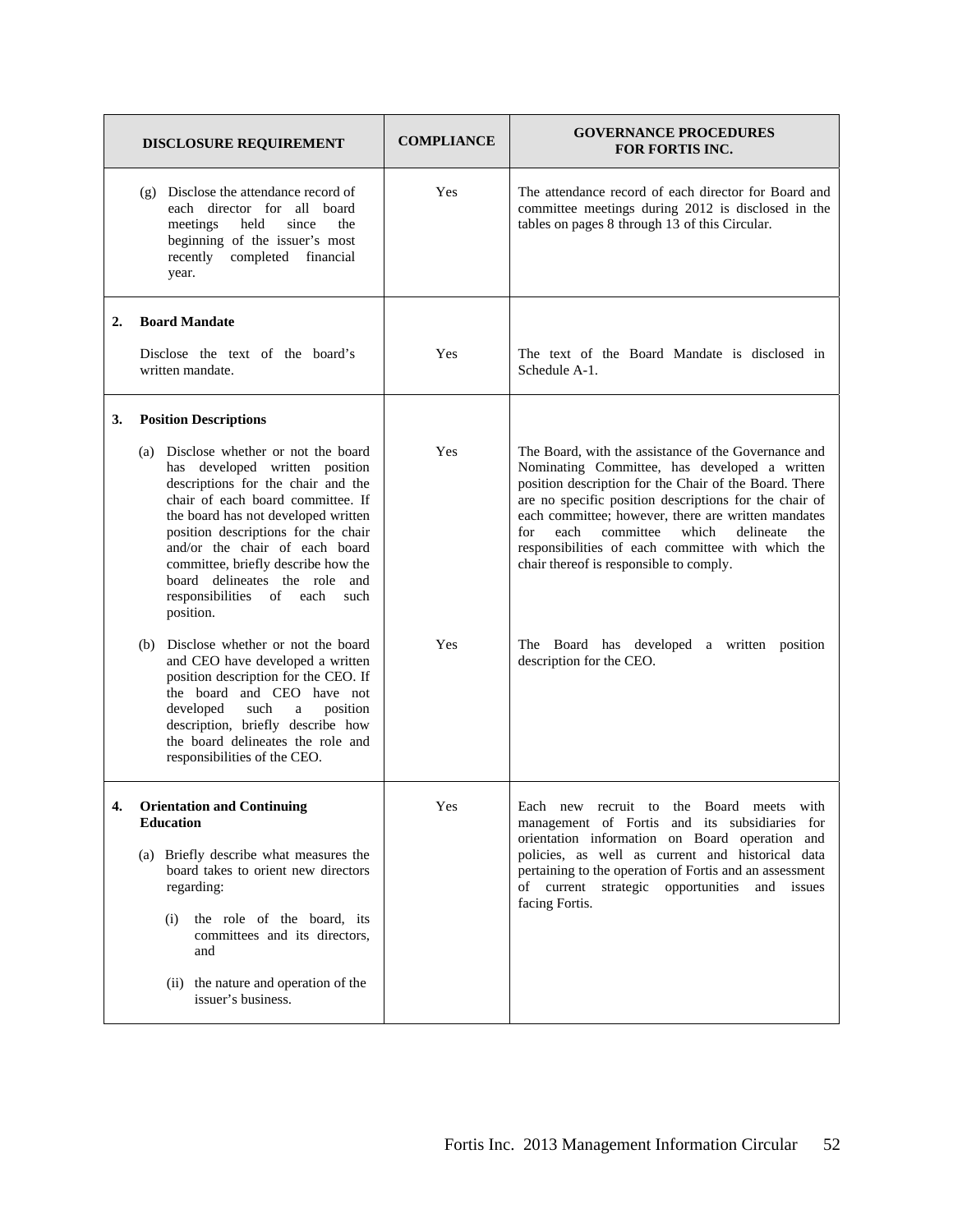|    | <b>DISCLOSURE REQUIREMENT</b>                                                                                                                                                                                                                                                                                                   | <b>COMPLIANCE</b> | <b>GOVERNANCE PROCEDURES</b><br><b>FOR FORTIS INC.</b>                                                                                                                                                                                                                                                                                                                                                                                                                                                                                                                              |
|----|---------------------------------------------------------------------------------------------------------------------------------------------------------------------------------------------------------------------------------------------------------------------------------------------------------------------------------|-------------------|-------------------------------------------------------------------------------------------------------------------------------------------------------------------------------------------------------------------------------------------------------------------------------------------------------------------------------------------------------------------------------------------------------------------------------------------------------------------------------------------------------------------------------------------------------------------------------------|
|    | (b) Briefly describe what measures, if<br>any, the board takes to provide<br>continuing education for its directors.<br>If the board does not provide<br>continuing education, describe how<br>the board ensures that its directors<br>maintain the skill and knowledge<br>necessary to meet their obligations as<br>directors. | Yes               | Presentations are made to the Board as required on<br>developments in the business and regulatory<br>environment impacting upon Fortis and its subsidiaries.<br>Board meetings are periodically held at the business<br>locations of Fortis subsidiaries affording directors the<br>opportunity to observe operations and meet employees<br>of the operating subsidiaries. Each subsidiary CEO<br>makes an annual presentation to the Board on matters<br>affecting their subsidiary's operation. Fortis sponsors<br>director<br>attendance at appropriate educational<br>seminars. |
| 5. | <b>Ethical Business Conduct</b>                                                                                                                                                                                                                                                                                                 |                   |                                                                                                                                                                                                                                                                                                                                                                                                                                                                                                                                                                                     |
|    | Disclose whether or not the<br>(a)<br>board has adopted a written code<br>for the directors, officers and<br>employees. If the board has<br>adopted a written code:                                                                                                                                                             | Yes               | The Board has adopted a written code of business<br>conduct and ethics for Fortis.                                                                                                                                                                                                                                                                                                                                                                                                                                                                                                  |
|    | disclose how a person or<br>(i)<br>company may obtain a copy<br>of the code;                                                                                                                                                                                                                                                    | Yes               | The code is available on the Fortis website at<br>www.fortisinc.com (under Corporate Governance) and<br>on SEDAR at www.sedar.com.                                                                                                                                                                                                                                                                                                                                                                                                                                                  |
|    | (ii) describe how the board<br>monitors compliance with<br>its code or, if the board does<br>not monitor compliance,<br>explain whether and how<br>the board satisfies itself<br>regarding compliance with<br>its code; and                                                                                                     | Yes               | The Board, through the Audit Committee, receives<br>reports on compliance with the code.                                                                                                                                                                                                                                                                                                                                                                                                                                                                                            |
|    | (iii) provide a cross reference to<br>any material change report<br>filed since the beginning of<br>the issuer's most recently<br>completed financial year<br>that pertains to any conduct<br>of a director or executive<br>officer that constitutes a<br>departure from the code.                                              | Yes               | The Board has not granted any waiver of the code in<br>favour of a director or executive officer during the<br>past 12 months and for all of 2012. Accordingly, no<br>material change report has been required to be filed.                                                                                                                                                                                                                                                                                                                                                         |
|    | (b) Describe any steps the board<br>takes<br>ensure<br>directors<br>to<br>exercise independent judgement<br>in considering transactions and<br>agreements in respect of which a<br>director or executive officer has<br>a material interest.                                                                                    | Yes               | The Board does not nominate for election any<br>candidate who has an interest in any business<br>conducted with Fortis, or its subsidiaries, and requires<br>directors to disclose any potential conflict of interest<br>which may develop. Directors do not undertake any<br>consulting activities for, or receive any remuneration<br>from, Fortis other than compensation for serving as a<br>director.                                                                                                                                                                          |
|    | (c) Describe any other steps the<br>board takes to encourage and<br>promote a culture of ethical<br>business conduct.                                                                                                                                                                                                           | Yes               | The Board encourages a culture of ethical conduct by<br>appointing officers of high integrity and monitoring<br>their performance so as to set an example for all<br>employees.                                                                                                                                                                                                                                                                                                                                                                                                     |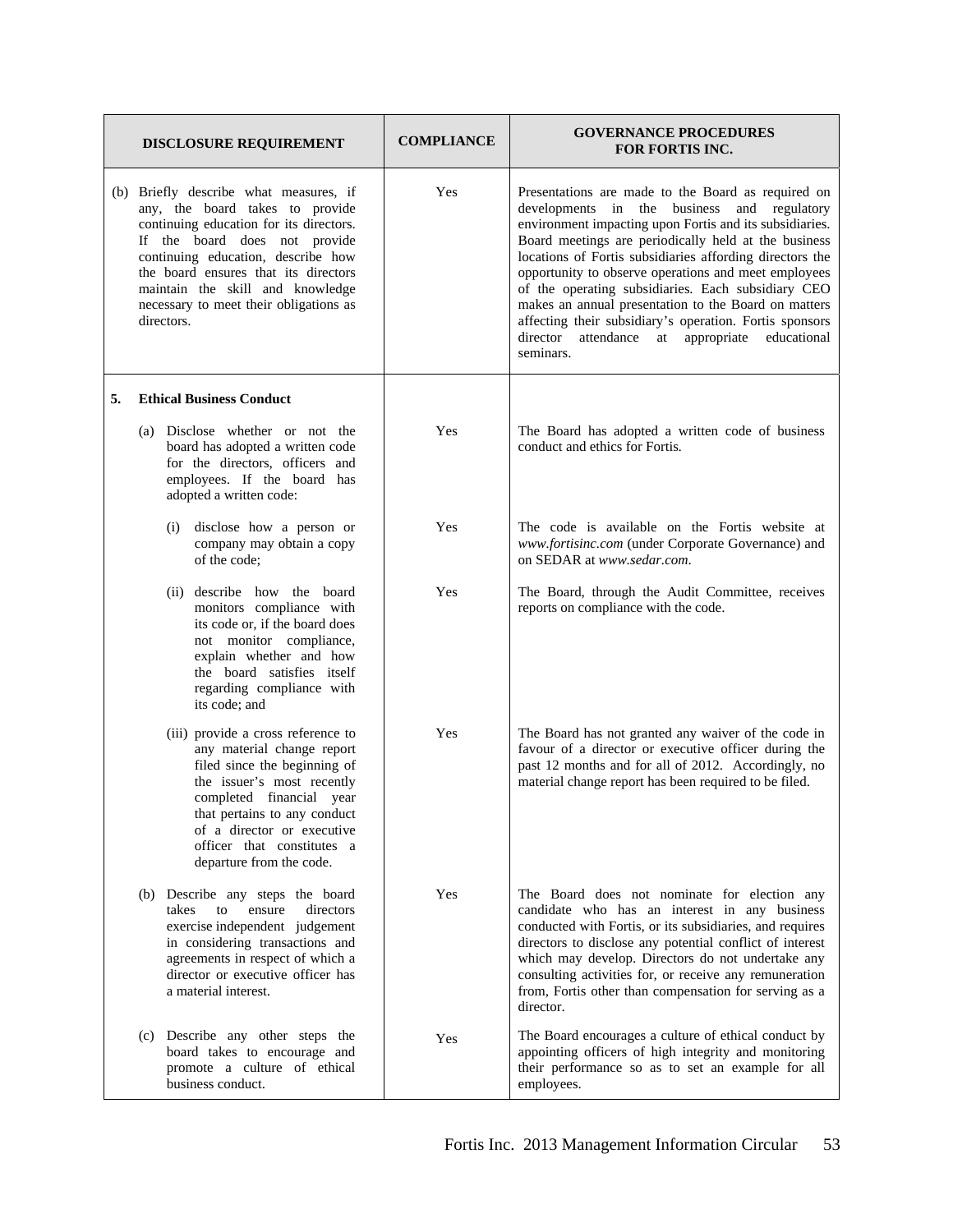| <b>DISCLOSURE REQUIREMENT</b> |                                                                                                                                                                                                                                                                                                                                                                            | <b>COMPLIANCE</b> | <b>GOVERNANCE PROCEDURES</b><br><b>FOR FORTIS INC.</b>                                                                                                                                                                                                                                                                                                                                                                                                                                                                                                                                                                                                                                                                                                                                                 |
|-------------------------------|----------------------------------------------------------------------------------------------------------------------------------------------------------------------------------------------------------------------------------------------------------------------------------------------------------------------------------------------------------------------------|-------------------|--------------------------------------------------------------------------------------------------------------------------------------------------------------------------------------------------------------------------------------------------------------------------------------------------------------------------------------------------------------------------------------------------------------------------------------------------------------------------------------------------------------------------------------------------------------------------------------------------------------------------------------------------------------------------------------------------------------------------------------------------------------------------------------------------------|
| 6.                            | <b>Nomination of Directors</b>                                                                                                                                                                                                                                                                                                                                             |                   |                                                                                                                                                                                                                                                                                                                                                                                                                                                                                                                                                                                                                                                                                                                                                                                                        |
|                               | (a) Describe the process by which<br>identifies<br>board<br>the<br>new<br>candidates for board nomination.                                                                                                                                                                                                                                                                 | Yes               | The Governance and Nominating Committee is<br>responsible for identifying new candidates for the<br>Board. It annually identifies director skill and<br>experience needs, having regard to projected<br>retirements, and oversees a director recruitment search<br>and nomination process leading to recommendations<br>to the Board for consideration and recommendation<br>for election by the shareholders.<br>All of Fortis<br>reporting issuer Canadian utility subsidiaries operate<br>with boards composed of a majority of independent<br>members which affords Fortis an opportunity to<br>observe the performance and assess suitability of<br>prospective nominees to the Board in an appropriate<br>environment. Subsidiary boards have been the source<br>of six of the current nominees. |
|                               | (b) Disclose whether or not the<br>board<br>has<br>nominating<br>a<br>committee composed entirely of<br>independent directors.                                                                                                                                                                                                                                             | Yes               | The Governance and Nominating Committee is<br>composed of six independent directors as disclosed on<br>page 20 of this Circular.                                                                                                                                                                                                                                                                                                                                                                                                                                                                                                                                                                                                                                                                       |
|                               | Describe the responsibilities,<br>(c)<br>powers and operation of the<br>nominating committee                                                                                                                                                                                                                                                                               | Yes               | Please see the section Governance and Nominating<br>Committee on page 20 of this Circular.                                                                                                                                                                                                                                                                                                                                                                                                                                                                                                                                                                                                                                                                                                             |
| 7.                            | Compensation                                                                                                                                                                                                                                                                                                                                                               |                   |                                                                                                                                                                                                                                                                                                                                                                                                                                                                                                                                                                                                                                                                                                                                                                                                        |
|                               | Describe the process by which<br>(a)<br>determines<br>the<br>board<br>the<br>compensation for the issuer's<br>directors and officers.                                                                                                                                                                                                                                      | Yes               | The Governance and Nominating Committee reviews<br>the compensation of directors on a periodic basis in<br>relation to published surveys and private polls of other<br>corporations<br>and<br>comparable<br>recommends<br>adjustments thereto for adoption by the Board. The<br>Committee<br>Human<br>Resources<br>makes<br>recommendations to the Board in respect of<br>compensation of officers as more particularly<br>described in the Compensation Discussion and<br>Analysis section of this Circular. Commencing with<br>the Annual Meeting of Shareholders held on<br>4 May 2012, the Corporation conducts an advisory<br>vote on its approach to executive compensation, the<br>results of which will be considered by the Human<br>Resources Committee.                                     |
|                               | (b) Disclose whether or not the<br>board<br>has a compensation<br>committee composed entirely of<br>independent directors. If the<br>board<br>does<br>have<br>not<br>a<br>compensation<br>committee<br>composed<br>entirely<br>οf<br>independent directors, describe<br>what steps the board takes to<br>ensure an objective process for<br>determining such compensation. | Yes               | The Human Resources Committee<br>acts as a<br>compensation committee in respect of executive<br>compensation<br>and is composed<br>entirely of<br>independent<br>directors.<br>Human<br>The<br>Resources<br>Committee makes recommendations to the Board<br>following its review of compensation having regard to<br>published material and consultation with appropriate<br>consultants.                                                                                                                                                                                                                                                                                                                                                                                                              |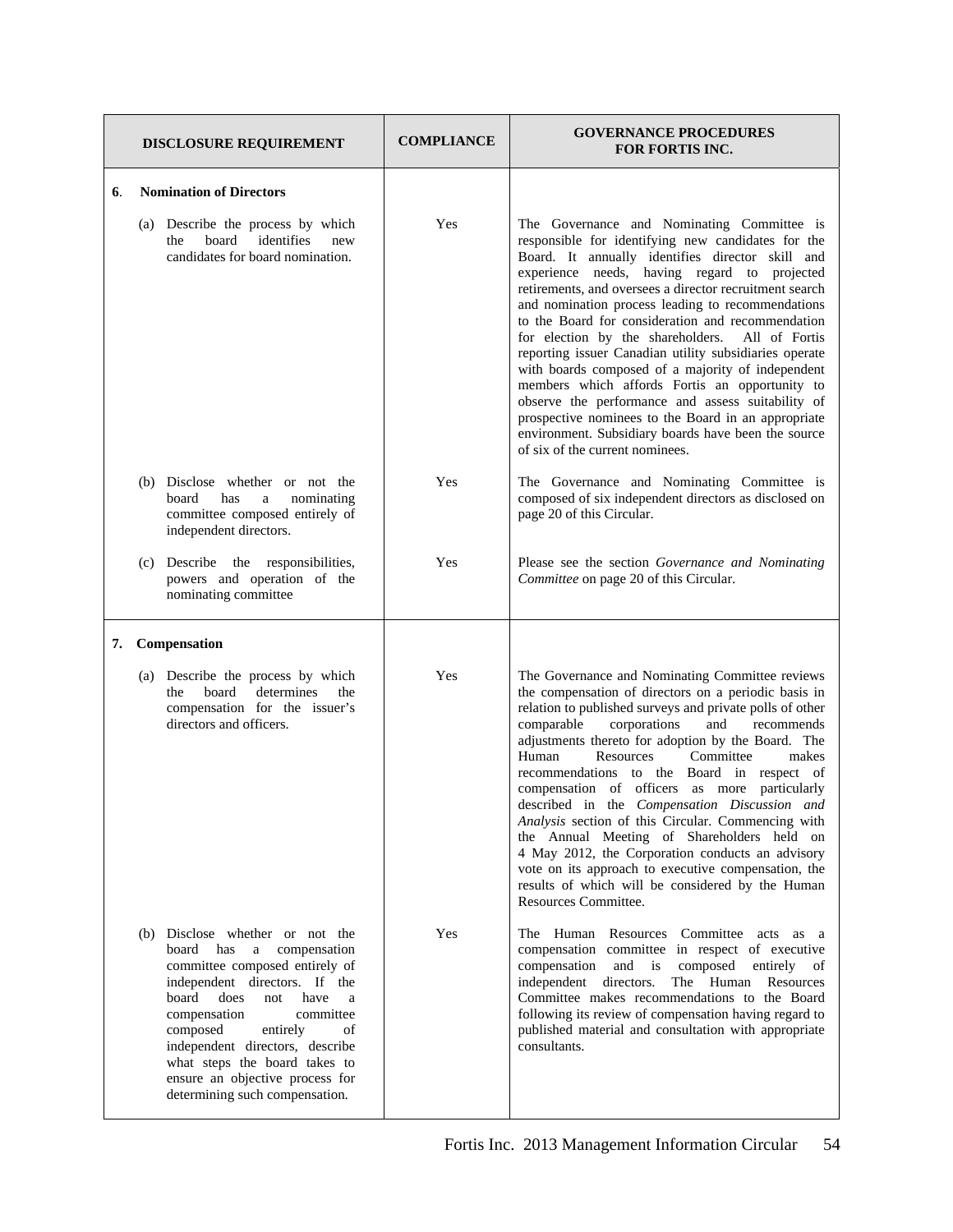| <b>DISCLOSURE REQUIREMENT</b>                                                                                                                                                                                                                                                                                                                                                                                                                                                                       | <b>COMPLIANCE</b> | <b>GOVERNANCE PROCEDURES</b><br><b>FOR FORTIS INC.</b>                                                                                                                                                                                                                                                                                                                                                                                                                                                                                                                                                                                                                                                                |
|-----------------------------------------------------------------------------------------------------------------------------------------------------------------------------------------------------------------------------------------------------------------------------------------------------------------------------------------------------------------------------------------------------------------------------------------------------------------------------------------------------|-------------------|-----------------------------------------------------------------------------------------------------------------------------------------------------------------------------------------------------------------------------------------------------------------------------------------------------------------------------------------------------------------------------------------------------------------------------------------------------------------------------------------------------------------------------------------------------------------------------------------------------------------------------------------------------------------------------------------------------------------------|
| (c) If the board has a compensation<br>describe<br>committee,<br>the<br>responsibilities,<br>and<br>powers<br>operation of the compensation<br>committee.                                                                                                                                                                                                                                                                                                                                           | Yes               | The Human Resources Committee is responsible for<br>monitoring the compensation practices and policies of<br>Fortis and making recommendations to the Board with<br>respect thereto. Administration and management of<br>the 2012 Stock Option Plan and predecessor option<br>plans, including the authority to grant options to<br>employees, is the responsibility of the Human<br>Resources Committee.                                                                                                                                                                                                                                                                                                             |
| (d) If a compensation consultant or<br>advisor has been retained to<br>determining<br>assist<br>in<br>compensation for any of the<br>issuer's directors and officers,<br>disclose the identity of the<br>consultant or advisor and briefly<br>summarize the mandate for<br>which they have been retained. If<br>the consultant or advisor has<br>been retained to perform any<br>other work for the issuer, state<br>that fact and briefly describe the<br>nature of the work.                      | Yes               | Mercers was retained by Fortis in 2012 to assist the<br>Governance and Nominating Committee to develop its<br>recommendation to the Board in respect of director<br>compensation.<br>Fortis<br>retains<br>Hay Group<br>("HayGroup") and Mercer to advise in respect of<br>executive compensation and pension matters.<br>HayGroup undertakes a rating of positions within<br>Fortis and its subsidiaries and provides reports of<br>median compensation levels applicable to such<br>ratings. Mercers provide consulting advice in respect<br>of pension matters and management support to<br>pension plan administration. Fees paid to the<br>compensation consultants are disclosed on page 41 of<br>this Circular. |
| <b>Other Board Committees</b><br>8.<br>If the board has standing committees<br>other than the audit, compensation and<br>nominating committees, identify the<br>committees<br>describe<br>their<br>and<br>function.                                                                                                                                                                                                                                                                                 | Yes               | The three standing committees of the Board are Audit,<br>Governance and Nominating and Human Resources.                                                                                                                                                                                                                                                                                                                                                                                                                                                                                                                                                                                                               |
| 9.<br><b>Assessments</b><br>Disclose whether or not the board, its<br>committees and individual directors are<br>regularly assessed with respect to their<br>effectiveness<br>contribution.<br>If<br>and<br>assessments are regularly conducted,<br>describe the process used for<br>the<br>assessments. If assessments are<br>not<br>regularly conducted, describe how the<br>board satisfies itself that the board, its<br>committees and its individual directors<br>are performing effectively. | Yes               | The Governance and Nominating Committee is<br>responsible for regular assessment of the effectiveness<br>and contribution of the Board, its committees and<br>individual directors. It carries out this responsibility<br>through a periodic confidential survey of each director<br>regarding his or her views on the effectiveness of the<br>Board and the committees, which are summarized and<br>reported to the Committee and Chair of the Board.<br>The review includes a section on individual issues<br>which the Committee believes would disclose any<br>concerns relating to an individual director. A review                                                                                              |
|                                                                                                                                                                                                                                                                                                                                                                                                                                                                                                     |                   | was carried out in late 2012. In addition to the formal<br>review process, the Chair of the Board conducted<br>individual private interviews with each director during<br>2012 and will continue this process in 2013.                                                                                                                                                                                                                                                                                                                                                                                                                                                                                                |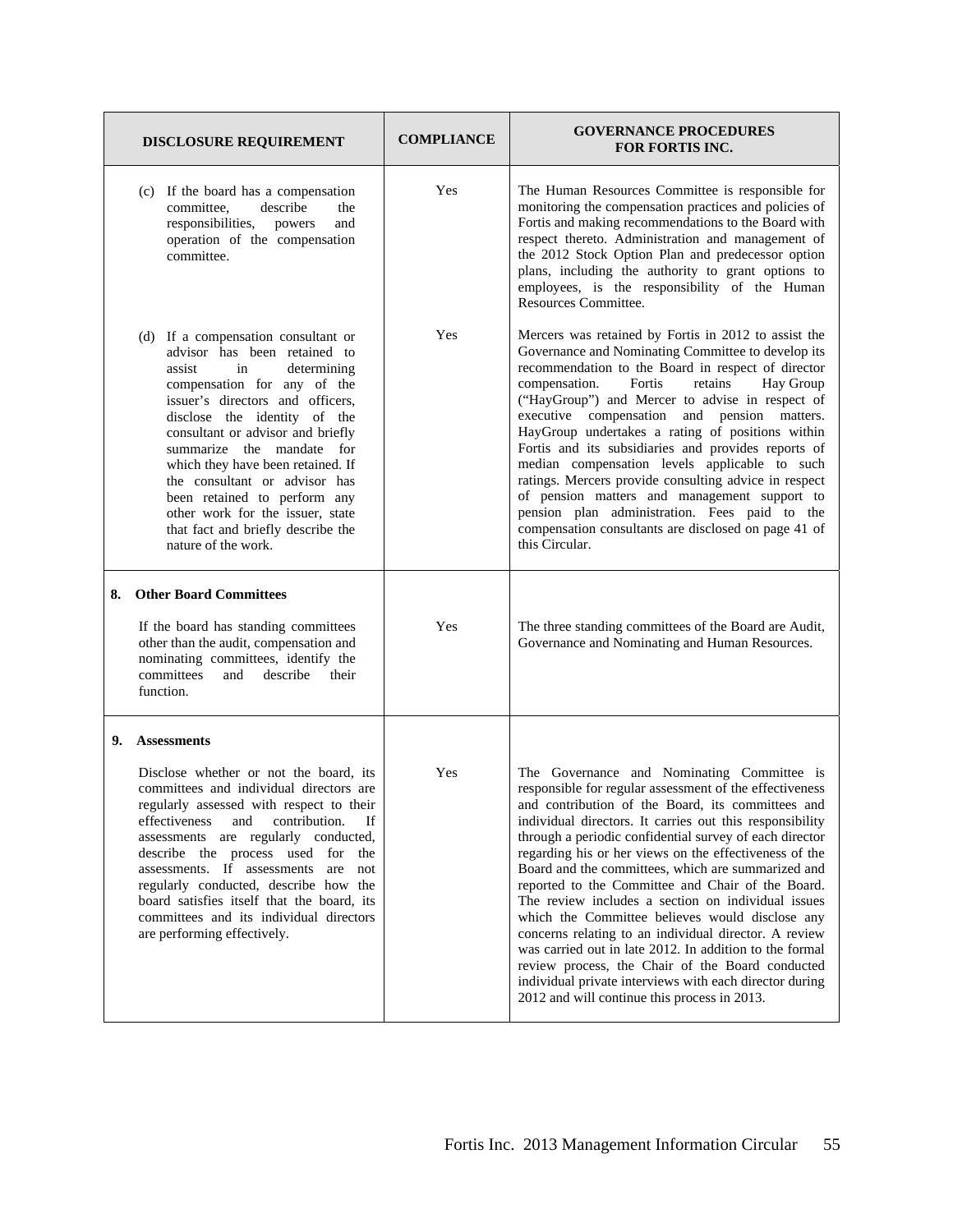#### **SCHEDULE A-1**

#### **BOARD MANDATE**

#### **FORTIS INC.**

#### **Mandate of the Board of Directors**

The board of directors (the Board) of Fortis Inc. (Fortis) is responsible for the stewardship of Fortis. The Board will supervise the management of the business and affairs of Fortis and, in particular, will:

#### **A. Strategic Planning and Risk Management**

- 1) Adopt a strategic planning process and approve, on an annual basis, a strategic plan for Fortis which considers, among other things, the opportunities and risks of the business;
- 2) Monitor the implementation and effectiveness of the approved strategic and business plan;
- 3) Assist the CEO in identifying the principal risks of Fortis business and the implementation of appropriate systems to manage such risks;

#### **B. Management and Human Resources**

- 1) Select, appoint and evaluate the CEO, and determine the terms of the CEO's employment with Fortis:
- 2) In consultation with the CEO, appoint all officers of Fortis and determine the terms of employment, training, development and succession of senior management (including the processes for appointing, training and evaluating senior management);
- 3) To the extent feasible, satisfy itself as to the integrity of the CEO and other officers and the creation of a culture of integrity throughout Fortis;

#### **C. Finances, Controls and Internal Systems**

- 1) Review and approve all material transactions including acquisitions, divestitures, dividends, capital allocations, expenditures and other transactions which exceed threshold amounts set by the Board;
- 2) Evaluate Fortis internal controls relating to financial and management information systems;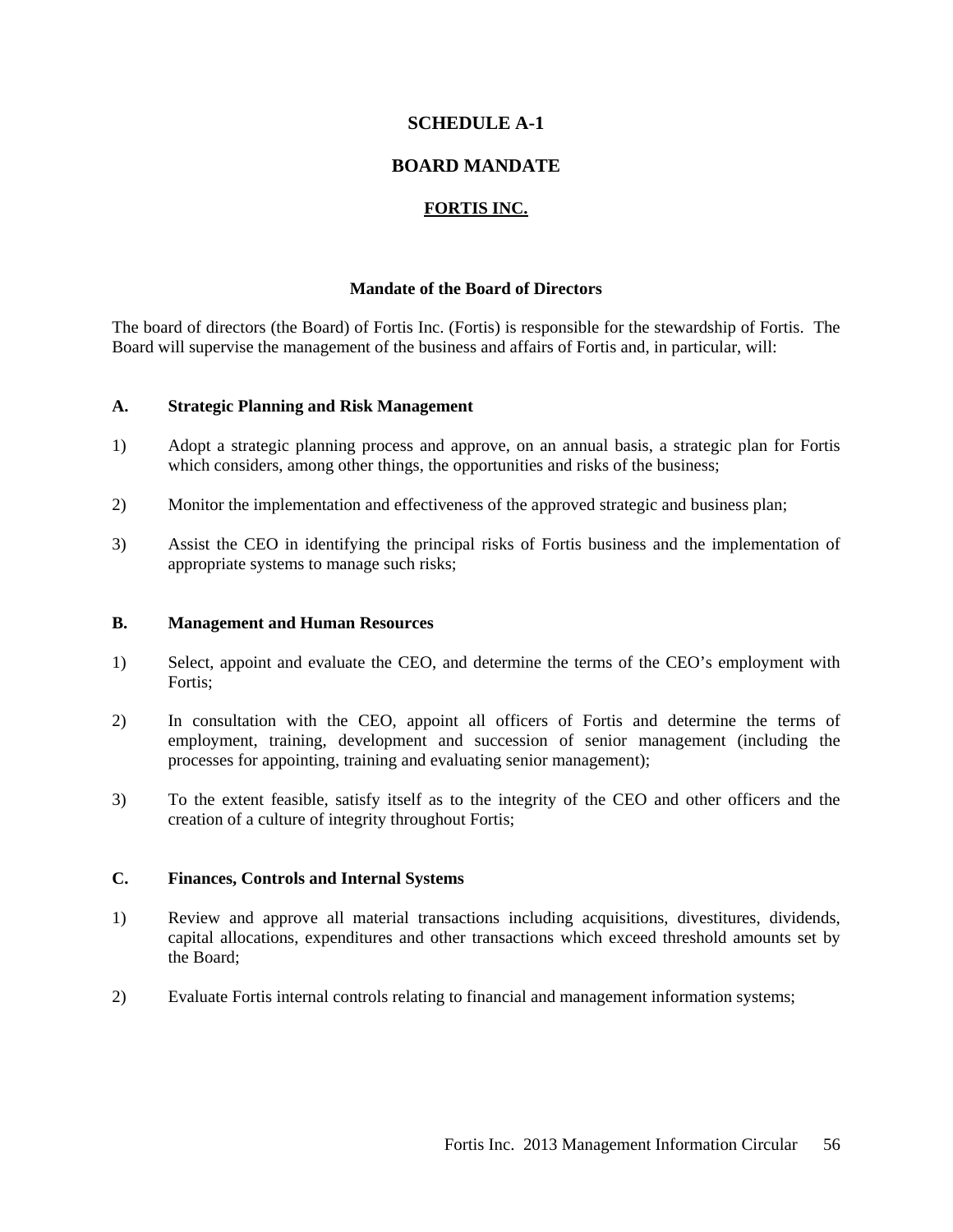#### **D. Communications**

- 1) Adopt a communication policy that seeks to ensure that effective communications, including statutory communication and disclosure, are established and maintained with employees, shareholders, the financial community, the media, the community at large and other security holders of Fortis;
- 2) Establish procedures to receive feedback from stakeholders of Fortis and communications to the independent directors as a group;

#### **E. Governance**

- 1) Develop Fortis approach to corporate governance issues, principles, practices and disclosure;
- 2) Establish appropriate procedures to evaluate director independence standards and allow the Board to function independently of management;
- 3) Appoint from among the directors an Audit Committee and such other committees of the Board as deemed appropriate and delegate responsibilities thereto in accordance with their mandates;
- 4) Develop and monitor policies governing the operation of subsidiaries through exercise of Fortis shareholder positions in such subsidiaries;
- 5) Develop and monitor compliance with Fortis code of conduct;
- 6) Set expectations and responsibilities of directors, including attendance at, preparation for and participation in meetings; and,
- 7) Evaluate and review the performance of the Board, each of its committees and its members.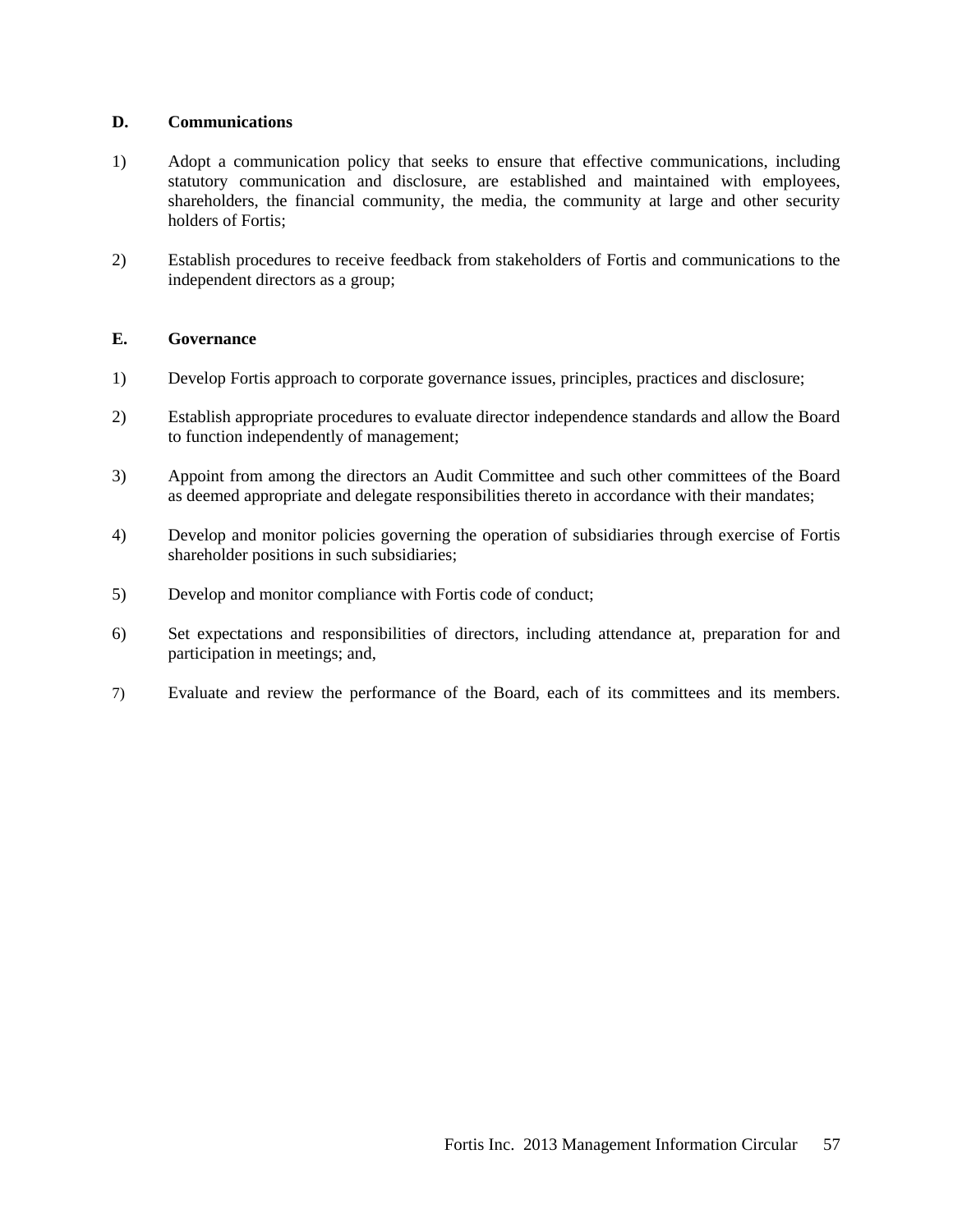Any questions and requests for assistance may be directed to the Proxy Solicitation Agent:



The Exchange Tower 130 King Street West, Suite 2950, P.O. Box 361 Toronto, Ontario M5X 1E2 www.kingsdaleshareholder.com

**North American Toll Free Phone:** 

### **1-888-518-6828**

**Email: contactus@kingsdaleshareholder.com** 

**Facsimile: 416-867-2271** 

**Toll Free Facsimile: 1-866-545-5580** 

**Outside North America, Banks and Brokers Call Collect: 416-867-2272**